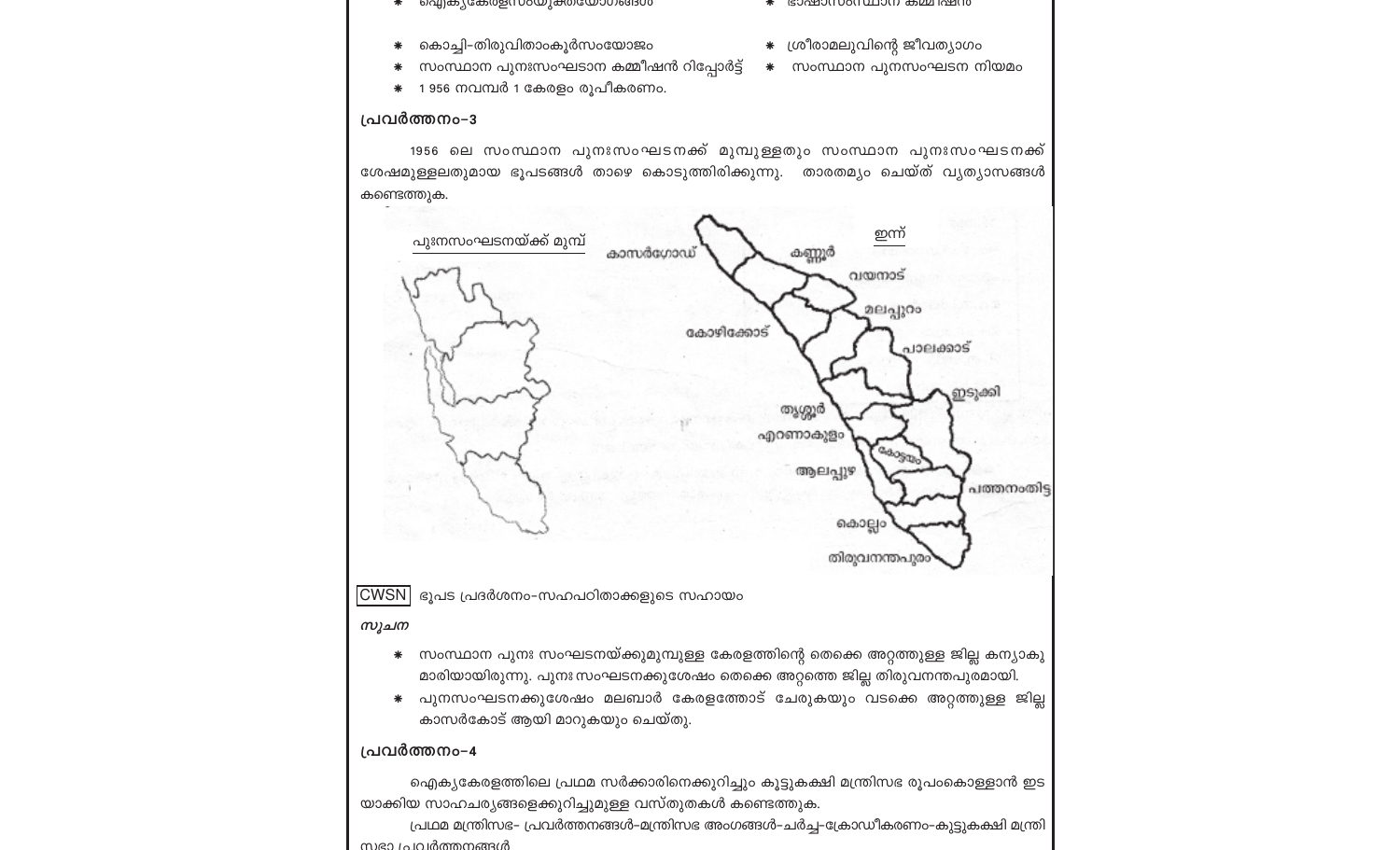**UNIVERSITY INTO A TELESCOPE** 1959 ൽ മന്ത്രിസഭ പിരിച്ചുവിട്ടു–പ്രസിഡണ്ടു ഭരണം–

കൂട്ടുകക്ഷി ഭരണം

സൂചന

പ്രഥമ മന്ത്രിസഭയിലെ അംഗങ്ങൾ ഇ.എം.ശങ്കരൻ നമ്പൂതിരിപ്പാട്

ടി.വി.തോമസ്

ജോസഫ് മുണ്ടശ്ശേരി വി.ആർ.കൃഷ്ണയ്യർ

കെ.ആർ.ഗൗരിയമ്മ

എ.ആർ.മേനോൻ

സി.കെ.ജോർജ്ജ്

കെ.പി.ഗോപാലൻ

ടി.എ.മജീദ്

ചാത്തൻമാസ്റ്റർ

വിദ്യാഭ്യാസ ബിൽ : വിദ്യാഭ്യാസ രംഗത്ത് സാമൂഹിക ഉത്തരവാദിത്വം, സ്വകാര്യ മാനേജ്മെന്റിന് നിയന്ത്രണം കാർഷിക ബന്ധബിൽ: എല്ലാവർക്കും ഭൂമി, ഭൂമിക്ക് പരിധി നിശ്ചയിക്കൽ

കേരളപിറവിക്ക് ശേഷം നിലവിൽ വന്ന മന്ത്രിസഭകളെക്കുറിച്ചുള്ള വിവര ശേഖരണം നടത്തുക. .<br>പ്രധാനപ്പെട്ട വകുപ്പുകൾ കൈകാര്യം ചെയ്തിരുന്നു മന്ത്രിമാർ ആരെല്ലാമെന്നു കണ്ടെത്തുക.

#### പ്രവർത്തനം-5

ഭൂപരിഷ്കരണങ്ങൾ കേരളീയ സമൂഹത്തിൽ നിരവധി–സ്വാധീനങ്ങൾ ചെലുത്തിയിണ്ട് –ഈ പരീ |ക്ഷണങ്ങളുടെ ലക്ഷ്യങ്ങളും പ്രത്യാഘാതങ്ങളും കണ്ടെത്തുക–പൊതുചർച്ച –തുടർന്ന് താഴെ കൊടുത്ത പട്ടിക വിപുലപ്പെടുത്തുക.

| ലക്ഷ്യങ്ങൾ                                                                                               | പ്രത്യാഘാതങ്ങൾ                                                                                                         |
|----------------------------------------------------------------------------------------------------------|------------------------------------------------------------------------------------------------------------------------|
| കുടിശ്ശികക്കാർക്ക് പത്ത് സെന്റ് സ്ഥലത്തിന്റെ<br>ഉടമസ്ഥാവകാശം പതിച്ചുകൊടുക്കൽ                             | ഭൂമി പാട്ടത്തിന് കൊടുക്കുന്നത് നിയമവിരുദ്ധമാ<br>∗<br>ക്കി.                                                             |
|                                                                                                          |                                                                                                                        |
| സുചകങ്ങൾ                                                                                                 |                                                                                                                        |
| * ജന്മി-കുടിയാൻ ബന്ധം റദ്ദാക്കൽ<br>കൈവശഭൂമിക്ക് പരിധി നിർണ്ണയിക്കൽ<br>∗<br>ഭുരഹിതർക്ക് മിച്ചഭുമി വിതരണം. | ജന്മിമാർ എന്ന വിഭാഗം ഇല്ലാതായി<br>പാട്ടഭൂമി കുടിയാൻമാർക്ക് നൽകി.<br>∗<br>വൻകിട ഭൂവുടമകൾ മിച്ചഭൂമി വിറ്റ് കാശാക്ക്<br>∗ |

\* വൻകിട ഭൂവുടമകൾ മിച്ചഭൂമി വിറ്റ് കാശാക്കി.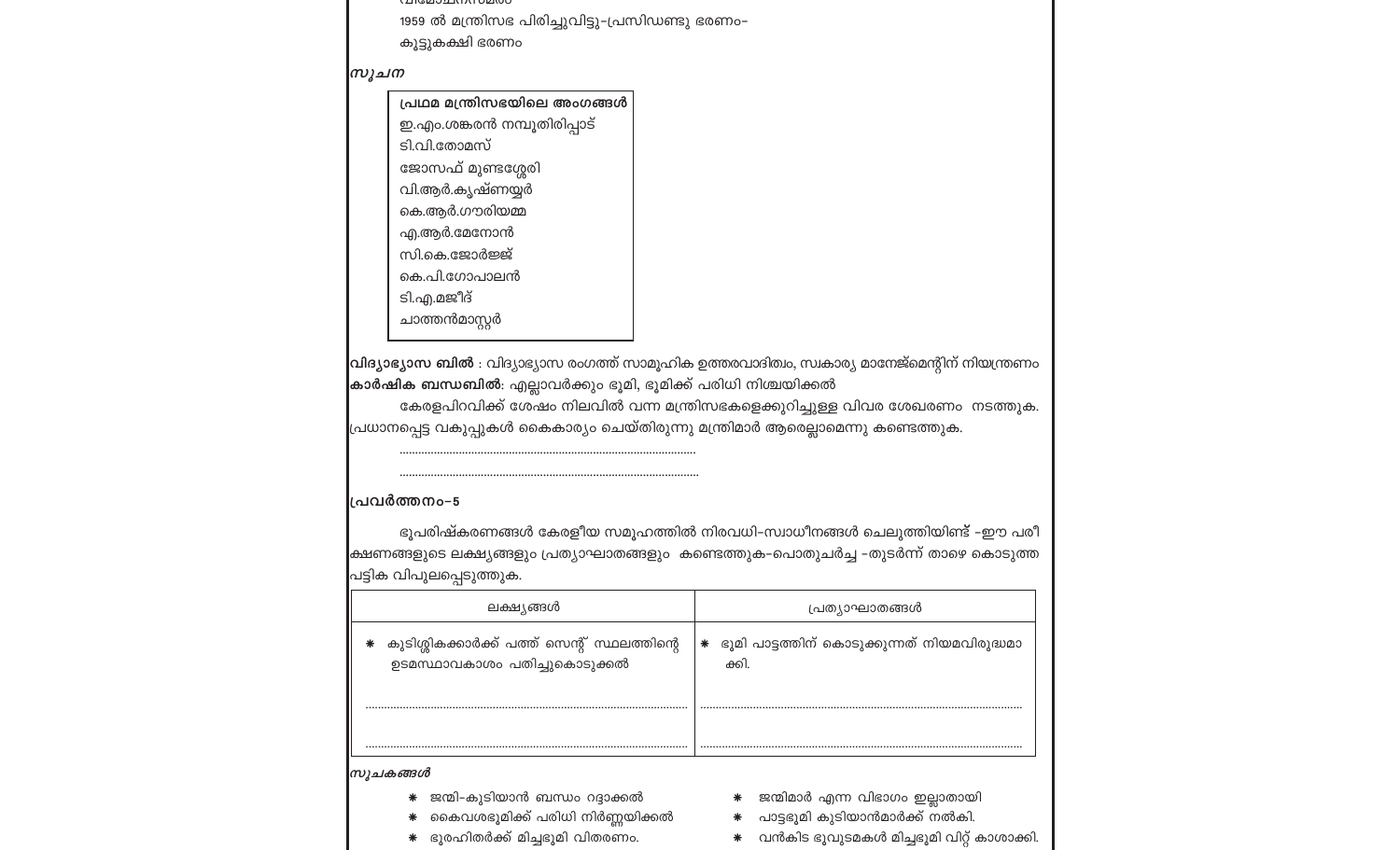| സമഗ്ര കാർഷിക ബന്ധബിൽ<br>1960                                                                                                                                                                     |                                                                                                                                                                                                                                               |  |  |  |
|--------------------------------------------------------------------------------------------------------------------------------------------------------------------------------------------------|-----------------------------------------------------------------------------------------------------------------------------------------------------------------------------------------------------------------------------------------------|--|--|--|
| കേരള ഭൂപരിഷ്കരണ നിയമം<br>1964                                                                                                                                                                    |                                                                                                                                                                                                                                               |  |  |  |
| കേരള ഭൂപരിഷ്കരണ ഭേദഗതി<br>1969                                                                                                                                                                   |                                                                                                                                                                                                                                               |  |  |  |
| ജന്മിത്ത സമ്പ്രദായം അവസാനിച്ചു.<br>1970                                                                                                                                                          |                                                                                                                                                                                                                                               |  |  |  |
| പ്രവർത്തനം-6                                                                                                                                                                                     |                                                                                                                                                                                                                                               |  |  |  |
|                                                                                                                                                                                                  | കേരളത്തിന്റെ വ്യാവസായിക പിന്നാക്കാവസ്ഥക്കുള്ള കാരണങ്ങളെക്കുറിച്ചും പരിഹാരമാർഗ്ഗങ്ങളെക്കു                                                                                                                                                      |  |  |  |
| റിച്ചുമുള്ള കാരണങ്ങൾ-ഗ്രൂപ്പ് ചർച്ച-ശേഷം പട്ടിക വിപുലപ്പെടുത്തുക.                                                                                                                                |                                                                                                                                                                                                                                               |  |  |  |
| കാരണങ്ങൾ                                                                                                                                                                                         | പരിഹാരങ്ങൾ                                                                                                                                                                                                                                    |  |  |  |
| പ്രാപ്തരായ വൃവസായ സംരംഭകരുടെ<br>∗<br>അഭാവം.<br>തൊഴിൽ മേഖലയിലെ പ്രശ്നങ്ങൾ                                                                                                                         | ഓരോ പ്രദേശത്തും അനുകൂലമായ വ്യവസായ<br>₩<br>ങ്ങൾ ആരംഭിക്കുക<br>* വ്യാവസായിക മേഖലയിലെ അമിതമായ രാഷ്ട്രീയ<br>ഇടപെടലുകൾ അവസാനിപ്പിക്കുക                                                                                                             |  |  |  |
| സൂചകങ്ങൾ<br>വ്യാവസായിക അന്തരീക്ഷമില്ലായ്മ<br>∗<br>മുലധന ദൗർല്ലഭ്യം<br>ഉപഭോക്തൃ സംസ്കാരത്തിന്റെ കടന്നുകയറ്റം<br>∗<br>വിദഗ്ദ തൊഴിലാളികളുടെ അഭാവം<br>∗<br>ആസൂത്രണത്തിലെ പിഴവുകൾ<br>ഊർജ്ജ പ്രതിസന്ധി | താപവൈദ്യുതി<br>മറ്റ് ഊർജ്ജ സ്രോതസ്സുകൾ<br>∗<br>(തിരമാലകൾ/കാറ്റ്/തെർമൽ)<br>അടിസ്ഥാന സൗകര്യങ്ങൾ വർദ്ധിപ്പിക്കുക<br>₩<br>ഉത്പാദക സമൂഹമായി മാറുക<br>∗<br>പ്രകൃതി വിഭവങ്ങൾ കാര്യക്ഷമമായി<br>∗<br>ഉപയോഗിക്കുക<br>ഗതാഗത സൗകര്യങ്ങൾ മെച്ചപ്പെടുത്തുക. |  |  |  |
| പ്രവർത്തനം-7                                                                                                                                                                                     |                                                                                                                                                                                                                                               |  |  |  |
| നേരിടുന്നു.<br>ഗ്രൂപ്പ് ചർച്ചകൾ സംഘടിപ്പിക്കുക–ക്രോഡീകരണം–ചാർട്ട് പ്രദർശിപ്പിക്കുക                                                                                                               | വ്യവസായ മേഖലയുടെ പിന്നാക്കാവസ്ഥ കേരളത്തിന്റെ ഏതൊക്കെ മേഖലകളിൽ പ്രയാസങ്ങൾ                                                                                                                                                                      |  |  |  |
| സൂചന:                                                                                                                                                                                            |                                                                                                                                                                                                                                               |  |  |  |
| രൂക്ഷമായ തൊഴിലില്ലായ്മ                                                                                                                                                                           |                                                                                                                                                                                                                                               |  |  |  |
| പ്രതിശീർഷ വരുമാനം കുറവ്                                                                                                                                                                          |                                                                                                                                                                                                                                               |  |  |  |
| ഭക്ഷ്യ വസ്തുക്കളുടെ ഇറക്കുമതി വർദ്ധിപ്പിക്കുന്നു.                                                                                                                                                |                                                                                                                                                                                                                                               |  |  |  |
|                                                                                                                                                                                                  | ഉപഭോഗ സമൂഹമായി മാറുന്നു.                                                                                                                                                                                                                      |  |  |  |
|                                                                                                                                                                                                  | ഗവ:സാമ്പത്തിക സ്ഥിതി മോശമാകുന്നു                                                                                                                                                                                                              |  |  |  |
| CWSN<br>ചാർട്ട് പ്രദർശനം പീർ ഗ്രൂപ്പ് വർക്ക്                                                                                                                                                     |                                                                                                                                                                                                                                               |  |  |  |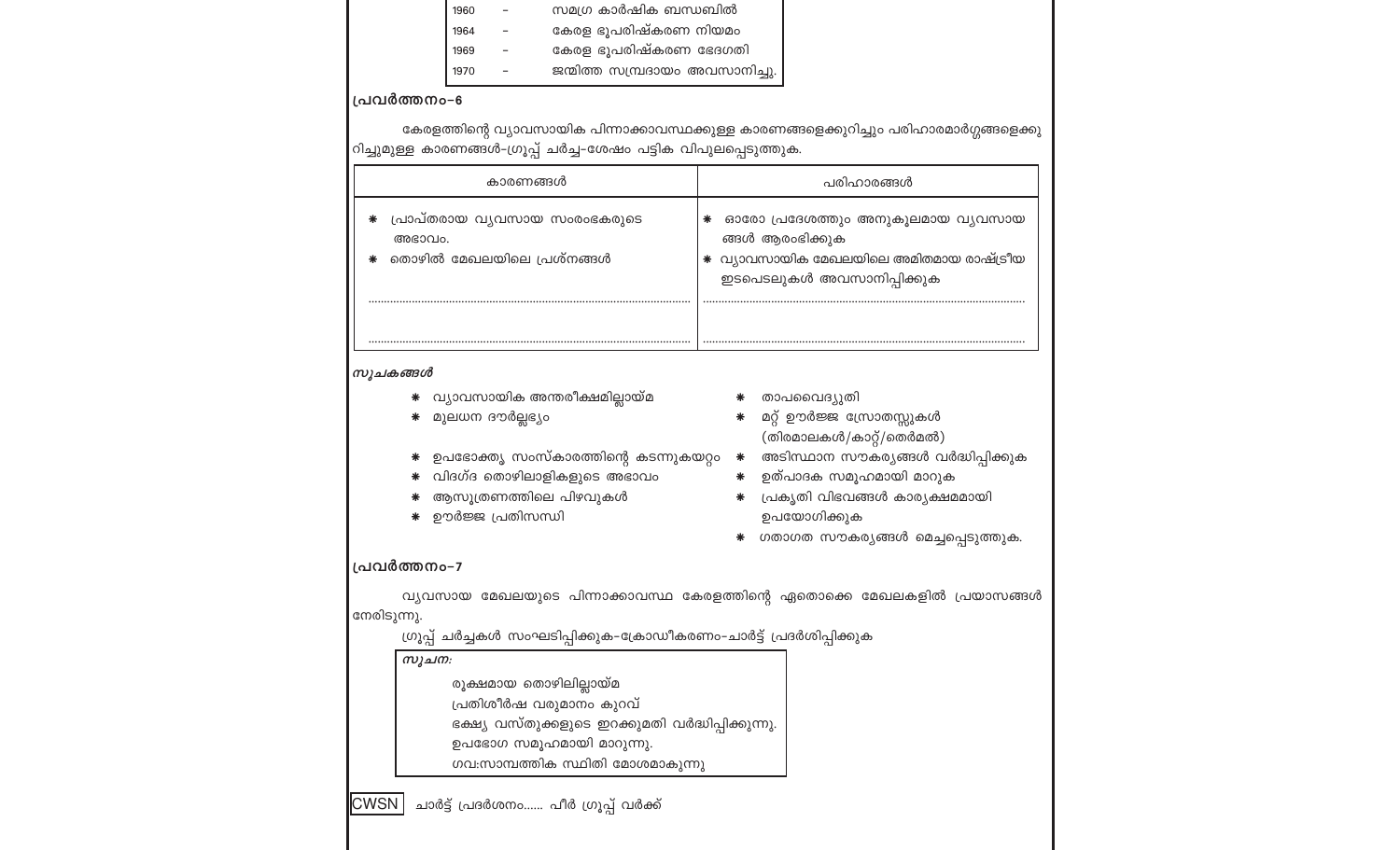| പ്രശ്നങ്ങൾ                                              | പ്രതിവിധികൾ/പരിഹാരങ്ങൾ                                                                                                                           |
|---------------------------------------------------------|--------------------------------------------------------------------------------------------------------------------------------------------------|
| വർദ്ധിച്ച ആരോഗ്യ<br>പരിപാലന ചെലവ്                       | ശുചിത്വബോധം വളർത്തുക                                                                                                                             |
|                                                         |                                                                                                                                                  |
|                                                         |                                                                                                                                                  |
| * നിർമ്മാർജ്ജനം ചെയ്യപ്പെട്ട<br>രോഗങ്ങളുടെ തിരിച്ചുവരവ് | ☀ സമ്പൂർണ്ണ ശുചിത്വ പദ്ധതി                                                                                                                       |
|                                                         | * ഗവ: ശക്തമായ ഇടപെടൽ                                                                                                                             |
| * പുതിയ രോഗങ്ങളുടെ<br>ആവിർഭാവം                          | * ആശുപത്രികളിലെ അടിസ്ഥാന<br>സൗകര്യങ്ങൾ വർദ്ധിപ്പിക്കുക                                                                                           |
| * പകർച്ചവ്യാധികളുടെ<br>ആഗമനം                            | * പ്രൈമറി ഹെൽത്ത് സെന്ററു<br>കൾ കാര്യക്ഷമമാക്കുക.                                                                                                |
|                                                         |                                                                                                                                                  |
|                                                         |                                                                                                                                                  |
| * 30%ത്തിലധികം പേർക്ക്<br>വൈദൃസഹായം<br>ലഭിക്കാത്ത അവസ്ഥ | ∗ പൊതുജനാരോഗ്യ സംവി<br>ധാനം ശക്തമാക്കുക<br>☀ രാഷ്ട്രീയ പാർട്ടികളുടെ<br>കൂട്ടായ്മ<br>* സന്നദ്ധ സംഘടനകളുടെ<br>കാര്യക്ഷമമായ ഇടപെടൽ<br>* ബോധവൽക്കരണം |
|                                                         |                                                                                                                                                  |

#### പ്രവർത്തനം-9

വിദ്യാഭ്യാസ രംഗത്ത് ഇന്ത്യയിലെ ഇതര സംസ്ഥാനങ്ങളേക്കാൾ നേട്ടങ്ങൾ കൈവരിക്കാൻ കേരള  $\vert$ ത്തിന് സാധിച്ചിട്ടുണ്ട്. ഈ മേഖലയിൽ കൈവരിച്ച നേട്ടങ്ങൾ, സാഹചര്യങ്ങൾ, ഈ മേഖലയിലെ പ്രശ്നങ്ങൾ ഇവയ്ക്കുള്ള പരിഹാര മാർഗ്ഗങ്ങൾ കണ്ടെത്തി പട്ടികപ്പെടുത്തുക.

വിദ്യാഭ്യാസ മേഖലയിലെ പ്രശ്നങ്ങളെക്കുറിച്ച് ചർച്ച സംഘടിപ്പിക്കുക. തുടർന്ന് പട്ടിക വിപുലപ്പെടുത്തുക.

| നേട്ടങ്ങൾ    | സാഹചര്യങ്ങൾ                                                                                            | പ്രശ്നങ്ങൾ                               | പരിഹാരങ്ങൾ             |
|--------------|--------------------------------------------------------------------------------------------------------|------------------------------------------|------------------------|
| വിദ്യാഭ്യാസം | സൗജന്യവും സാർവത്രി  മിഷനറിമാരുടെ  നേതൃത്വ<br> കവുമായ പ്രാഥമിക ത്തിൽ നടന്ന വിദ്യാഭ്യാസ<br>പ്രവർത്തനങ്ങൾ | വിദ്യാഭ്യാസ ചെലവുകൾ<br>, വർദ്ധിക്കുന്നു. | ഗവ: ശക്തമായ ഇടപെ<br>ടൽ |
|              |                                                                                                        |                                          |                        |

#### |സൂചകങ്ങൾ–നേട്ടങ്ങൾ

- $\big| \ast \,$  5 വയസ്സ് പൂർത്തിയാക്കുന്ന എല്ലാ കുട്ടികളും സ്കൂളിൽ എത്തുന്ന എക സംസ്ഥാനം.
- \* വിദ്യാഭ്യാസ സമ്പ്രദായം
- $\big| \ast \hspace{-0.2cm} \bullet$  സ്കൂൾ വിദ്യാഭ്യാസം സമ്പൂർണ്ണവും സൗജന്യവുമാക്കി
- $\big| \ast \hspace{0.1cm}$  സ്കൂളുകളിൽ ഉച്ചഭക്ഷണ പരിപാടി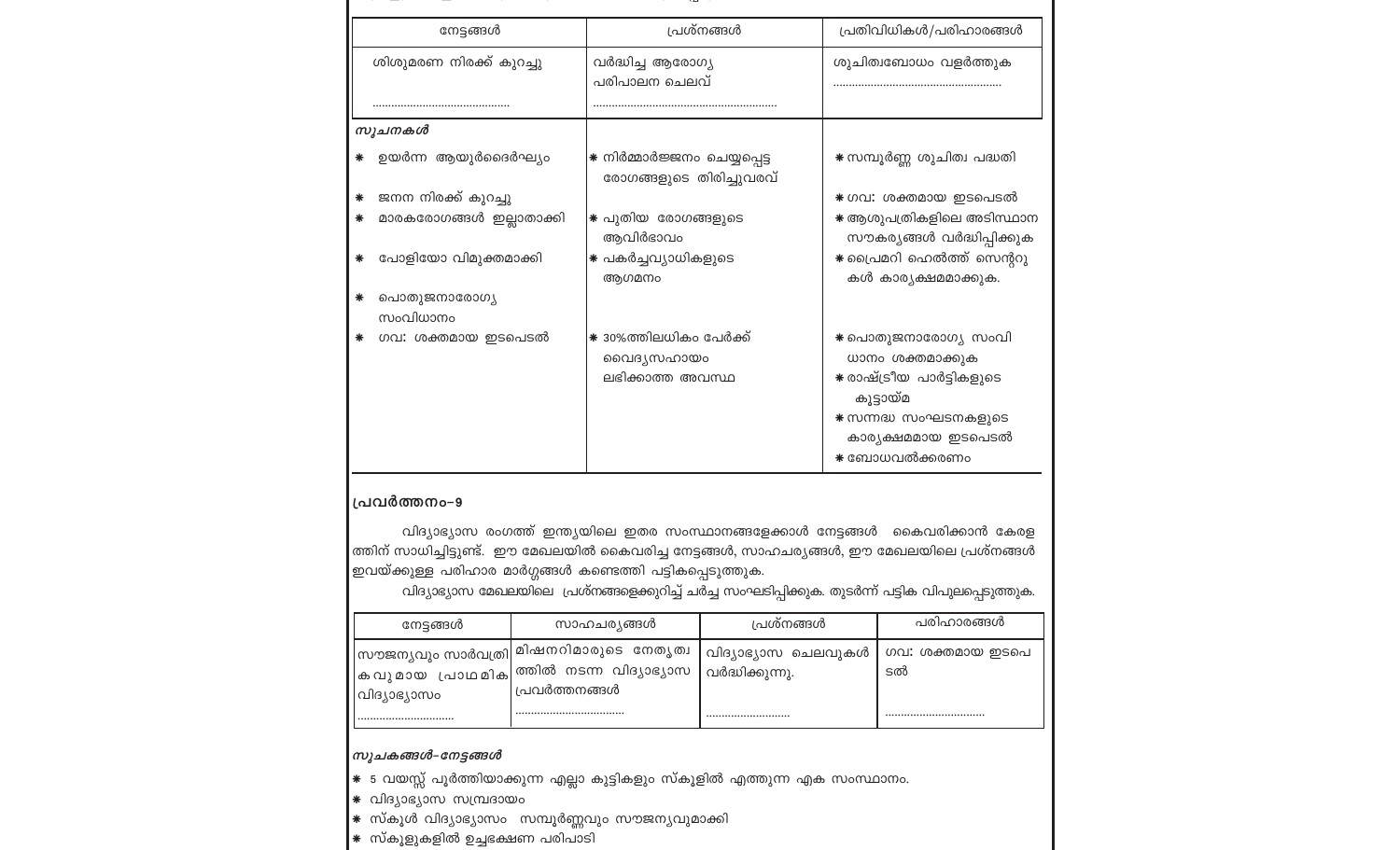- \* വിവര സാങ്കേതിക വിദ്യ പാഠ്യ വിഷയമാക്കി
- \* സാക്ഷരതാ പ്രവർത്തനങ്ങൾ
- \* ഗുണനിലവാരം മെച്ചപ്പെടുത്തുവാനുള്ള പ്രവർത്തനങ്ങൾ

#### സാഹചര്യങ്ങൾ

- \* കേരള രൂപീകരണത്തിന് മുമ്പുതന്നെ വിദ്യാഭ്യാസത്തിന് നൽകിയ പ്രോത്സാഹനങ്ങൾ
- \* സാമൂഹികപ്രസ്ഥാനങ്ങൾ നടത്തിയ പ്രവർത്തനങ്ങൾ
- \* വിവിധ കാലഘട്ടങ്ങളിൽ നടപ്പിലാക്കിയ വിദ്യാഭ്യാസ നിയമങ്ങൾ
- \* വിദ്യാഭ്യാസ മേഖലക്ക് കൂടുതൽ ധനസഹായം നീക്കിവെച്ചത്.

#### പരിഹാരങ്ങൾ

- \* അമിതമായ സ്വകാര്യവൽക്കരണം തടയുക
- \* ഗുണനിലവാരം മെച്ചപ്പെടുത്തുവാനുള്ള പരിപാടികൾ
- \* ഭൗതിക സാഹചര്യങ്ങൾ മെച്ചപ്പെടുത്തുക
- \* മെച്ചപ്പെട്ട കോഴ്സുകൾ ലഭ്യമാക്കുക
- \* കുട്ടികളുടെ ആരോഗ്യ പ്രശ്നങ്ങൾ പരിഹരിക്കുക
- \* സ്കോളർഷിപ്പുകൾ വിപുലീകരിക്കുക
- \* സ്കൂളുകളിൽ കൗൺസിലിംഗ് സെന്ററുകൾ ആരംഭിക്കുക
- \* സേവന സംഘടനകളുടെ ഇടപെടൽ

#### പ്രവർത്തനം-10

വിദ്യാഭ്യാസത്തിന്റെ പരമമായ ലക്ഷ്യം സാംസ്കാരികോന്നമനം നേടിയ പൗരസമൂഹത്തെ സൃഷ്ടി ക്കുക എന്നതാണ്–സംഗീതം, സാഹിത്യം, രംഗകല, ചിത്രകല തുടങ്ങിയവ പരിപോഷിപ്പിക്കുന്നതിന് കേരള ത്തിൽ വിവിധ അക്കാദമികൾ രൂപീകരിച്ചിട്ടുണ്ട്.

- കേരള ലളിതകലാ അക്കാദമി
- കേരള സാഹിത്യ അക്കാദമി
- കേരള കലാമണ്ഡലം
- കേരള സംഗീത നാടക അക്കാദമി

ഇത്തരം അക്കാദമികളെക്കുറിച്ച് ചർച്ചകൾ സംഘടിപ്പിക്കുക-അക്കാദമികൾ രൂപീകരിച്ച വർഷം,കേന്ദ്ര ങ്ങൾ, ഏത് മേഖലകളിൽ, പ്രവർത്തനങ്ങൾ എന്നിവ കണ്ടെത്തി പട്ടികപ്പെടുത്തുക.

|                          | വർഷം | കേന്ദ്രങ്ങൾ | പ്രവർത്തനമേഖലകൾ |
|--------------------------|------|-------------|-----------------|
| കേരള ലളിതകലാ അക്കാദമി    |      |             |                 |
| കേരള സാഹിത്യ അക്കാദമി    |      |             |                 |
| കേരള കലാ മണ്ഡലം          |      |             |                 |
| കേരള സംഗീത നാടക അക്കാദമി |      |             |                 |

ചാർട്ട് പ്രദർശിപ്പിക്കുക.

പ്രവർത്തനം-11

1994 ൽ കേരള നിയമസഭ പാസാക്കിയ കേരള പഞ്ചായത്തീരാജ് ബിൽ അധികാര വികേന്ദ്രീകരണ പ്രക്രി യയിലേക്കുള്ള സുപ്രധാന കാൽവെയ്പ്പായിരുന്നു. അധികാര വികേന്ദ്രീകരണവും പ്രാദേശികാസൂത്രണ പ്രവർത്ത നങ്ങളും കൂടുതൽ ഫലപ്രദവും കാര്യക്ഷമവുമാക്കി. തദ്ദേശ ഭരണ സ്ഥാപനങ്ങളെ ശക്തിപ്പെടുത്തുക എന്ന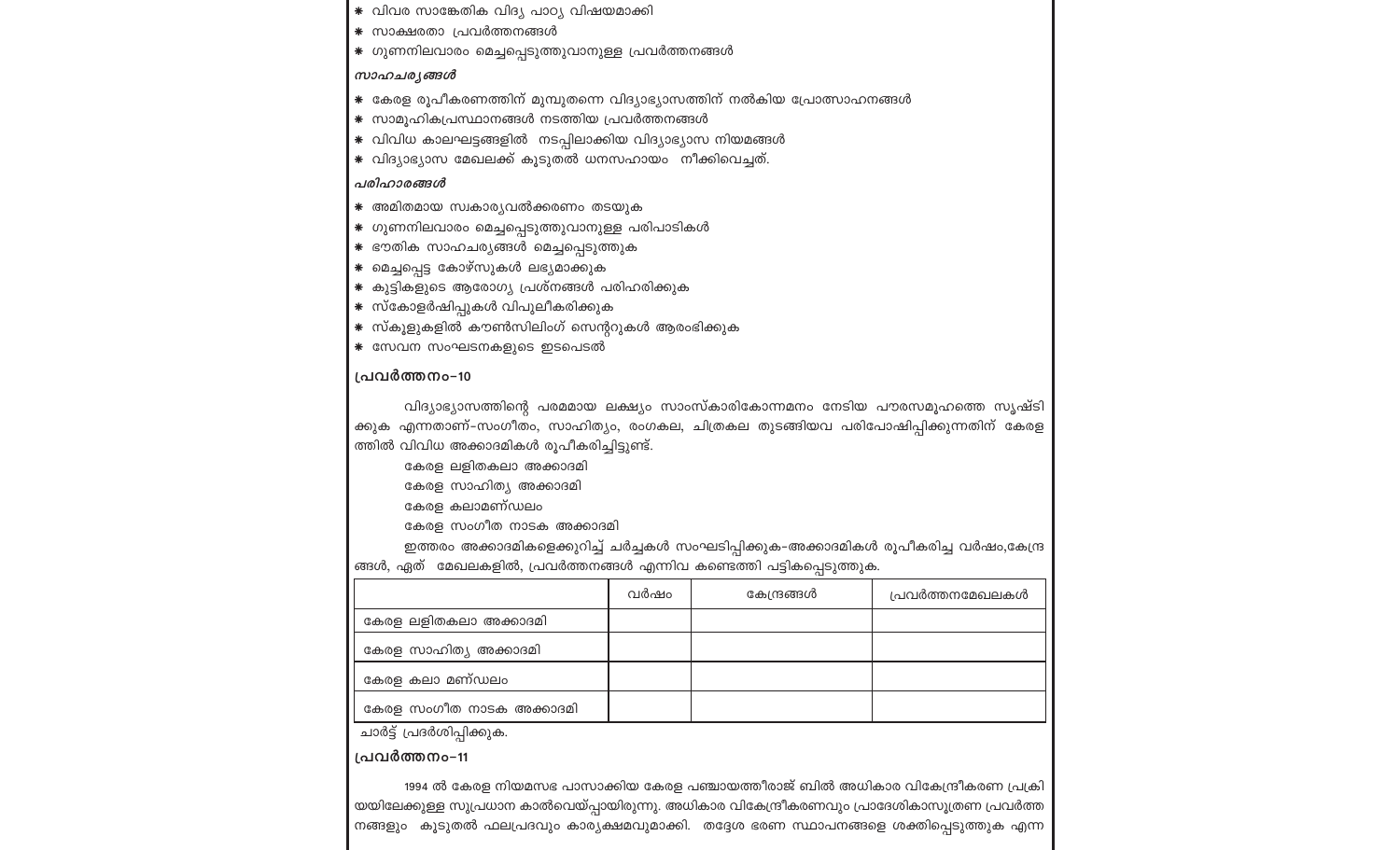|                  | ലക്ഷുംപോറ                                                                     | പ്രധാനസന്ധ്രക്കൾ                                                                                                                                               | പധപ്രാശങ്ങൾ                                                                                                                                                                                                                                   |
|------------------|-------------------------------------------------------------------------------|----------------------------------------------------------------------------------------------------------------------------------------------------------------|-----------------------------------------------------------------------------------------------------------------------------------------------------------------------------------------------------------------------------------------------|
| ∗                | സുസ്ഥിരമായ പ്രാദേശിക<br>വികസനം                                                | * സാമ്പത്തിക പിന്നോക്കാവസ്ഥ<br>വ്യാവസായിക പിന്നോക്കാവസ്ഥ<br>ജലദൗർലഭ്യം                                                                                         | * കൂടുതൽ നിക്ഷേപം<br>കണ്ടെത്തുക.                                                                                                                                                                                                              |
|                  | സൂചനകൾ                                                                        |                                                                                                                                                                |                                                                                                                                                                                                                                               |
| $\ast$           | എല്ലാ തലത്തിലും ജനകീയ<br>പങ്കാളിത്തം                                          | ∗ വൈദ്യുതി ദൗർലഭ്യം                                                                                                                                            | ☀ ഉല്പാദക സമൂഹമായി മാറുക                                                                                                                                                                                                                      |
| ∗                | വ്യക്തമായ വികസന തന്ത്രം                                                       | ☀ മൂലധനത്തിന്റെ അപര്യാപ്തത<br>* വ്യവസായ സംരംഭകരുടെ<br>അഭാവം                                                                                                    | ☀ കാർഷികമേഖലക്ക് പ്രാധാന്യം                                                                                                                                                                                                                   |
|                  | ലക്ഷ്യങ്ങൾ                                                                    | പ്രതിസന്ധികൾ                                                                                                                                                   | പരിഹാരങ്ങൾ                                                                                                                                                                                                                                    |
| $\ast$<br>₩<br>∗ | പാഴ്ചെലവുകൾ<br>ഇല്ലാതാക്കുക<br>കാര്യക്ഷമത വർദ്ധിപ്പിക്കുക<br>പ്രാദേശിക വികസനം | കാർഷിക രംഗത്തെ<br>∗<br>വെല്ലുവിളികൾ<br>കാർഷിക വിളകളുടെ വിലയിടിവ്<br>∗<br>ഉപഭോഗ സമൂഹം<br>∗<br>ആരോഗ്യ മേഖലയിലെ<br>∗<br>പ്രശ്നങ്ങൾ<br>രാഷ്ട്രീയ അരക്ഷിതാവസ്ഥ<br>∗ | ഉല്പാദനം വർദ്ധിപ്പിക്കുക.<br>∗<br>പൊതുജനാരോഗ്യ<br>∗<br>സംവിധാനം ശക്തമാക്കുക.<br>ഊർജ്ജ പ്രതിസന്ധി<br>∗<br>പരിഹരിക്കുക<br>ശാസ്ത്രീയമായ മാർഗങ്ങൾ<br>∗<br>സ്വീകരിക്കുക<br>ഉദ്യോഗസ്ഥരുടെ കാര്യക്ഷമത<br>∗<br>വികസനത്തിൽ രാഷ്ട്രീയ<br>∗<br>കൂട്ടായ്മ |

#### പ്രവർത്തനം-12

ഭൂപരിഷ്കരണങ്ങളും വിദ്യാഭ്യാസ പരിഷ്കരണങ്ങളും പിൽക്കാലത്ത് കേരള സമൂഹത്തിൽ നിരന്തര സ്വാധീനം ചെലുത്തിയിട്ടുണ്ട്. കൂടുതൽ വസ്തുതകൾ കണ്ടെത്തി താഴെ കൊടുത്തിരിക്കുന്ന പട്ടിക വിപുലപ്പെടുത്തുക.

| മേഖലകൾ              | സ്ഥാധീനങ്ങൾ                    |  |
|---------------------|--------------------------------|--|
| ഭൂപരിഷ്കരണ <u>ം</u> | ' എല്ലാവർക്കും സ്വന്തമായി ഭൂമി |  |
|                     |                                |  |
|                     |                                |  |
| വ്യവസായം            | അനുകൂലമായ വ്യവസായ അന്തരീക്ഷം   |  |
|                     |                                |  |
|                     |                                |  |
| ആരോഗ്യം             | ആയുർദൈർഘ്യം വർദ്ധിച്ചു.        |  |
|                     |                                |  |
|                     |                                |  |
|                     |                                |  |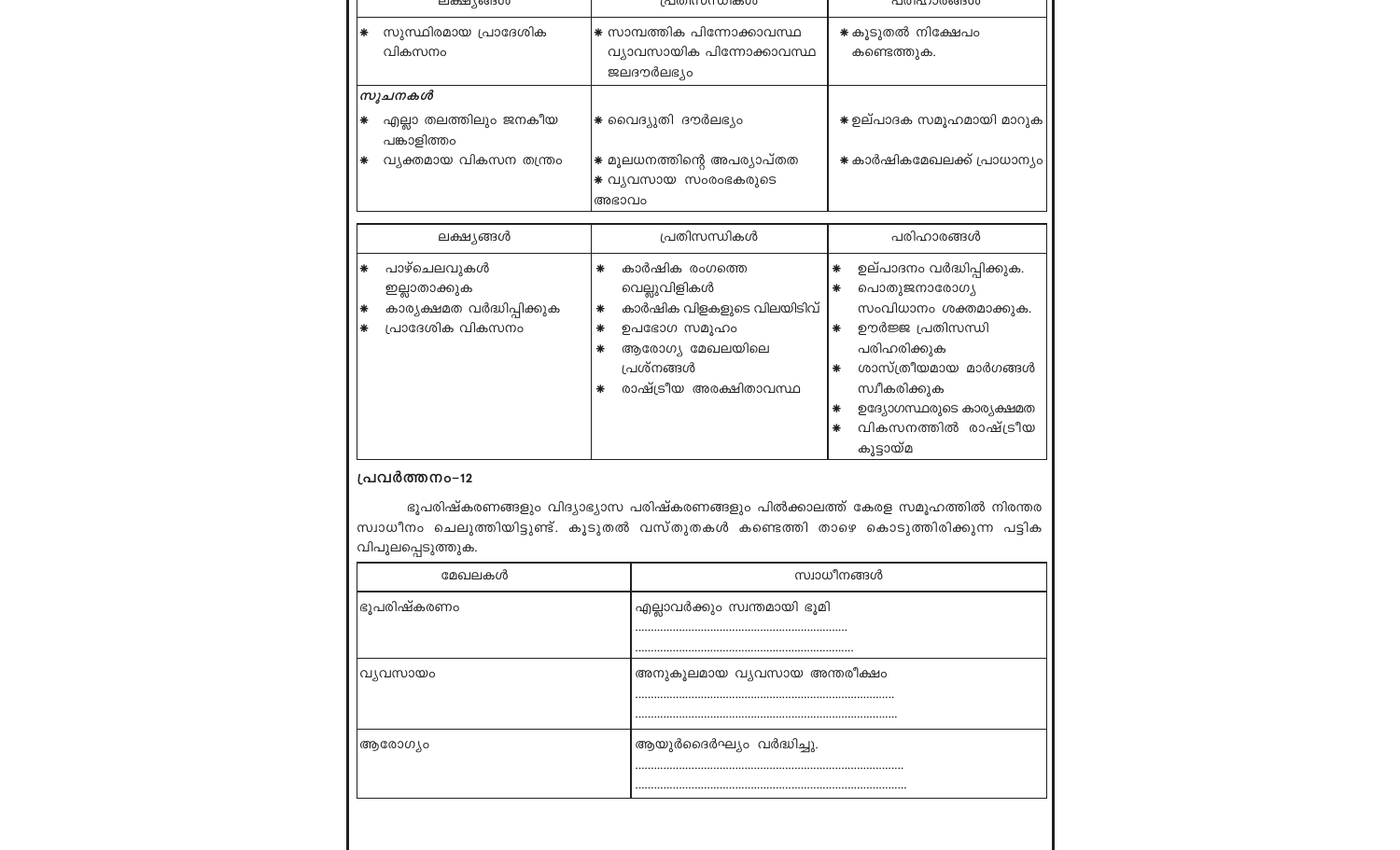|    |                                                                                                                                                                                                                                                                                                                                                                                                              | തുടർ പ്രവർത്തനങ്ങൾ                                                              |                           |
|----|--------------------------------------------------------------------------------------------------------------------------------------------------------------------------------------------------------------------------------------------------------------------------------------------------------------------------------------------------------------------------------------------------------------|---------------------------------------------------------------------------------|---------------------------|
|    |                                                                                                                                                                                                                                                                                                                                                                                                              |                                                                                 |                           |
| 1. | പോറ്റി ശ്രീരാമലുവിന്റെ ജീവാഹൂതിയാണ് കേരളപ്പിറവിക്ക് കാരണമെന്ന് ക്ലാസ്സിൽ നടന്ന സംവാദത്തിൽ<br>അഖിൽ തറപ്പിച്ചു പറയുന്നു. ഇത് ശരിയാണെന്ന് നിങ്ങൾ കരുതുന്നുണ്ടോ? നിങ്ങളുടെ അഭിപ്രായം<br>സമർത്ഥിക്കുക.<br>ശരിയല്ല.<br>ഉത്തര സൂചന :                                                                                                                                                                                |                                                                                 |                           |
| 2. | കേരള സംസ്ഥാന രൂപീകരണത്തിനിടയാക്കിയ കാരണങ്ങൾ കണ്ടെത്തുക.<br>കേരള പിറവിക്ക് ശേഷം നടപ്പിലാക്കിയ ഭൂപരിഷ്കരണങ്ങൾ കേരളീയ സമൂഹത്തിൽ നിരവധി സ്വാധീനം<br>ചെലുത്തിയിട്ടുണ്ട് എന്ന് സുരേഷ് അഭിപ്രായപ്പെട്ടു. ഈ പരിഷ്കരണങ്ങളുടെ ലക്ഷ്യങ്ങളും<br>പ്രത്യാഘാതങ്ങളും എന്തൊക്കെയെന്ന് കണ്ടെത്തുക.<br>സൂചന : പ്രവർത്തനം 5                                                                                                      |                                                                                 |                           |
| 3. | പ്രശ്നങ്ങളും അവയ്ക്ക് പരിഹാരങ്ങളും നിർദ്ദേശിക്കുക.<br>സൂചന : പ്രവർത്തനം 6                                                                                                                                                                                                                                                                                                                                    | കേരളത്തിന്റെ വ്യവസായിക മേഖലയിൽ നിരവധി പ്രശ്നങ്ങൾ നിലനിൽക്കുന്നുണ്ട്. ഈ മേഖലയിലെ |                           |
| 4. | കേരള ആരോഗ്യ മാതൃക അന്തർദേശീയ തലത്തിൽ അംഗീകരിക്കപ്പെട്ടിട്ടുണ്ട്. എങ്കിലും കേരളത്തിലെ<br>ആരോഗ്യ മേഖല ചില പ്രശ്നങ്ങൾ നേരിടുന്നുണ്ട് എന്ന അഭിപ്രായം പരിശോധിച്ച് അവയ്ക്ക് പരിഹാരം<br>നിർദ്ദേശിക്കുക.<br>സൂചന : പ്രവർത്തനം 8<br>ഇന്ത്യയിലെ ഇതര സംസ്ഥാനങ്ങളെക്കാൾ വിദ്യാഭ്യാസ രംഗത്ത് നേട്ടങ്ങൾ കൈവരിച്ച സംസ്ഥാനമാണ്<br>കേരളം. ഈ നേട്ടങ്ങൾ ഇന്ന് നേരിടുന്ന പ്രതിസന്ധികൾ കണ്ടെത്തി അവയ്ക്ക് പരിഹാരം നിർദ്ദേശിക്കുക. |                                                                                 |                           |
|    |                                                                                                                                                                                                                                                                                                                                                                                                              |                                                                                 |                           |
| 5. | സൂചന : പ്രവർത്തനം 9                                                                                                                                                                                                                                                                                                                                                                                          |                                                                                 |                           |
| 6. | എ, ബി, സി കോളങ്ങൾ ശരിയായി യോജിപ്പിക്കുക.                                                                                                                                                                                                                                                                                                                                                                     |                                                                                 |                           |
|    | A<br>കേരളത്തിലെ ആദ്യത്തെ മുഖ്യമന്ത്രി                                                                                                                                                                                                                                                                                                                                                                        | B                                                                               | C<br>ചെറുതുരുത്തി         |
|    | കർഷക ബന്ധ ബിൽ                                                                                                                                                                                                                                                                                                                                                                                                | സമ്പൂർണ്ണ സാക്ഷരത<br>ചിത്രകല                                                    | ജനകീയാസൂത്രണം             |
|    | പഞ്ചായത്ത് രാജ് ബിൽ                                                                                                                                                                                                                                                                                                                                                                                          | കഥകളി                                                                           | 1958                      |
|    | കേരള ലളിതകലാ അക്കാദമി                                                                                                                                                                                                                                                                                                                                                                                        | ഇ.എം.എസ്. നമ്പൂതിരിപ്പാട്                                                       | കമ്മ്യൂണിസ്റ്റ് മന്ത്രിസഭ |
|    | കേരളകലാമണ്ഡലം                                                                                                                                                                                                                                                                                                                                                                                                | അധികാര വികേന്ദ്രീകരണം                                                           | 1991                      |
|    |                                                                                                                                                                                                                                                                                                                                                                                                              |                                                                                 |                           |
| 7. | ടൈം ലൈൻ തയ്യാറാക്കുക<br>കേരളത്തിലെ പ്രഥമ മന്ത്രിസഭ<br>1957                                                                                                                                                                                                                                                                                                                                                   |                                                                                 |                           |
|    | സംസ്ഥാന പുനഃസംഘടനാ നിയമം<br>1955                                                                                                                                                                                                                                                                                                                                                                             |                                                                                 |                           |
|    | 1948                                                                                                                                                                                                                                                                                                                                                                                                         | ഭാഷാ സംസ്ഥാന പുനഃസംഘടനാ കമ്മീഷൻ റിപ്പോർട്ട്                                     |                           |
|    | ഐക്യകേരള കൺവെൻഷൻ<br>1949                                                                                                                                                                                                                                                                                                                                                                                     |                                                                                 |                           |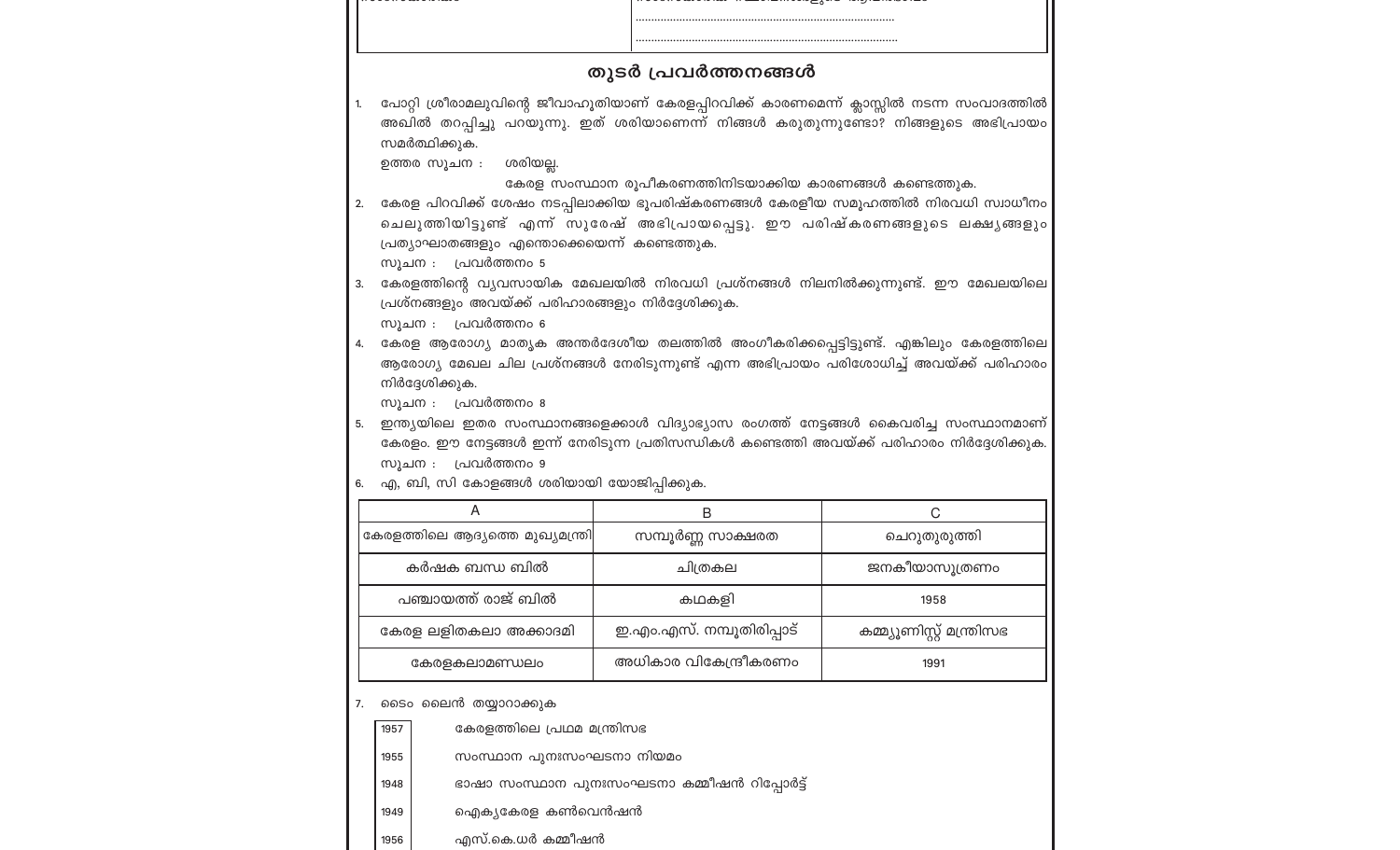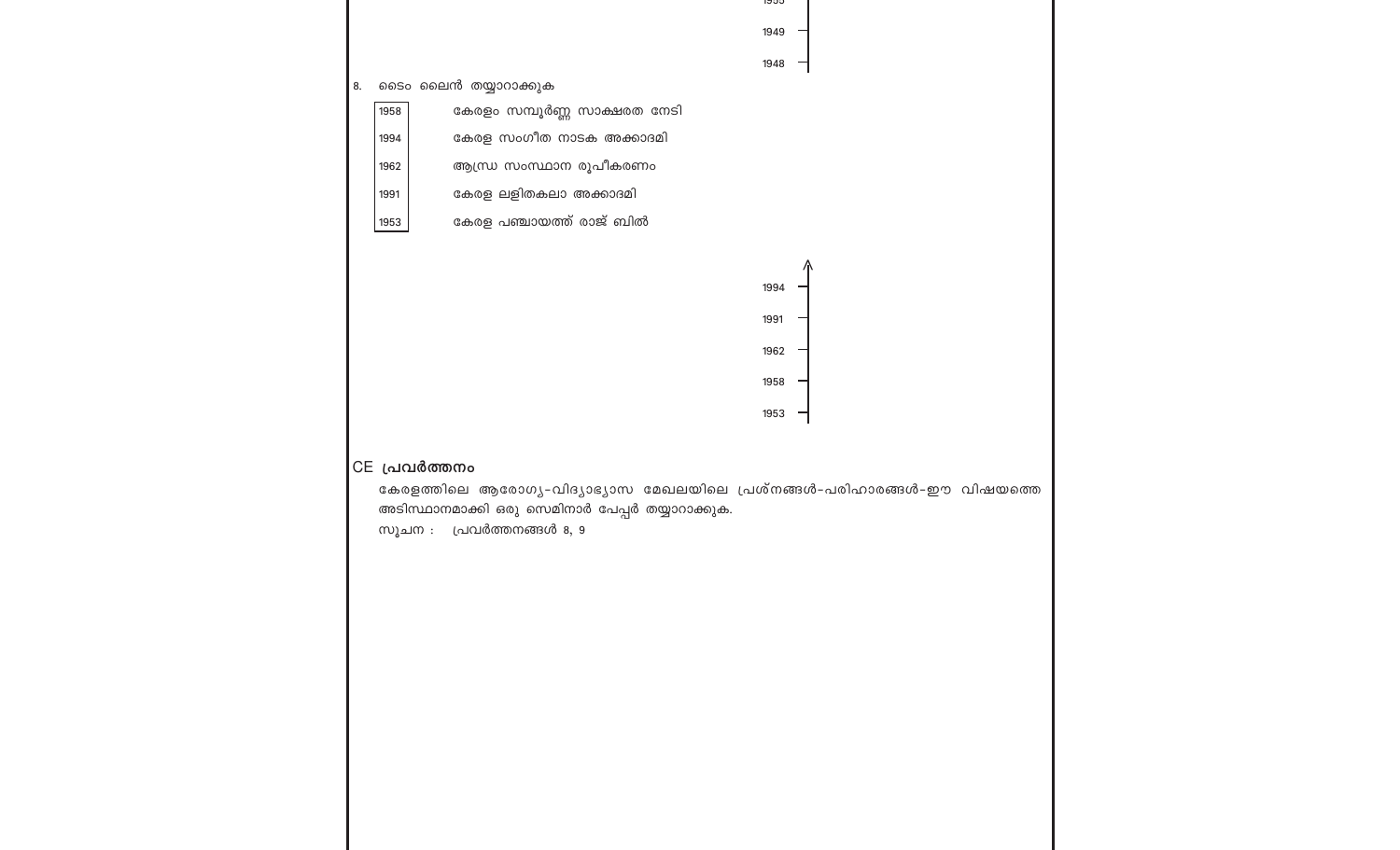7100pdf(p)2) @ Kthrolfooppic/ionide /p50pdf@\olimpothorphpoent, and /p70m/m@\and @ Kthrolfooppic/ion midavidi ടുത്തുന്നത്. വ്യക്തിയും സമൂഹവും തമ്മിലുള്ള പരസ്പര പൂരകമായ ബന്ധങ്ങളാണ് വ്യക്തിത്വ വികാസ ത്തിന്റെ അടിസ്ഥാന ഘടകം. പരിസ്ഥിതിയും പാരമ്പര്യവും വ്യക്തിത്വ രൂപീകരണത്തിൽ പ്രധാന പങ്കു വഹിക്കു ന്നു. സാമൂഹിക നിയന്ത്രണ സംവിധാനങ്ങൾ വൃക്തിത്വ വികാസത്തിന് ശാസ്ത്രീയമായ ദിശാബോധം നൽകു കയും കുറ്റവാസനകൾ ഉൾപ്പെടെയുള്ള സാമൂഹ്യ വിരുദ്ധമായ പ്രവണതകളെ തടഞ്ഞു നിർത്തുകയും ചെയ്യു ന്നു. വ്യക്തി സ്വാതന്ത്ര്യവും ജനാധിപത്യ സമൂഹ ക്രമവും തുല്യതയും സമൂഹത്തിൽ നിലനിൽക്കേണ്ടത് വ്യക്തിത്വ വികാസത്തിന് അനിവാര്യമാണെന്നും അവ സാമൂഹ്യ പുരോഗതിക്ക് ആവശ്യമാണെന്നുമുള്ള ധാരണ ഉണ്ടാക്കു ന്നതരത്തിലുള്ള പ്രവർത്തനങ്ങളാണ് ഈ അദ്ധ്യായത്തിലൂടെ കുട്ടികളിലേക്കെത്തിക്കേണ്ടത്.

#### പ്രധാന ആശയങ്ങൾ

- ഒരു വ്യക്തിയുടെ വിചാര വ്യവഹാര തലങ്ങളെ നിർണയിക്കുന്ന വ്യവസ്ഥയാണ് വ്യക്തിത്വം
- ജനിതക ഘടകങ്ങൾ വ്യക്തിത്വ രൂപീകരണത്തെ സ്വാധീനിക്കുന്നു  $\overline{2}$
- വ്യക്തിത്വത്തെ സ്വാധീനിക്കുന്ന ഘടകമാണ് പരിസ്ഥിതി 3
- സാമൂഹ്യ- സംസ്കാരിക ഘടകങ്ങൾ വ്യക്തിയുടെ സ്വഭാവ രൂപീകരണത്തെ സഹായിക്കുന്നു.  $\overline{4}$
- സാമൂഹീകരണ പ്രക്രിയയെ സഹായിക്കുന്ന ഘടകങ്ങളാണ് കുടുംബം, വിദ്യാഭ്യാസ സ്ഥാപനങ്ങൾ, 5 പീർഗ്രൂപ്പ്, മാധ്യമങ്ങൾ, മതം എന്നിവ
- ബ്യുറോക്രസി, പോലീസ്, കോടതി, ജയിൽ തുടങ്ങിയവ സാമുഹ്യ നിയന്ത്രണത്തിനുള്ള ഔപചാരിക 6 സംവിധാനങ്ങളാണ്
- അനൗപചാരിക ഏജൻസികളും സാമൂഹിക നിയന്ത്രണം സാധ്യമാക്കുന്നു.
- സാമൂഹീകരണവും സാമൂഹീക നിയന്ത്രണവും മനുഷ്യ സമൂഹത്തിന്റെ നിലനില്പിന് അത്യന്താപേക്ഷിതമാ 8 ണ്.

#### പ്രവർത്തനങ്ങൾ

#### പ്രവർത്തനം 1

ഒരാളുടെ വ്യക്തിത്വത്തെ രൂപപ്പെടുത്തുന്ന ജനിതക ഘടകങ്ങൾ കണ്ടെത്തി പദസൂര്യൻ പൂർത്തീകരി ക്കുക

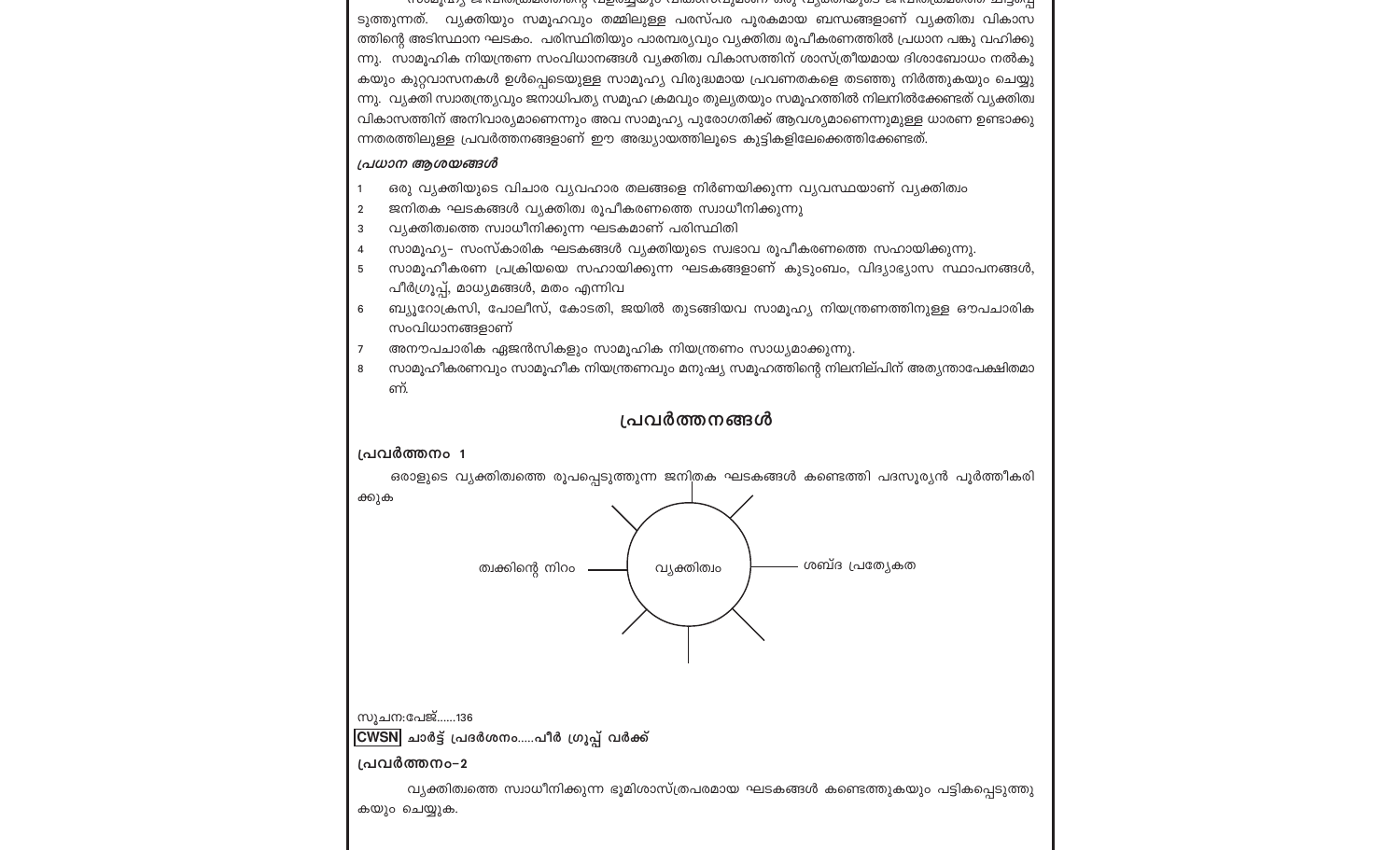| പൂരത്തിയാക്കുക.                       |                                                                                                                                                                                                                                                                     |  |  |
|---------------------------------------|---------------------------------------------------------------------------------------------------------------------------------------------------------------------------------------------------------------------------------------------------------------------|--|--|
| ഏജൻസി                                 | സാമൂഹീകരണ പ്രക്രിയ                                                                                                                                                                                                                                                  |  |  |
| കുടുംബം                               |                                                                                                                                                                                                                                                                     |  |  |
| വിദ്യാഭ്യാസ സ്ഥാപനങ്ങൾ                |                                                                                                                                                                                                                                                                     |  |  |
| പീർ ഗ്രൂപ്പ്                          |                                                                                                                                                                                                                                                                     |  |  |
| മാധ്യമം                               |                                                                                                                                                                                                                                                                     |  |  |
| മതം                                   |                                                                                                                                                                                                                                                                     |  |  |
| സൂചന:                                 |                                                                                                                                                                                                                                                                     |  |  |
| ഏജൻസി                                 | സാമൂഹീകരണ പ്രക്രിയ                                                                                                                                                                                                                                                  |  |  |
| കുടുംബം                               | വ്യക്തിയുടെ സ്വഭാവ രൂപീകരണത്തെ സ്വാധീനിക്കുന്നു.<br>∗<br>ജീവിത മൂല്യങ്ങൾക്ക് അടിത്തറയിടുന്നു<br>∗                                                                                                                                                                   |  |  |
| വിദ്യാഭ്യാസ സ്ഥാപനങ്ങൾ                | ജീവിത ദർശനം രൂപപ്പെടുത്തുന്നു<br>∗<br>∗<br>അച്ചടക്കം<br>ആത്മവിശ്വാസം വളർത്തുക<br>ത്യാഗം<br>∗<br>വിനയം<br>സേവന സന്നദ്ധത ഉണർത്തുന്നു<br>∗<br>ദേശീയ ബോധം വളർത്തുന്നു<br>പരസ്പര സ്നേഹം<br>∗<br>സേവന സന്നദ്ധത ഉണർത്തുന്നു<br>∗<br>ജനാധിപത്യപരമായ ഇടപെടലുകളുടെ ആരംഭം<br>∗ |  |  |
| സമാന വയസ്കരുടെ<br>സംഘം (പീർ ഗ്രൂപ്പ്) | നിലപാടുകളിൽമാറ്റം വരുത്താൻ പ്രേരിപ്പിക്കുന്നു<br>∗<br>വ്യക്തിത്വ വികാസത്തെ സ്വാധീനിക്കുന്നു<br>∗<br>സഹിഷ്ണുത, സഹവർത്തിത്തം മുതലായ കഴിവുകൾ ആർജ്ജിക്കുന്നു<br>∗                                                                                                       |  |  |
| മാധ്യമങ്ങൾ                            | സംസ്കാരികമൂല്യങ്ങൾ പ്രചരിപ്പിക്കുന്നു<br>വിജ്ഞാനവ്യാപനം<br>∗<br>$\ast$<br>സാമൂഹ്യ ബോധം വളർത്തുന്നു<br>വിനോദം<br>∗<br>∗<br>ചിന്താധാരകളെ ഉദ്ദീപിപ്പിക്കുന്നു<br>∗<br>അജ്ഞത അകറ്റുന്നു<br>∗<br>അഭിപ്രായ രൂപീകരണത്തെ സ്വാധീനിക്കുന്നു<br>∗                              |  |  |
| മതം                                   | ജീവിത രീതികളെ ചിട്ടപ്പെടുത്തുന്നു<br>$\ast$<br>വിശ്വാസങ്ങളിലും നിലപാടുകളിലും സ്വാധീനം ചെലുത്തുന്നു<br>∗<br>ആചാരാനുഷ്ഠാനങ്ങൾ പഠിപ്പിക്കുന്നു<br>∗<br>മൂല്യബോധം വളർത്തുന്നു<br>∗<br>സഹാനുഭൂതി വളർത്തുന്നു<br>∗                                                        |  |  |
| പ്രവർത്തനം-4                          | <u> CWSN </u> സഹപഠിതാക്കളുടെയും അധ്യാപകരുടെയും സഹായം                                                                                                                                                                                                                |  |  |
| ചാരികം എന്നിങ്ങനെ തരം തിരിക്കുക.<br>∗ | താഴെകൊടുത്തിരിക്കുന്ന ഏജൻസികളെ പ്രവർത്തന രീതികളെ ആസ്പദമാക്കി ഔപചാരികം അനൗപ<br>വിദ്യാഭ്യാസ സ്ഥാപനങ്ങൾ, ഉദ്യോഗസ്ഥ സംവിധാനം, പോലീസ്, ജയിൽ, പട്ടാളം, മത<br>സ്ഥാപനങ്ങൾ, ആചാരങ്ങൾ, മര്യാദകൾ, വിലക്കുകൾ, സന്നദ്ധ സംഘടനകൾ                                                   |  |  |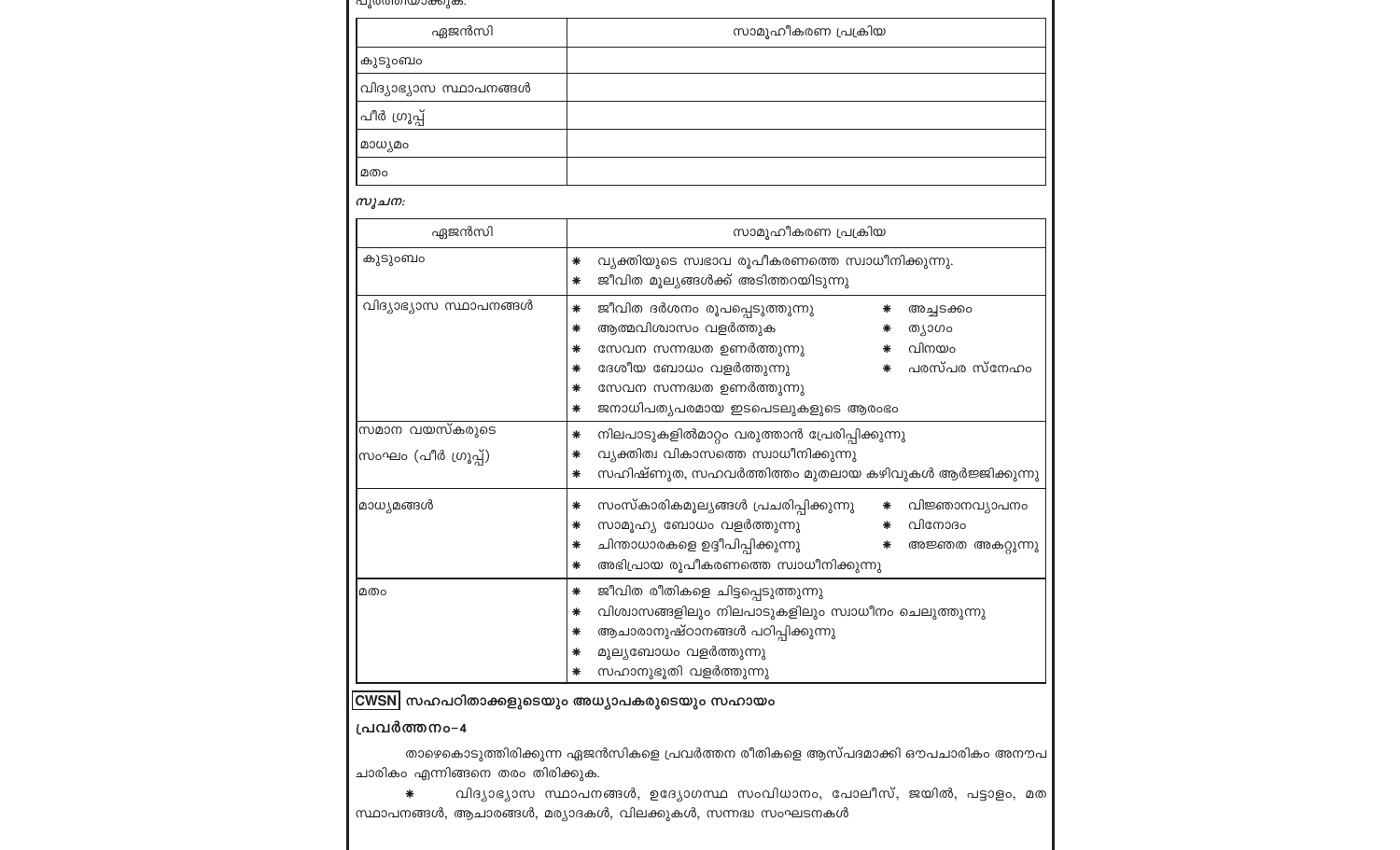| $\ast$ | ഭയപ്പെടുത്തലുകൾ                                                           |   | ഭയപ്പെടുത്തലുകളില്ല                                      |
|--------|---------------------------------------------------------------------------|---|----------------------------------------------------------|
| $\ast$ | ഔപചാരിക ശിക്ഷകൾ                                                           |   | ഔപചാരിക ശിക്ഷകളില്ല                                      |
| ⋇      | ബല പ്രയോഗം                                                                |   | ബലപ്രയോഗമില്ല                                            |
|        | $\star$ (100 kg) (2010) (100 kg) (100 kg) (100 kg) (100 kg) (2010) (2011) | ক | <u>UNO CONTINUO DE LO SUNTA LA CONTINUACIÓN DE LO SU</u> |

#### പ്രവർത്തനം-6

താഴെപ്പറയുന്ന സൂചനകൾ പരിശോധിച്ച് ഒരാളുടെ വ്യക്തിത്വത്തെ രൂപപ്പെടുത്തുന്ന ഘടകങ്ങൾ പട്ടി

#### കപ്പെടുത്തുക

ത്വക്കിന്റെ നിറം  $1 \quad$ 

2 ശരീരത്തിന്റെ വലിപ്പം

- കാലാവസ്ഥ  $3<sup>7</sup>$
- രാഷ്ട്രീയ അന്തരീക്ഷം  $\overline{4}$

| പാരമ്പര്യ ഘടകങ്ങൾ | ഭൂമിശാസ്ത്ര ഘടകങ്ങൾ |
|-------------------|---------------------|
|                   |                     |
|                   |                     |
|                   |                     |
|                   |                     |

#### പ്രവർത്തനം-7

ഭീകരവാദം, മയക്കുമരുന്നുപയോഗം, മോഷണം, എന്നിവ സമൂഹത്തിൽ വളർന്നുവരുന്നു. താഴെപ്പറയുന്ന സാമൂഹികരണ ഏജൻസികൾ ശരിയായ രീതിയിൽ പ്രവർത്തിക്കാത്തതാണോ? കാരണം പരിശോധിക്കുക.

- ഏജൻസികൾ –
- കുടുംബം, വിദ്യാഭ്യാസ സ്ഥാപനങ്ങൾ, മതം
- സൂചന
- കുടുംബം, വിദ്യാഭ്യാസ സ്ഥാപനങ്ങൾ, മതങ്ങൾ ഇവയുടെ പ്രവർത്തനങ്ങൾ  $\sim$ കണ്ടെത്തി കാരണം പരിശോധിക്കുക

#### പ്രവർത്തനം 8

മതം ഒരു സാമൂഹീകരണ ഏജൻസിയും നിയന്ത്രണ ഏജൻസിയുമാണ്. പരിശോധിക്കുക

| സാമൂഹിക നിയന്ത്രണ ഏജൻസി                                           |
|-------------------------------------------------------------------|
| മത മൗലികത നിയന്ത്രിക്കുക<br>, മതതീവ്രവാദത്തെ നിരുത്സാഹപ്പെടുത്തുക |
| മതപണ്ഡിതർ മാതൃകയാക്കുക                                            |
|                                                                   |
|                                                                   |

#### പ്രവർത്തനം –9

താഴെപ്പറയുന്ന സാമൂഹിക നിയന്ത്രണ ഏജൻസികളെ ഔപചാരികമെന്നും അനൗപചാരികമെന്നും വേർതിരിക്കുക.

പോലീസ്, കോടതി, ജയിൽ, തൊഴിലാളി സംഘടനകൾ, മതസംഘടനകൾ, വിദ്യാഭ്യാസ സ്ഥാപനങ്ങൾ

| ഔപചാരികം | അനൗപചാരികം |
|----------|------------|
|          |            |
|          |            |
|          |            |
|          |            |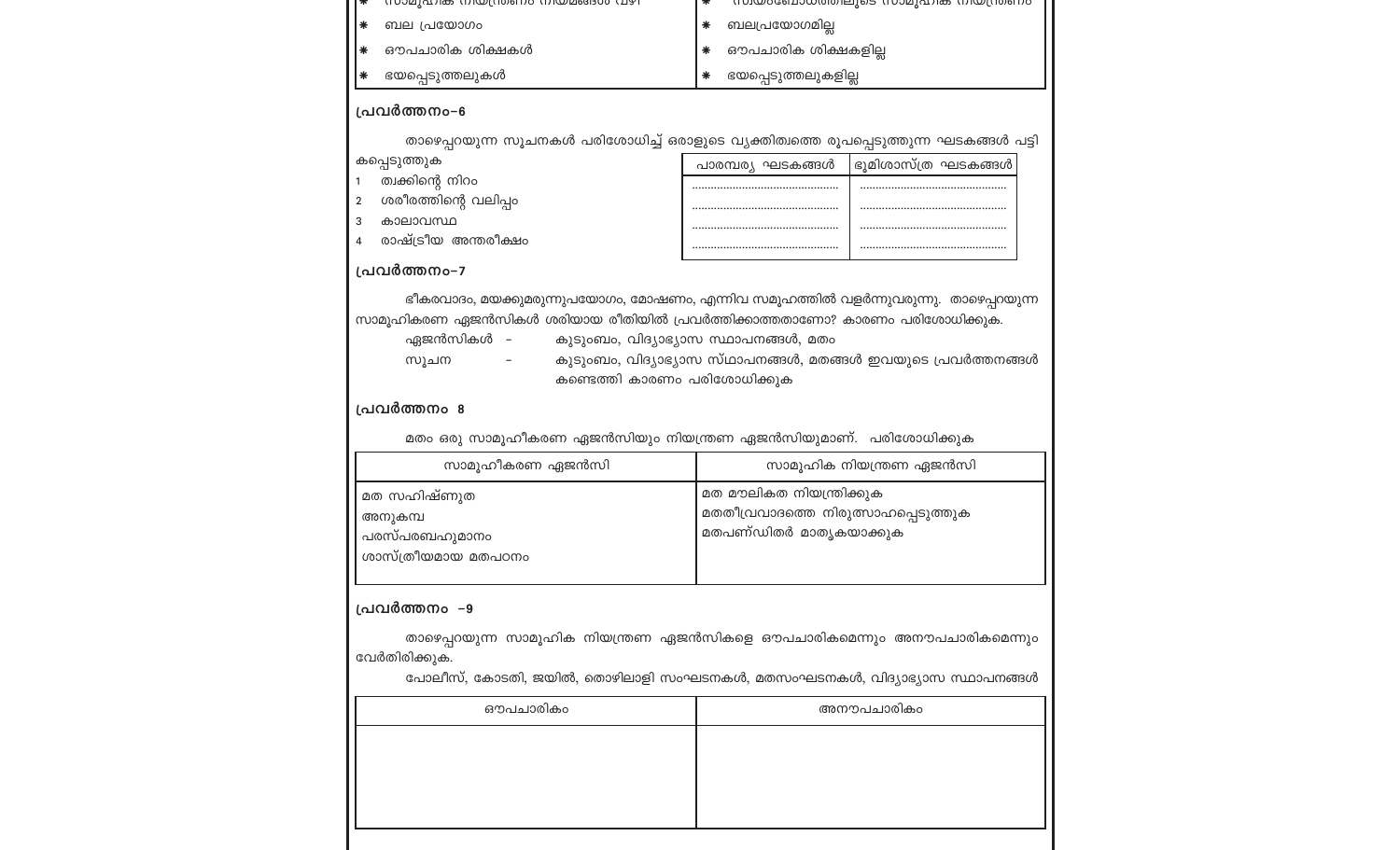- തായും മുറുവാമസായ സ<del>ാഘ</del>ാസ്പ്രയുത.
- ാ മത വിദേശ്ചം, മത തീവ്രവാദം എന്നിവ ആധുനിക സമൂഹത്തിലുണ്ടാക്കുന്ന സാമൂഹിക രാഷ്ട്രീയ പ്രശ്നങ്ങൾ ഏതെല്ലാം?

റഫറൻസ് ഗ്രന്ഥങ്ങൾ

- 1. Sociology (Sachdeva-Vidhya Bhushan Publication)
- 2. Principles of Sociology R. N. Sharma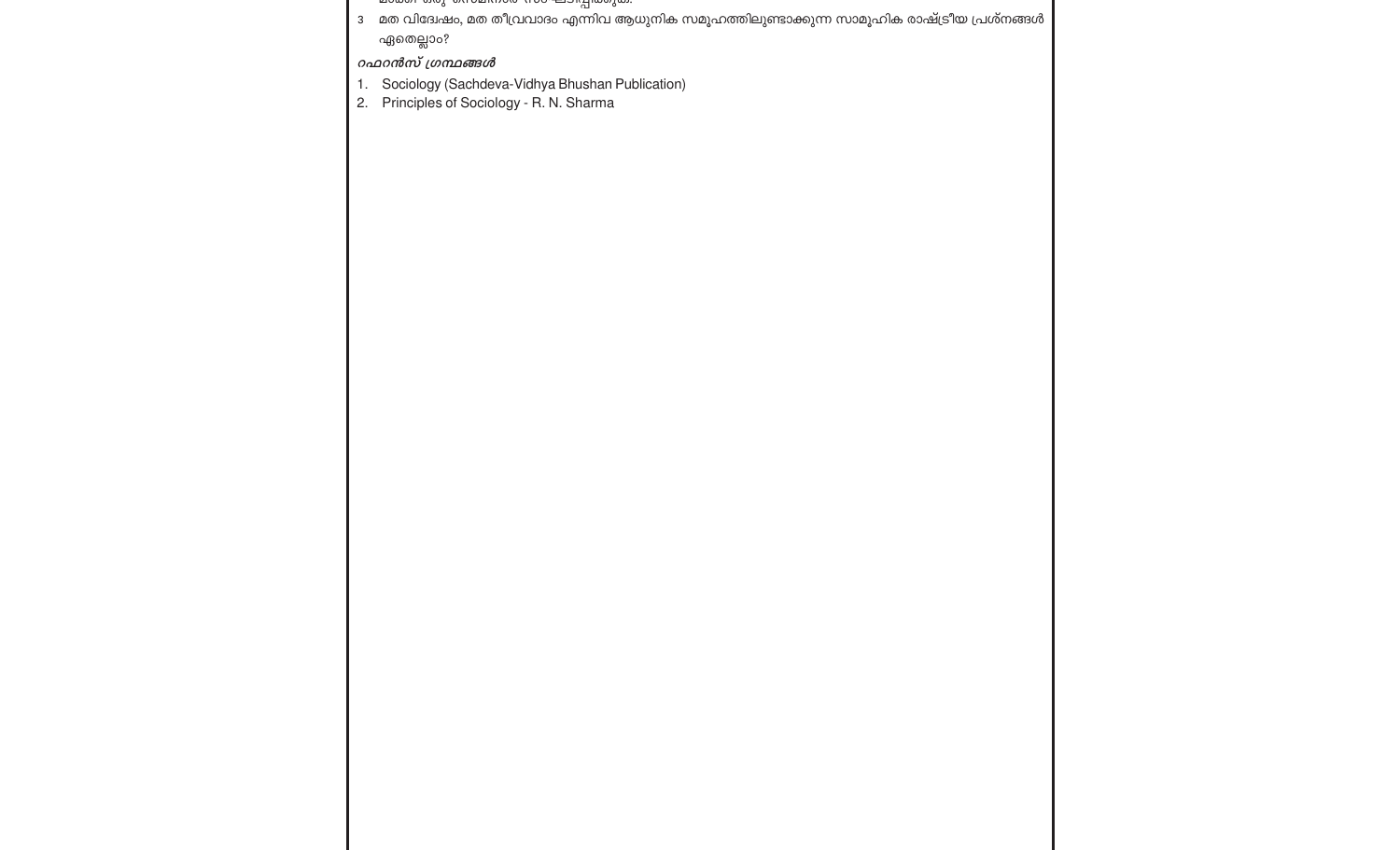ശ്രിശാന്റെ അവസ്ഥ്യാവയാറുമായിരുന്ന എന്ന ചര്ച്ച് യെര്യവാവന് താല പ്രാമാധ്യയ്ക്ക് ഇത് നമുക്കു ചുറ്റും നടക്കുന്ന നിരവധി മനുഷ്യാവകാശ ലംഘനങ്ങളോട് ഉചിതമായ രീതിയിൽ പ്രതികരിക്കാനുള്ള മനോഭാവം കുട്ടികളിൽ വളരണം. യുദ്ധത്തിന്റെയും തീവ്രവാദത്തിന്റെയും പേരിൽ സമൂഹത്തിൽ ആകെ വ്യത്യസ്ത വിഭാഗങ്ങൾക്കിടയിലും മനുഷ്യാവകാശങ്ങൾക്ക് നേരെ നടക്കുന്ന കടന്നുകയറ്റത്തെ കുട്ടികൾ കണ്ടെ ത്തുകയും അവയെ ഫലപ്രദമായി നേരിടുന്നതിനുള്ള കഴിവ് ആർജ്ജിക്കുകയും വേണം.

#### രൂപപ്പെടേണ്ട ആശയങ്ങൾ

- മനുഷ്യാവകാശങ്ങളും അതിന്റെ സംരക്ഷണവുമായി ബന്ധപ്പെട്ട് വിവിധ സ്രോതസ്സുകളിൽ നിന്ന് വിവര  $*$ ശേഖരണം, മനുഷ്യാവകാശ ലംഘനങ്ങൾ നടക്കുന്നുവെന്ന് തിരിച്ചറിയുന്നതിന്.
- യു.എൻ.ചാർട്ടർ, മനുഷ്യാവകാശപ്രഖ്യാപനം, മനുഷ്യാവകാശങ്ങൾ സംരക്ഷിക്കുന്ന അന്താരാഷ്രട സ്ഥാപന  $\ast$ ങ്ങൾ എന്നിവ മനുഷ്യാവകാശ സംരക്ഷണത്തിനായി നിയമങ്ങൾ നടപ്പിലാക്കുന്നുവെന്ന് തിരിച്ചറിയുന്നതിന്.
- മനുഷ്യാവകാശ ലംഘനങ്ങളുമായി ബന്ധപ്പെട്ട വിവരങ്ങൾ ശേഖരിച്ച് വിശകലനംചെയ്യുന്നു  $\ast$

#### പ്രക്രിയ

- മനുഷ്യാവകാശ ധ്വംസനങ്ങൾക്ക് വഴിയൊരുക്കുന്ന ഘടകങ്ങൾ തിരിച്ചറിയുന്നു. ∗
- ഇത്തരം ധ്വംസനങ്ങൾ പരിഹരിക്കുന്നതിന് വ്യക്തികൾക്കും സമൂഹത്തിനും ഉള്ള പങ്ക് തിരിച്ചറിയുന്നതിന്

### പ്രവർത്തനങ്ങൾ

#### പ്രവർത്തനം-1

1945

പ്രവർത്തനം–2

മനുഷ്യാവകാശ സംരക്ഷണത്തിനുള്ള അന്താരാഷ്ട്ര ശ്രമങ്ങളെ അധികരിച്ച് മനുഷ്യാവകാശ സംരക്ഷണം കാലഗണനാ ചാർട്ട് തയ്യാറാക്കുക.

- കുട്ടികളുടെ അവകാശങ്ങൾ 1993
- 
- അന്തർദേശീയ സാമ്പത്തിക ഉച്ചകോടി 1215
- 
- 1689 ആഗോള മനുഷ്യാവകാശ പ്രഖ്യാപനം
- മനുഷ്യാവകാശ സംരക്ഷണനിയമം 1989
- 
- 
- 
- 
- ഐക്യരാഷ്ട്ര സഭ രൂപീകരണം 1966
- 

മാഗ്നാകാർട്ട

- 
- 
- 
- 
- ഫ്രഞ്ച് മനുഷ്യാവകാശ പ്രഖ്യാപനം 1948
- 
- 1789 അമേരിക്കൻ ഭരണഘടന മാഗ്നാകാർട്ട
- 
- 
- 
- 
- 
- 
- 
- 
- 
- 
- 
- 
- 
- 
- 
- 
- 
- 
- 

ഇംഗ്ലണ്ടിലെ അവകാശ ഉടമ്പടി.

അമേരിക്കൻ സ്വാതന്ത്ര്യ പ്രഖ്യാപനം

- 
- 
- 
- 
- 

'ഇന്ത്യൻ ഭരണഘടനയും കുട്ടികളുടെ അവകാശങ്ങളും എന്ന വിഷയത്തെ അധികരിച്ച് നടത്താവുന്ന

സിമ്പോസിയത്തിലേക്ക് ഉൾപ്പെടുത്താവുന്ന വസ്തുതകൾ (TB യുടെ സഹായത്താൽ) കണ്ടെത്തുന്നു.

- 
- 
- - -
-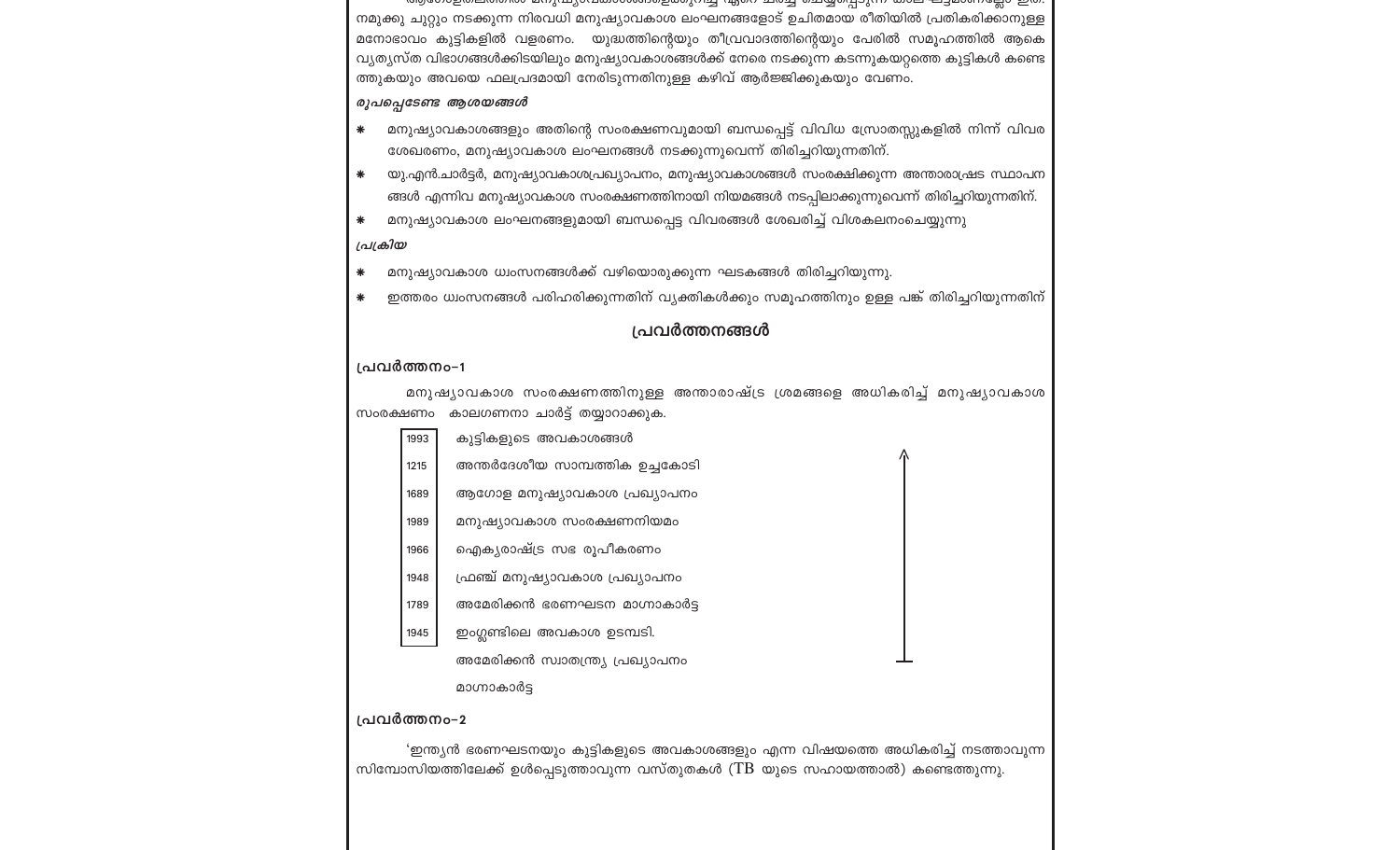|       | പ്രവർത്തനം –4                 |                                                       |                                                                                                                                                                                                                                                                                                                                                                                                       |
|-------|-------------------------------|-------------------------------------------------------|-------------------------------------------------------------------------------------------------------------------------------------------------------------------------------------------------------------------------------------------------------------------------------------------------------------------------------------------------------------------------------------------------------|
| സൂചന: | എ)<br>ബി)<br>സി)<br>ഡി)<br>ഇ) | നിയമങ്ങൾ കർശനമായി നടപ്പിലാക്കുക.<br>ജനകീയ ബോധവൽക്കരണം | കുട്ടികളുടെ അവകാശങ്ങളെക്കുറിച്ച് അവരെ ബോധവൽകരിക്കേണ്ട വിദ്യാലയത്തിലും പരിസരത്തും<br>വെച്ചു തന്നെയാണ് അവരുടെ അവകാശങ്ങളിൽ നല്ലൊരു പങ്കും ഹനിക്കപ്പെടുന്നത്.  കുട്ടികളുടെ അവകാശ<br>സംരക്ഷണത്തിന് നിരവധി നിയമങ്ങൾ ഉണ്ടെങ്കിലും അവ പലപ്പോഴും ലംഘിക്കപ്പെടുന്നുണ്ട്.  ഇത്തരുണ<br>ത്തിൽ അവ സംരക്ഷിക്കപ്പെടാനുള്ള ഏതെല്ലാം നിർദ്ദേശങ്ങൾ നിങ്ങൾക്ക് നൽകുവാൻ കഴിയും.?<br>സൂചന:<br>പ്രത്യേക കോടതികൾ, സേവന സംഘടനക |
|       |                               |                                                       | ളുടെ ഇടപെടൽ, സൗജന്യ നിയമ സഹായങ്ങൾ                                                                                                                                                                                                                                                                                                                                                                     |
|       |                               |                                                       |                                                                                                                                                                                                                                                                                                                                                                                                       |
|       | പ്രവർത്തനം –5                 |                                                       | സ്ത്രീകളുടെ അവകാശ സംരക്ഷണത്തിനായി ദേശീയ തലത്തിലും, സംസ്ഥാന തലത്തിലും നിരവധി<br>സംവിധാനങ്ങൾ ഏർപ്പെടുത്തിയിട്ടുണ്ടെങ്കിലും അവകാശ ലംഘനങ്ങൾ ഒരു തുടർക്കഥയായിഅവശേഷിക്കു<br>ന്നു. ഏതൊക്കെ അവകാശ ലംഘനങ്ങൾ നടക്കുന്നു എന്നും അതിനുള്ള നിങ്ങളുടെ പരിഹാര മാർഗങ്ങളും                                                                                                                                             |
|       | നിർദ്ദേശിക്കുക.?              | അവകാശ ലംഘനങ്ങൾ                                        | പരിഹാര മാർഗങ്ങൾ                                                                                                                                                                                                                                                                                                                                                                                       |
|       | സ്ത്രീ പീഡനം                  |                                                       | നിയമബോധവൽകരണം                                                                                                                                                                                                                                                                                                                                                                                         |
|       | അവസര സമത്വ നിഷേധം             |                                                       | സ്ത്രീകളുടെ കോടതികൾ ശക്തമാക്കൽ                                                                                                                                                                                                                                                                                                                                                                        |
|       |                               |                                                       |                                                                                                                                                                                                                                                                                                                                                                                                       |
| സൂചന: |                               |                                                       |                                                                                                                                                                                                                                                                                                                                                                                                       |
|       |                               | തൊഴിൽ സ്ഥലങ്ങളിലെ പീഢനം                               | * സാമൂഹ്യസാമ്പത്തിക വിദ്യാഭ്യാസ മേഖലകളിൽ                                                                                                                                                                                                                                                                                                                                                              |
|       |                               |                                                       | സ്ത്രീ പുരുഷ സമത്വം                                                                                                                                                                                                                                                                                                                                                                                   |
| ∗     | അവസര സമത്വനിഷേധം              |                                                       | ഗ്രാമീണ വനിതാ ഉന്നമനവും വികസന പ്രക്രിയയിലെ                                                                                                                                                                                                                                                                                                                                                            |
|       |                               |                                                       | പങ്കാളിത്തവും                                                                                                                                                                                                                                                                                                                                                                                         |
| ₩     | വേതന വ്യത്യാസം                |                                                       | ☀ തുലൃ പരിരക്ഷ                                                                                                                                                                                                                                                                                                                                                                                        |
| ∗     | ലൈംഗീക ചൂഷണം                  |                                                       | സിവിൽ രാഷ്ട്രീയ അവകാശസമത്വം                                                                                                                                                                                                                                                                                                                                                                           |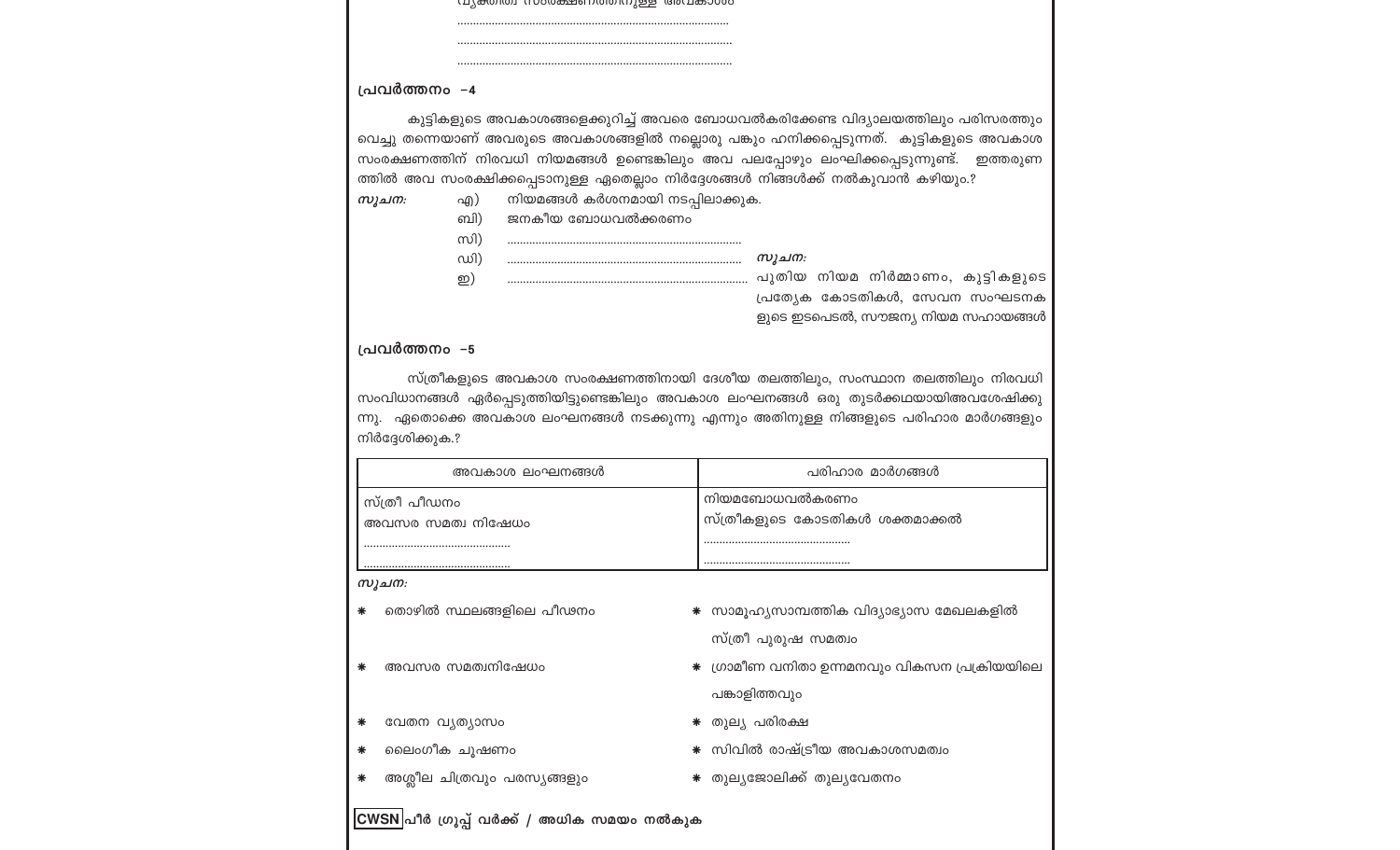|   | ദേശീയ തലത്തിൽ                                                                 | ആഗോളതലത്തിൽ          |
|---|-------------------------------------------------------------------------------|----------------------|
| ₩ | പീപ്പിൾസ് യൂനിയൻ ഫോർ സിവിൽ ലിബർട്ടീസ് $ \ast $                                | ആംനസ്റ്റി ഇന്റർനാഷണൽ |
| ₩ | പീപ്പിൾസ് കൗൺസിൽ ഫോർ സോഷ്യൽ ജസ്റ്റിസ് <b>  <math>\ast</math></b> ഏഷ്യാ വാച്ച് |                      |
|   |                                                                               |                      |

#### സൂചന:

- \* വേൾഡ് വിഷൻ
- \* ഹ്യൂമൺ റൈറ്റ്സ് വാച്ച് \* കൗൺസിൽ ഫോർ ഇന്റർ നാഷണൽ ജസ്റ്റിസ്
- മനുഷ്യാവകാശ കമ്മീഷൻ  $*$
- \* വിവരാവകാശ കമ്മീഷൻ

#### പ്രവർത്തനം –7

ദളിത് വിഭാഗത്തിൽപ്പെട്ട ജനങ്ങൾ അഭിമുഖീകരിക്കുന്ന അവകാശ ലംഘനങ്ങളും ദേശീയ തലത്തിൽ അവയ്ക്കുള്ള പരിഹാര മാർഗങ്ങളും വൃക്തമാക്കുന്ന ചാർട്ടിന്റെ സഹായത്താൽ പഠന പ്രവർത്തനം നടത്തേണ്ടതുണ്ട്.

| പ്രശ്നങ്ങൾ            |                                                                                                                                                                                            |                                                                                                                                                                               | പരിഹാരങ്ങൾ |                                           |                                                                |
|-----------------------|--------------------------------------------------------------------------------------------------------------------------------------------------------------------------------------------|-------------------------------------------------------------------------------------------------------------------------------------------------------------------------------|------------|-------------------------------------------|----------------------------------------------------------------|
| ∗<br>$\ast$<br>$\ast$ | ഭരണപരമായ അവകാശം നിഷേധിക്കുന്നു<br>പ്രകൃതി വിഭവം, പൊതുസമ്പത്ത്, മനുഷ്യ നിർ<br>മ്മിത വിഭവങ്ങൾ എന്നിവയിൽ പ്രാപൃതയും<br>അധികാരവും നിഷേധിക്കപ്പെടുന്നു.<br>കൃഷിഭൂമി, വനഭൂമി, തരിശുഭൂമി, പൊതുനില |                                                                                                                                                                               |            | ഭരണഘടനാ നിർദ്ദേശങ്ങൾ<br>ഭരണഘടനാ വകുപ്പുകൾ | അന്തർദേശീയ മനുഷ്യാവകാശ കരാറുകൾ<br>സന്നദ്ധ സംഘടനാ പ്രവർത്തനങ്ങൾ |
| $\ast$<br>∗           | ങ്ങളായ മേച്ചിൽപ്പുറങ്ങൾ എന്നിവയുടെ<br>വിതരണത്തിലുള്ള വിവേചനം<br>സാംസ്കാരിക സാമ്പത്തിക വിദൃാഭൃാസ<br>പിന്നോക്കാവസ്ഥ<br>ദളിതരുടെ പാരമ്പര്യങ്ങളെയും വിശ്വാസങ്ങ<br>ളെയും അവഗണിക്കുന്നു.         |                                                                                                                                                                               |            | ജനകീയ ബോധവൽക്കരണം<br>$\ast$               |                                                                |
|                       | സ്ത്രീകൾ                                                                                                                                                                                   |                                                                                                                                                                               |            |                                           |                                                                |
| നിയമങ്ങൾ<br>അവകാശങ്ങൾ |                                                                                                                                                                                            |                                                                                                                                                                               |            |                                           | സംഘടനകൾഏജൻസികൾ                                                 |
|                       | സ്ത്രീപുരുഷസമത്വം<br>തുല്യജോലിക്ക് തുല്യവേതനം<br>മാന്യമായ ജീവിത നിലവാരം<br>മാന്യമായ സ്ഥാനം<br>പീഢനത്തിൽ നിന്നുള്ള സംര<br>ക്ഷണം<br>തുല്യ പരിരക്ഷ                                            | സ്ത്രീധന നിരോധന നിയമം,<br>നിയമം, സ്ത്രീകളെ നിന്ദ്യമായി ചിത്രീ<br>കരിക്കൽനിരോധന നിയമം,<br>അസാൻമാർഗിക വ്യാപാരം തടയൽ<br>നിയമം, ഗർഭചിദ്ര നിയമം, ഭ്രൂണ<br>പരിശോധന നിയന്ത്രണ നിയമം. |            | ഗാർഹിക പീഢനം നിരോധന                       | സ്ത്രീ വേദി<br>അന്വേഷി<br>വനിതാ കമ്മീഷൻ                        |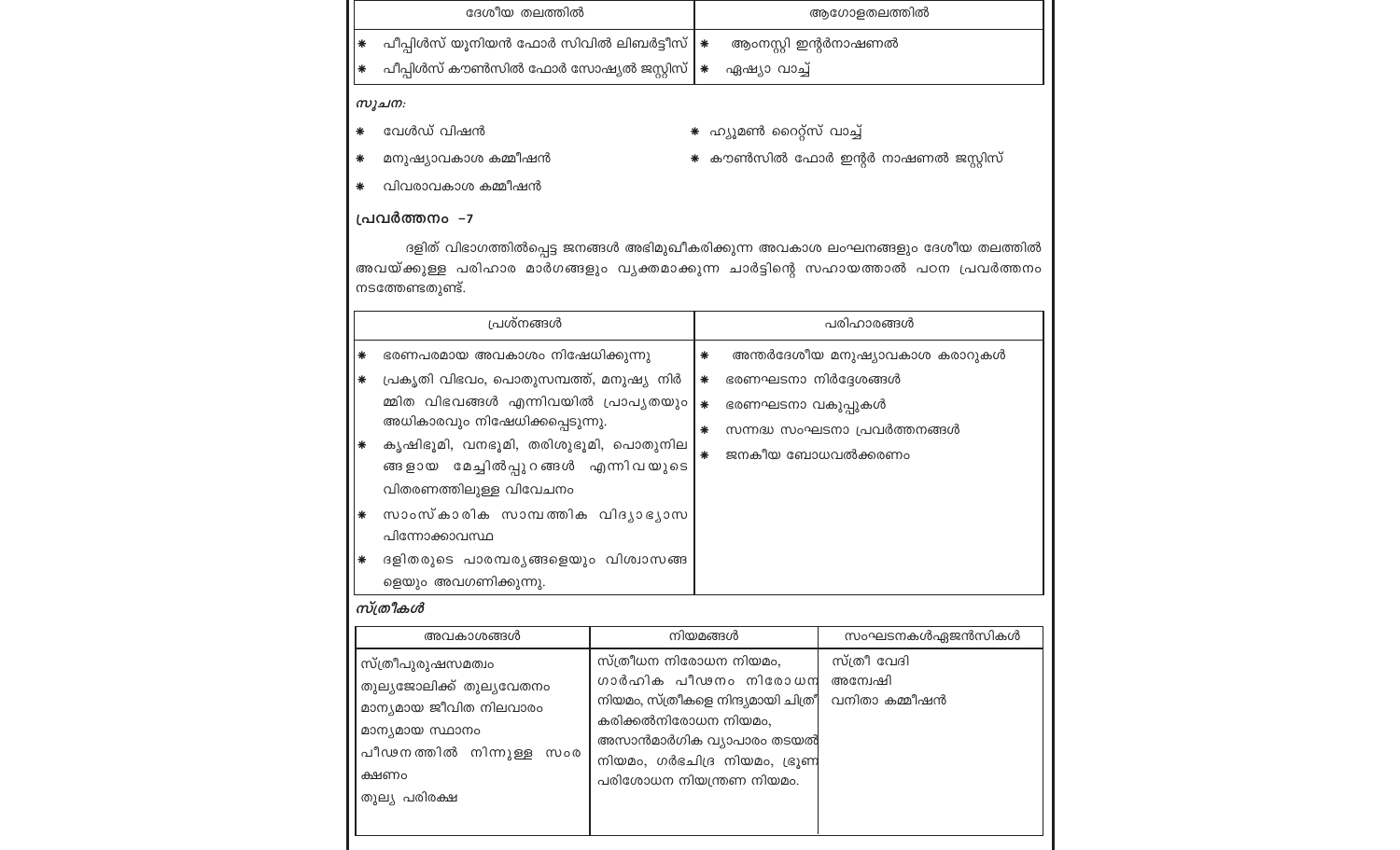| , ആരോഗ്യ സംരക്ഷണം  അറിയാ   ദത്തെടുക്കൽ നിയമം<br> നുള്ള അവകാശം<br> വിദ്യാഭ്യാസ അവകാശം ചുഷണ  <br> ത്തിൽ നിന്നുഉള്ള അവകാശം | വിവരാവകാശ നിയമം<br>്രമാനസികാരോഗ്യ നിയമം | ו האמס נו טיסנק ונו ט יפוספיסטטולוו<br>ചൈൽഡ് ലൈൻ |
|-------------------------------------------------------------------------------------------------------------------------|-----------------------------------------|--------------------------------------------------|
|                                                                                                                         |                                         |                                                  |

### ദളിതർ

| അവകാശങ്ങൾ                                          | നിയമങ്ങൾ | സംഘടനകൾഏജൻസികൾ                                                                                                        |
|----------------------------------------------------|----------|-----------------------------------------------------------------------------------------------------------------------|
| സാമൂഹിക നീതി സാംസ്ക്കാരിക  സംവരണ നിയമങ്ങൾ          |          | വേൾഡ് വിഷൻ                                                                                                            |
| സാമ്പത്തിക വിദ്യാഭ്യാസ പരിഗണന  തൊഴിൽ നിയമങ്ങൾ      |          | മനുഷ്യാവകാശ കമ്മീഷൻ                                                                                                   |
| ഭൂമിയിലുള്ള അവകാശവും പാരമ്പ  ഭൂപരിഷ്ക്കരണ നിയമങ്ങൾ |          | പീപ്പിൾസ് കൗൺസിൽ ഫോർ                                                                                                  |
| ര്യങ്ങളും വിശ്വാസങ്ങളും സംരക്ഷി                    |          | സോഷ്യൽ ജസ്റ്റിസ്                                                                                                      |
| ക്കുക                                              |          | $\left\lfloor \mathrm{u} \mathrm{g} \right\rfloor$ ക ജാതി പട്ടിക വർഗ്ഗ കമ്മീഷ $\left\lfloor \mathrm{u} \right\rfloor$ |
| തൊഴിൽ സംഭരണം                                       |          | $ $ നുകൾ പിന്നോക്ക വർഗ്ഗ കമ്മീഷൻ $ $                                                                                  |

# | ക*സ്റ്റഡിയിലുള്ളവർ*

| അവകാശങ്ങൾ                     | നിയമങ്ങൾ            | സംഘടനകൾഏജൻസികൾ             |
|-------------------------------|---------------------|----------------------------|
| ജയിൽ പീഡനത്തിൽ നിന്നുള്ള      | ജയിൽ നിയമങ്ങൾ       | കോടതികൾ                    |
| സംരക്ഷണം                      | ഇന്ത്യൻ ശിക്ഷാനിയമം | മനുഷ്യാവകാശ കമ്മീഷനുകൾ     |
| നിരപരാധിത്വം തെളിയിക്കാനുള്ള  | സി.ആർ.പി.സി.        | ജയിൽ പരിഷ്ക്കരണകമ്മിറ്റി   |
| അവകാശം                        | സി.പി.സി            | പോലീസ് പരിഷ്ക്കരണകമ്മിറ്റി |
| വിചാരണനേരിടാനുള്ള അവകാശം      | മാനസികാരോഗ്യ നിയമം  | ലീഗൽ സർവ്വീസ് അതോറിറ്റി    |
| ശിക്ഷ ഇളവ് കിട്ടാനുള്ള അവകാശം |                     |                            |
| അപ്പീൽ കൊടുക്കാനുള്ള          |                     |                            |
| അവകാശം                        |                     |                            |
| പരോളിൽ ഇറങ്ങാനുള്ള അവകാശം     |                     |                            |
| ദയ ഹർജ്ജി കൊടുക്കാനുള്ള       |                     |                            |
| അവകാശം                        |                     |                            |
| . 9                           |                     |                            |

#### | പ്രവർത്തനം-9

| വ്യവസ്ഥകൾ<br>വകുപ്പുകൾ                       |  |
|----------------------------------------------|--|
|                                              |  |
| കുട്ടികളുടെ പ്രത്യേക വ്യവസ്ഥകൾ<br>$15 -$     |  |
| തൊട്ടുകൂടായ്മ<br>16-                         |  |
| നിർബന്ധിത സൗജന്യ വിദ്യാഭ്യാസം<br>21 (A)      |  |
| ബാലവേല നിരോധനം<br>24                         |  |
| ഭരണഘടനാപരമായ പ്രതിവിധികൾ<br>32               |  |
| തുല്യജോലിക്ക് തുല്യ വേതനം<br>39 (D)          |  |
| ലഹരിപാനീയങ്ങൾ, മയക്കുമരുന്നുകൾ നിരോധനം<br>47 |  |
| അന്താരാഷ്ട്ര സമാധാനം<br>51                   |  |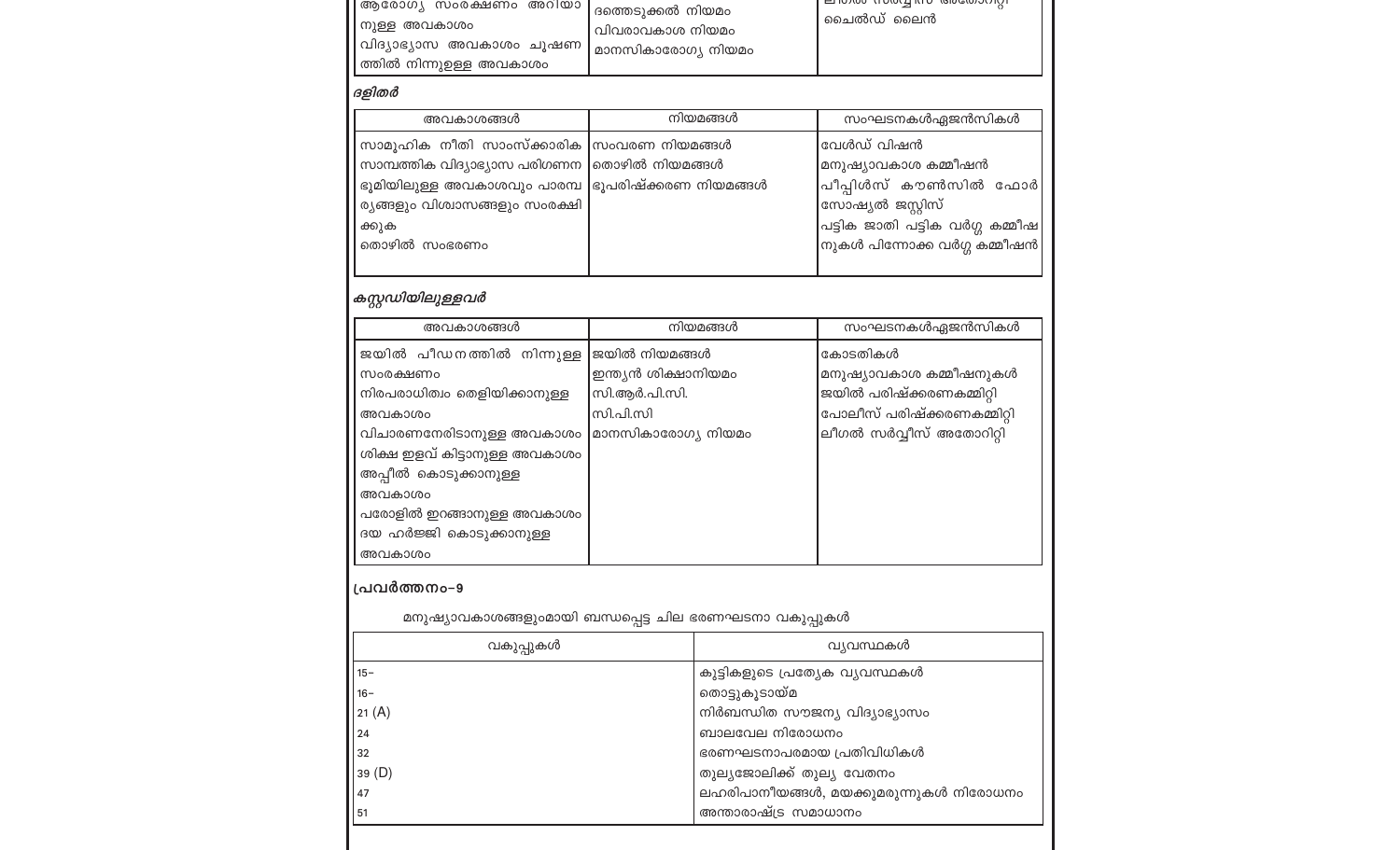|                    | 5.<br>6.                                                                                                                                                                                                                                                                                                                                                                                   |      |                                       |  |                                                                                                                        |  |  |  |  |
|--------------------|--------------------------------------------------------------------------------------------------------------------------------------------------------------------------------------------------------------------------------------------------------------------------------------------------------------------------------------------------------------------------------------------|------|---------------------------------------|--|------------------------------------------------------------------------------------------------------------------------|--|--|--|--|
| 3.                 | എ, ബി, സി കോളങ്ങൾ യോജിപ്പിക്കുക                                                                                                                                                                                                                                                                                                                                                            |      |                                       |  |                                                                                                                        |  |  |  |  |
| A                  |                                                                                                                                                                                                                                                                                                                                                                                            |      | B                                     |  | С                                                                                                                      |  |  |  |  |
| ∗<br>₩<br> ₩<br> ₩ | മനുഷ്യാവകാശ സംരക്ഷണത്തി<br>നുള്ള ആദ്യരേഖ<br>സ്ത്രീ വിവേചന നിവാരണ<br>പരിപാടി<br>ഇന്ത്യൻ ഭരണഘടന<br>ആംനസ്റ്റി ഇന്റർനാഷണൽ                                                                                                                                                                                                                                                                      |      | അനുച്ഛേദം 21A<br>1215<br>1974<br>1979 |  | സമാധാനത്തിനുള്ള നോബൽ<br>∗<br>സമ്മാനം<br>6-14 വരെ നിർബന്ധ വിദ്യാഭ്യാസം<br>∗<br>ഐക്യ രാഷ്ട്രസഭ<br>∗<br>മാഗ്നാകാർട്ട<br>∗ |  |  |  |  |
| 4.<br>5.           | ഒരു കുട്ടിയുടെ സ്വകാര്യ ഡയറി മറ്റൊരു കുട്ടി പരിശോധിച്ച് ഉള്ളടക്കം പരസ്യപ്പെടുത്തി. മനുഷ്യാവകാശ<br>വുമായി ഈ സംഭവം എങ്ങനെ ബന്ധപ്പെടുന്നുവെന്ന് വ്യക്തമാക്കുക.<br>കുട്ടികളുടെ അവകാശ ലംഘനങ്ങൾ<br>സൂചന :<br>സ്വകാര്യത-അഭിമാനം-സൽപ്പേര്- വ്യക്തിത്വ സംരക്ഷണം<br>മനുഷ്യാവകാശ സംരക്ഷണത്തിൽ സന്നദ്ധ സംഘടനകളുടെ പങ്ക് എന്ന വിഷയത്തെ അടിസ്ഥാനമാക്കി<br>ക്ലാസ്സിൽ ഒരു സെമിനാർ സംഘടിപ്പിക്കുക.<br>സൂചന: |      |                                       |  |                                                                                                                        |  |  |  |  |
|                    | മനുഷ്യാവകാശ നിഷേധങ്ങൾ വെളിച്ചത്ത് കൊണ്ടുവന്ന് ജനങ്ങളുടെ പ്രതികരണശേഷി വളർത്തുക<br>∗                                                                                                                                                                                                                                                                                                         |      |                                       |  |                                                                                                                        |  |  |  |  |
|                    | മനുഷ്യാവകാശ സംരക്ഷണത്തിന് ഭരണകൂടത്തെ പ്രേരിപ്പിക്കുക<br>∗                                                                                                                                                                                                                                                                                                                                  |      |                                       |  |                                                                                                                        |  |  |  |  |
|                    | മനുഷ്യാവകാശ ലംഘനത്തിനെതിരെ കോടതിയെ സമീപിക്കുക<br>∗                                                                                                                                                                                                                                                                                                                                         |      |                                       |  |                                                                                                                        |  |  |  |  |
| 6.                 | മനുഷ്യാവകാശ ലംഘനത്തിനെതിരെ അന്താരാഷ്ട്ര ശ്രദ്ധ തിരിക്കുക.<br>സ്ത്രീകളുടെ അവകാശ സംരക്ഷണത്തിനായി ഗവ: സ്വീകരിച്ചിട്ടുള്ള നടപടികൾ ഏതെല്ലാമെന്നും അവ<br>എത്രത്തോളം ഫലപ്രദമാണെന്നും പരിശോധിക്കുക.<br>സൂചന:                                                                                                                                                                                       |      |                                       |  |                                                                                                                        |  |  |  |  |
|                    | നിയമം                                                                                                                                                                                                                                                                                                                                                                                      |      | വർഷം                                  |  | പ്രശ്നങ്ങൾ                                                                                                             |  |  |  |  |
|                    | സ്ത്രീധന നിരോധന നിയമം                                                                                                                                                                                                                                                                                                                                                                      | 1986 |                                       |  |                                                                                                                        |  |  |  |  |
|                    | സ്ത്രീ വിവേചന നിവാരണ നടപടി                                                                                                                                                                                                                                                                                                                                                                 |      | 1986                                  |  |                                                                                                                        |  |  |  |  |
|                    | ലിംഗ നിർണയ നിരോധനം                                                                                                                                                                                                                                                                                                                                                                         |      | 1994                                  |  |                                                                                                                        |  |  |  |  |
|                    | ഗാർഹിക പീഢന നിരോധന നിയമം                                                                                                                                                                                                                                                                                                                                                                   |      | 2005                                  |  |                                                                                                                        |  |  |  |  |

### | എത്തേണ്ട നിഗമനം

2.

3.

 $\mathbf{A}$ 

ബോധവൽക്കരണം

മേൽ നിയമങ്ങളുടെ ഫലമായി സ്ത്രീകളുടെ അവകാശം സംരക്ഷിക്കുവാൻ ഒരളവുവരെ കഴിഞ്ഞിട്ടു മുണ്ട്.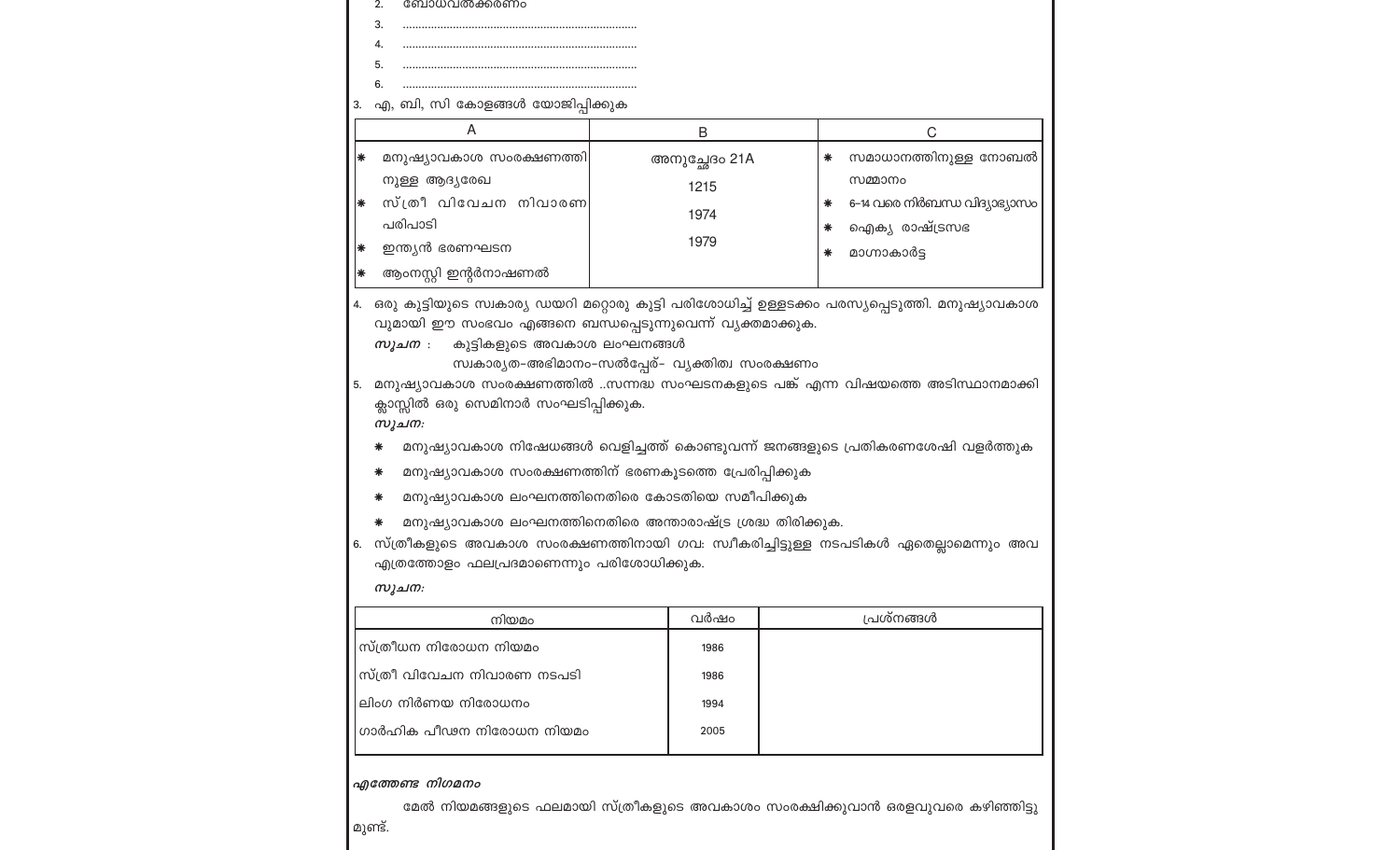

# ഭൂമിശാസ്ത്രവും

# സാമ്പത്തിക ശാസ്ത്രവും

#### **ഉളളടക്കം**

- ഇന്ത്യ– ഭൗതീക ഭൂമി ശാസ്ത്രം 1.
- ഇന്ത്യ-വിഭവങ്ങൾ  $2.$
- ഇന്ത്യ-വൃവസായം, ഗതാഗതം, വാർത്താവിനിമയം 3.
- പൊതു ധനകാര്യം  $\mathbf{4}$
- അന്താരാഷ്ട്ര ധനകാര്യ സ്ഥാപനങ്ങൾ 5.
- ദേശീയ വരുമാനം 6.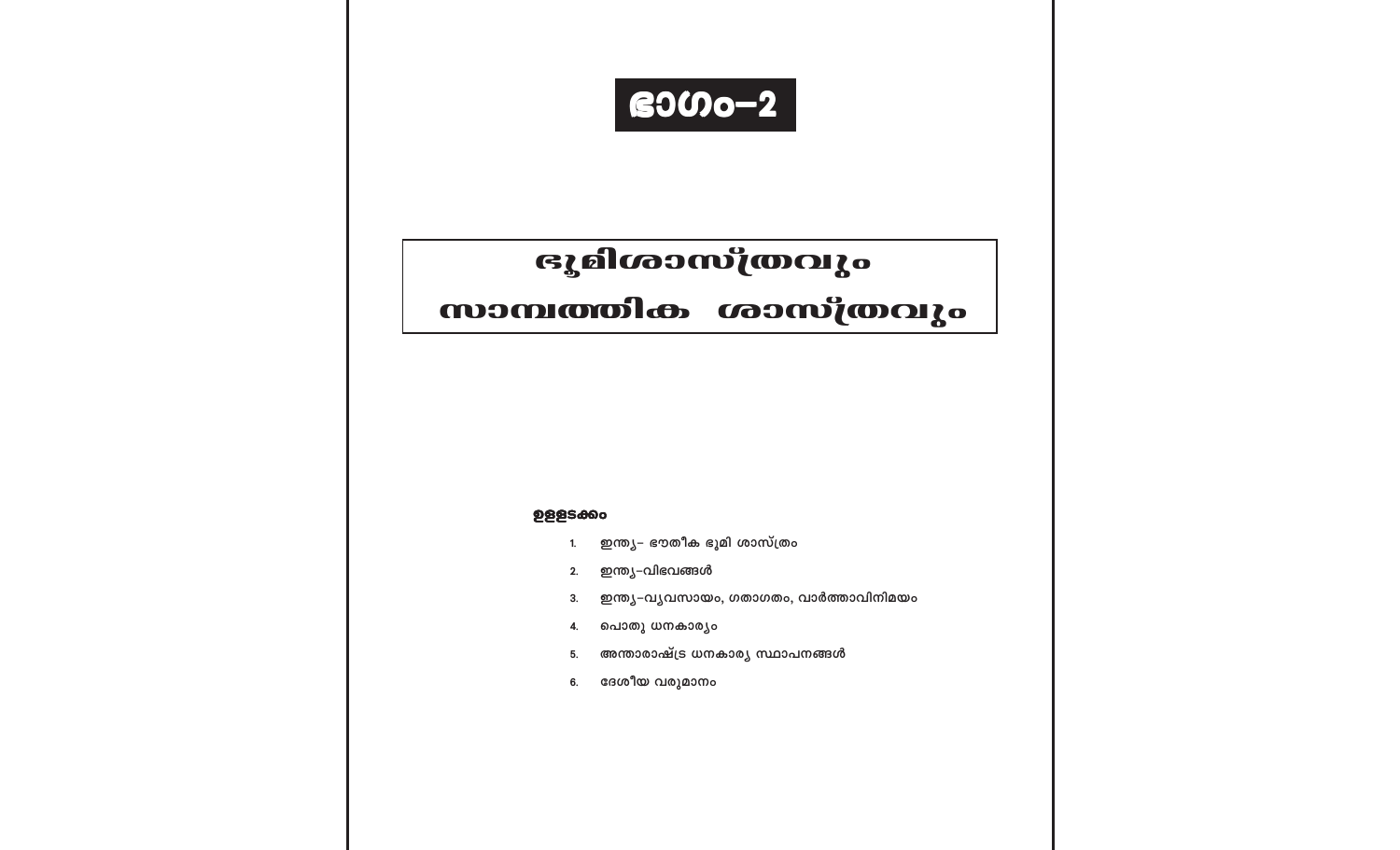|                                                                                                 |                      | ലഭിക്കുന്ന മൺസൂൺ കാലാവസ്ഥ പൊതുവായ കാർഷിക സംസ്ക്കാരം വളർന്നുവരുവാൻ സഹായിച്ചിട്ടു്. |  |  |  |  |
|-------------------------------------------------------------------------------------------------|----------------------|-----------------------------------------------------------------------------------|--|--|--|--|
| ഈ ആശയങ്ങൾ വ്യക്തമായി കുട്ടികളിൽ എത്തിക്കുവാനും അതുവഴി ഇന്ത്യയെക്കുറിച്ച് അറിയുകയും ഇന്ത്യ       |                      |                                                                                   |  |  |  |  |
| യുടെ വികസനത്തിലും, ഐക്യത്തിലും ക്രിയാത്മകമായ പങ്ക് വഹിക്കുവാനുമുളള മനോഭാവം കുട്ടികളിൽ രൂപപ്പെടു |                      |                                                                                   |  |  |  |  |
| ത്തുക എന്ന ലക്ഷ്യത്തോടെയാണ് ഈ പാഠവും അടുത്ത 2 അധ്യായങ്ങളും രൂപപ്പെടുത്തിയിരിക്കുന്നത്.          |                      |                                                                                   |  |  |  |  |
| ഇന്ത്യ പൊതുവിവരങ്ങൾ                                                                             |                      |                                                                                   |  |  |  |  |
| വിസ്തീർണ്ണം                                                                                     |                      | 328782 ച.കീ.മീറ്റർ (3.28 ദശലക്ഷം ച.കീ.മീ)                                         |  |  |  |  |
| അക്ഷാംശ സ്ഥാനം                                                                                  |                      | $8^{\rm 0}$ $4'37^{\rm 0}$ $6'$ N ഉം ഇടയിൽ                                        |  |  |  |  |
| രേഖാംശ സ്ഥാനം                                                                                   |                      | $68^{\rm o}$ $7E$ $97^{\rm o}$ $25.E$ ഉം ഇടയിൽ                                    |  |  |  |  |
| വടക്ക് മുതൽ തെക്ക് വരെയുളള നീളം                                                                 | $\cdot$              | 3214 കീ.മീ                                                                        |  |  |  |  |
| കിഴക്ക് മുതൽ പടിഞ്ഞാറ് വരെയുളള നീളം :                                                           |                      | 2933 കീ.മീ                                                                        |  |  |  |  |
| കര അതിർത്തിയുടെ ന <mark>ീ</mark> ളം                                                             |                      | 15200 കീ.മീ                                                                       |  |  |  |  |
| സമുദ്രാതിർത്തിയുടെ ന <mark>ീ</mark> ളം                                                          | $\ddot{\phantom{a}}$ | 6083 കീ.മീ                                                                        |  |  |  |  |
| ഇന്ത്യ സ്ഥിതി ചെയ്യുന്ന അർദ്ധഗോളം                                                               | $\ddot{\phantom{a}}$ | ഉത്തരാർദ്ധ ഗോളം                                                                   |  |  |  |  |
| ഇന്ത്യയിലൂടെ കടന്നുപോകുന്ന പ്രധാന                                                               |                      |                                                                                   |  |  |  |  |
| അക്ഷാംശ രേഖ                                                                                     | $\ddot{\phantom{a}}$ | ഉത്തരായന രേഖ                                                                      |  |  |  |  |
| ഇന്ത്യയുടെ മാനക രേഖാംശം                                                                         | $\ddot{\phantom{a}}$ | 82º 30°E                                                                          |  |  |  |  |
| ഇന്ത്യയുടെ തെക്കെ അറ്റം                                                                         | $\ddot{\phantom{a}}$ | ഇന്ദിരാപോയിന്റ്                                                                   |  |  |  |  |
| വിസ്തൃതിയിൽ ലോക രാജ്യങ്ങൾക്കിടയിൽ                                                               |                      |                                                                                   |  |  |  |  |
| ഇന്ത്യയുടെ സ്ഥാനം                                                                               | $\colon$             | ഏഴാം സ്ഥാനം                                                                       |  |  |  |  |
| ഇന്ത്യയേക്കാൾ വലുപ്പമുളള മറ്റ് രാജ്യങ്ങൾ  :                                                     |                      | 1. റഷ്യ (17075400 ച.കീ.മീ)                                                        |  |  |  |  |
|                                                                                                 |                      | 2. കാനഡ (9970610 ച.കീ.മീ)                                                         |  |  |  |  |
|                                                                                                 |                      | 3. യു.എസ്.എ (9809155 ച.കീ.മീ)                                                     |  |  |  |  |
|                                                                                                 |                      | 4. ചൈന (9572900 ച.കീ.മീ)                                                          |  |  |  |  |
|                                                                                                 |                      | 5. ബ്രസീൽ (8547404 ച.കീ.മീ)                                                       |  |  |  |  |
|                                                                                                 |                      | 6. ഓസ്ത്രേലിയ (768230 ച.കീ.മീ)                                                    |  |  |  |  |
| ഇന്ത്യയുടെ ഭാഗമായ ദ്വീപ സമൂഹങ്ങൾ                                                                | $\ddot{\phantom{a}}$ | അന്തമാൻ നിക്കോബാർ ദ്വീപുകളും, ലക്ഷദ്വീപുകളും                                      |  |  |  |  |
| ഉത്തരായന രേഖ കടന്നുപോകുന്ന                                                                      |                      |                                                                                   |  |  |  |  |
| ഇന്ത്യൻ സംസ്ഥാനങ് <mark>ങ</mark> ൾ                                                              | $\ddot{\phantom{a}}$ | ഗുജറാത്ത്, രാജസ്ഥാൻ, മധ്യപ്രദേശ്, ഛത്തീസ്ഗഡ്,                                     |  |  |  |  |
|                                                                                                 |                      | ഝാർഖണ്ഡ്, പശ്ചിമബംഗാൾ, ത്രിപുര, മിസോറാം.                                          |  |  |  |  |
| ഇന്ത്യയുമായി അതിർത്തി പങ്കിടുന്ന                                                                |                      |                                                                                   |  |  |  |  |
| അയൽ രാജ്യങ്ങൾ                                                                                   | $\ddot{\cdot}$       | പാക്കിസ്ഥാൻ, അഫ്ഗാനിസ്ഥാൻ, ചൈന, നേപ്പാൾ, ഭൂട്ടാൻ,                                 |  |  |  |  |
|                                                                                                 |                      | ബംഗ്ലാദേശ്, മ്യാൻമാർ                                                              |  |  |  |  |
| ഇന്ത്യൻ മഹാസമുദ്രത്തിൽ സ്ഥിതി                                                                   |                      |                                                                                   |  |  |  |  |
| ചെയ്യുന്ന അയൽ രാജ്യ <mark>ങ്ങൾ</mark>                                                           | $\ddot{\cdot}$       | ശ്രീലങ്ക, ഇന്തോനേഷ്യ, മാലിദ്വീപ്                                                  |  |  |  |  |
| ഇന്ത്യയെയും ശ്രീലങ്കയെയും തമ്മിൽ                                                                |                      |                                                                                   |  |  |  |  |
| ബന്ധിപ്പിക്കുന്ന കടലിടു <mark>ക്ക്</mark>                                                       | $\ddot{\phantom{a}}$ | പാക്ക് കടലിടുക്ക്                                                                 |  |  |  |  |

|<br>നടന്നു. കാർഷിക രാജ്യമായ ഇന്ത്യയുടെ വളർച്ചയുടെയും വികാസത്തിന്റെ അടിത്തറ വൈവിദ്ധ്യമാർന്ന ഭൂപ്ര |<br>കൃതിയും കാലാവസ്ഥയും, മണ്ണിനങ്ങളും, നദികളുമൊക്കെയാണ്. ഇന്ത്യക്ക് തനതായ ഒരു സംസ്കാരവും കാലാ വസ്ഥയും പ്രദാനം ചെയ്യുന്നതിൽ ഹിമാലയത്തിനും, സമുദ്രങ്ങൾക്കും പ്രധാന പങ്കാണ് ഉളളത്. ഭൂ വിസ്തൃതി യിൽ 7-ാം സ്ഥാനമുളള ഇന്ത്യയിൽ 28 സംസ്ഥാനങ്ങളും, 7 കേന്ദ്രഭരണ പ്രദേശങ്ങളും, വിവിധ ഭാഷകളും, മത |ങ്ങളും, ആചാരങ്ങളും ഭൗതീക വൃതിയാനങ്ങളും ഉങ്കിൽത്തന്നെയും സാംസ്കാരിക സങ്കലനവും ഗതാഗത |വാർത്താവിനിമയ സൗകര്യങ്ങളും ഇന്ത്യയിൽ ഏകത്വം നിലനിർത്തുന്നതിന് സഹായകമാകുന്നു. ഇന്ത്യയിൽ |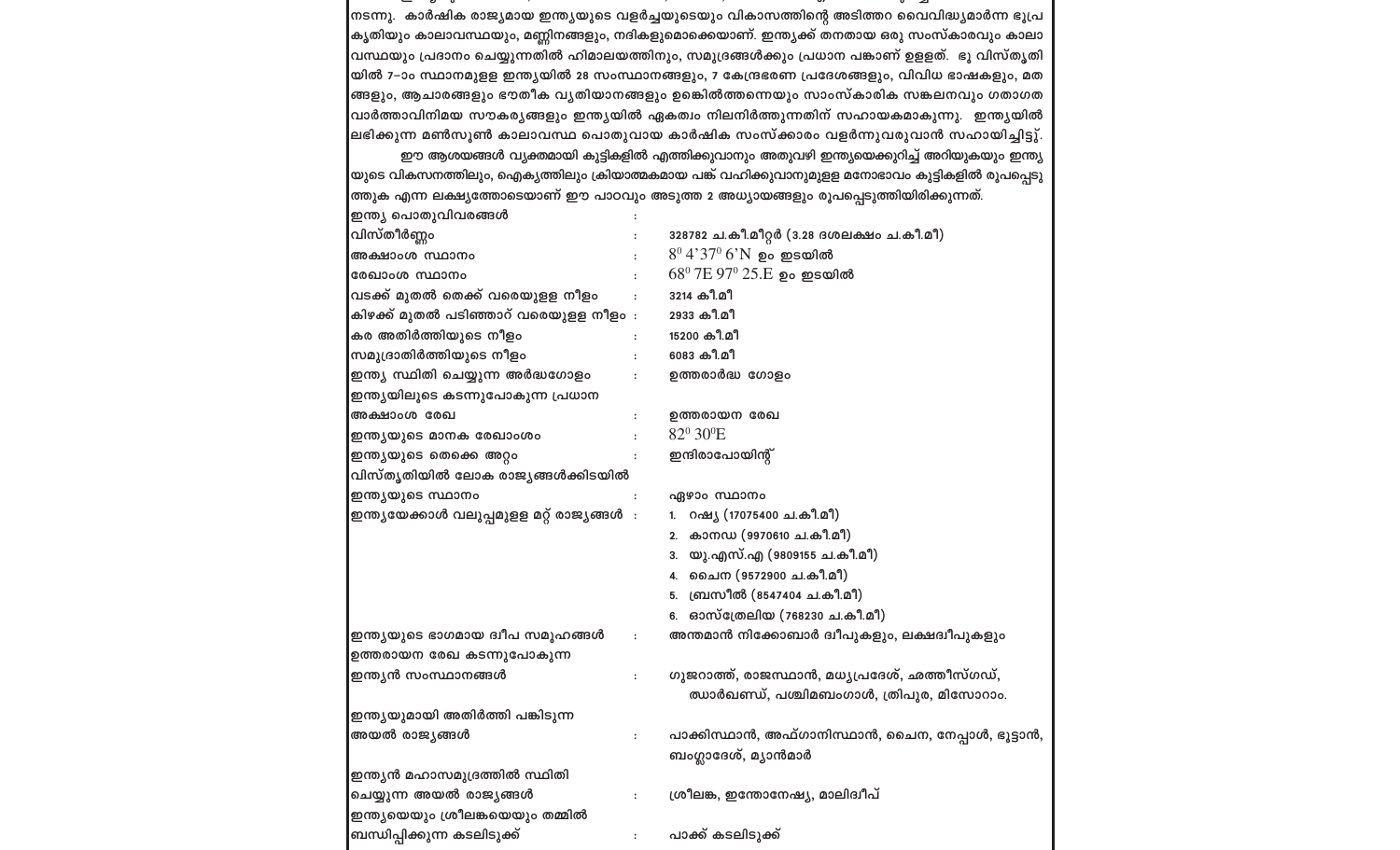പ്രകൃതിദത്ത വിടവുകൾ പർവ്വതപ്രദേശങ്ങളിൽ കാണാം. അവയെ ചുരങ്ങൾ എന്ന പേരിൽ അറിയപ്പെടുന്നു. ഉത്തരപർവ്വത മേഖലയിൽ അനേകം ചുരങ്ങൾ കാണപ്പെടുന്നു. ഇന്ത്യയിൽ ഉൾപ്പെടുന്ന പ്രധാന ചുരങ്ങളുടെ വിവരം.

#### ചുരങ്ങൾ

ഹിമാദ്രി–ഹിമാചൽ–ശിവാലിക് എന്നിങ്ങനെ തരംതിരിച്ച് അനുയോജ്യമായ രീതിയിൽ എഴുതണം.

#### സൂചകം

ഹിമാദ്രിക്ക് തെക്ക് സ്ഥിതി ചെയ്യുന്നു – ഹിമാലയത്തിന് ഏറ്റവും തെക്ക്– ഹിമാലയത്തിലെ ഏറ്റവും ഉയരം കൂടിയ പർവ്വത നിര– ഹിമാലയത്തിന്റെ കിഴക്കരികിൽ ഹിമാലയവുമായി ഒന്നുചേരുന്നു– ശരാശരി ആറാ യിരം മീറ്ററിന് മുകളിൽ ഉയരം-ശരാശരി ഉയരം 1220 മീറ്റർ വരെ - ഗംഗ, യമുന നദികളുടെ ഉത്ഭവപ്രദേശം - നീള മേറിയതും– വിസ്തൃതവുമായ താഴ്വരകൾ – ഡ്യൂണുകൾ, തെക്കേ ചെരുവുകൾ ധാരളം സുഖവാസകേന്ദ്രങ്ങൾ.

ഉത്തരപർവ്വത മേഖലയുടെ സവിശേഷതകളാണ് താഴെകൊടുത്തിരിക്കുന്നത്. അവ അനുയോജ്യമായ രീതിയിൽ തരം തിരിച്ച് ക്രമപ്പെടുത്തി കുട്ടികളെകൊ് എഴുതിക്കുക.

#### പ്രവർത്തനം-3

ഉപദ്വീപിയ പീഠഭൂമി

: ഗുജറാത്ത്, ഗോവ...... പടിഞ്ഞാറൻ തീരസമതലം കൂടുതൽ സംസ്ഥാനങ്ങൾ കൂട്ടിച്ചേർക്കാൻ അധ്യാപകൻ ഇടപെടണം.

- : ആന്ധ്രപ്രദേശ്, തമിഴ്നാട്, ഒറീസ എന്നിവയുടെ ഭാഗങ്ങൾ കിഴക്കൻ തീര സമതലം
- : മധൃപ്രദേശ്, ചത്തീസ്ഗഢ്,...
- : പഞ്ചാബ്, ഹരിയാന, ഉത്തരപ്രദേശ് ഉത്തര മഹാസമതലം
- : ജമ്മുകാശ്മീർ, സിക്കിം...................... ഉത്തര പർവ്വതമേഖല

#### സൂചകങ്ങൾ

| -<br>- 8                     |                         |
|------------------------------|-------------------------|
| ഭൂപ്രകൃതി വിഭാഗത്തിന്റെ പേര് | ഉൾപ്പെടുന്ന സംസ്ഥാനങ്ങൾ |
|                              | ജമ്മു–കാശ്മീർ, സിക്കിം  |
| ഉത്തരമഹാസമതലം                |                         |
|                              |                         |
|                              |                         |
|                              |                         |

ഭൂപടത്തിന്റെ സഹായത്തോടെ ഓരോ ഭൂപ്രകൃതി വിഭാഗങ്ങളും ഉൾപ്പെടുന്ന ര് വീതം സംസ്ഥാനങ്ങളുടെ

പ്രവർത്തനം –2

പേരൌുതി പട്ടിക പൂർത്തിയാക്കുക.

| േ ദാദ്രനഗർ ഹവേലി | ∗ | സിൽവാസാ       |
|------------------|---|---------------|
| ← പോിച്ചേരി      |   | പോിച്ചേരി     |
| ലക്ഷദ്വീപ്       |   | കവറത്തി       |
| ആൻഡമാൻ നിക്കോബാർ |   | പോർട്ട് ബ്ലയർ |

ഇന്ത്യയുടെ രൂപരേഖയിൽ ഭൂപ്രകൃതി വിഭാഗങ്ങൾ അടയാളപ്പെടുത്തി (ചിത്രം 5.2) ഇന്ത്യയുടെ രാഷ്ട്രീയ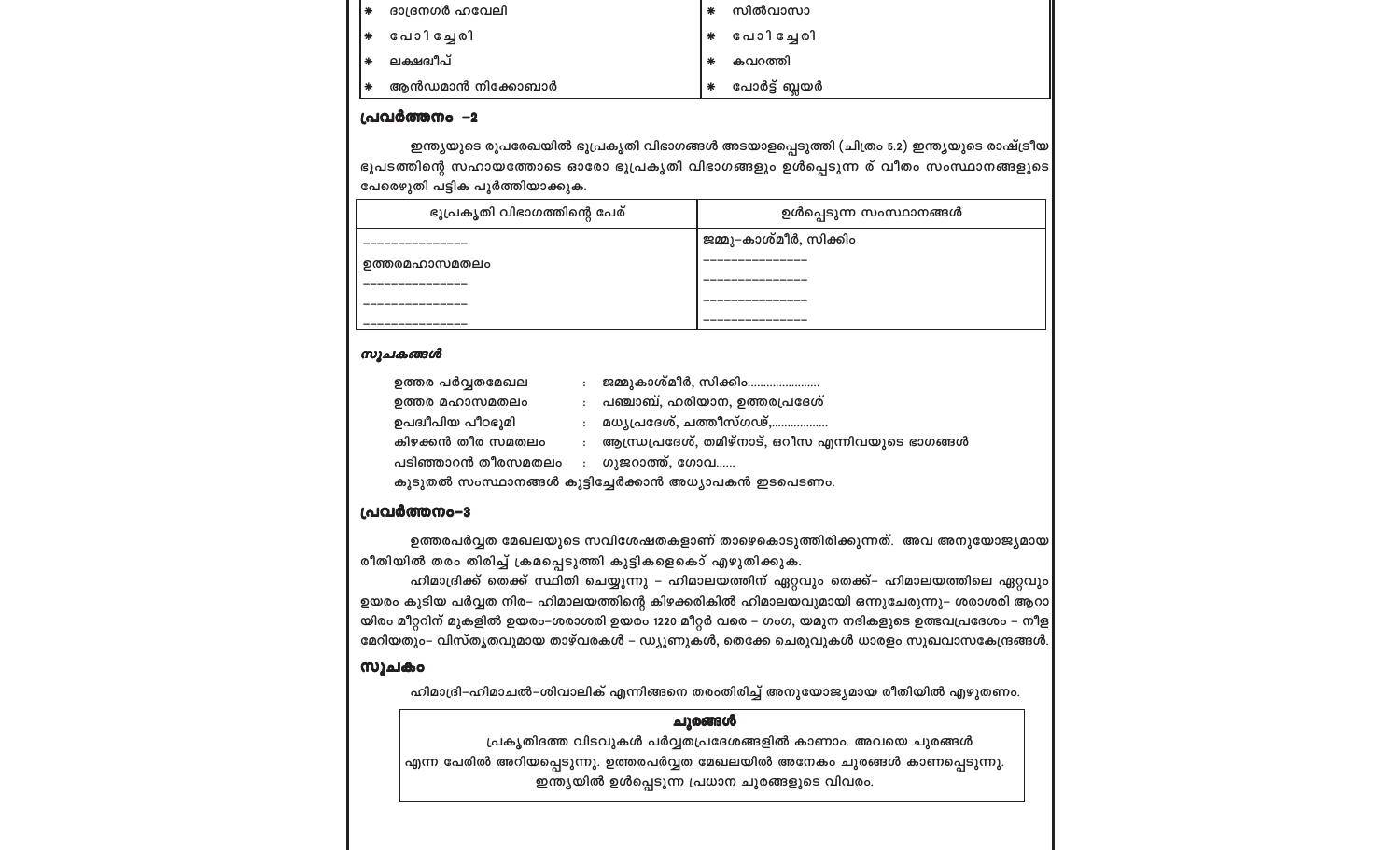|               | ---------- |
|---------------|------------|
| ജെല്പ്ലാ ചുരം | സിക്കിം    |

ജെലവലാ ചുരാ

പ്രവർത്തനം – 4

(കുട്ടികളെ 2 ഗ്രൂപ്പായി തിരിച്ച് വിഷയം നൽകുന്നു.)

ഇന്ത്യയുടെ ഭൂപ്രകൃതി, കാലാവസ്ഥ, സംസ്കാരം, ജനജീവിതം, കൃഷി, സമ്പദ്വ്യവസ്ഥ എന്നിവ രൂപ പ്പെടുന്നതിൽ ഉത്തരപർവ്വതമേഖല, ഉത്തരമഹാസമതലം എന്നിവക്ക് ഗണ്യമായ പങ്കാണ് വഹിക്കാനുളളത്. വൃക്തമാക്കുക.

പട്ടിക 5,4 ലെ ഓരോ മേഖലയും കുട്ടികൾക്ക് വായനാക്കുറിപ്പായി നൽകണം. സൂചന $:$ ഗ്രൂപ്പിന്റെ അവതരണത്തിനും ചർച്ചക്കും ശേഷം ക്രോഡീകരണവും നടത്തുക.

#### പ്രവർത്തനം - 5

ഇന്ത്യയുടെ രൂപരേഖയിൽ താഴെപ്പറയുന്ന ഭൂവിവരങ്ങൾ രേഖപ്പെടുത്തുക. ( ചിത്രം 5, 4,5,6 കുട്ടി കൾക്ക് നൽകണം) പാമീർ, കാറകോറം, ഹിമാദ്രി, ഹിമാചൽ, ശിവാലിക്, ഗരോഘാസി, ജയന്തിയ കുന്നുകൾ, നാഗാകുന്നുകൾ, ദാർമരുഭൂമി, പൂർവ്വഘട്ടം, പശ്ചിമഘട്ടം, ആരവല്ലി പർവ്വത നിര, ഛോട്ടനാഗപൂർ പീഠഭൂമി, ഛത്തിസ്ഗഡ് പീഠഭൂമി, ആനമല, നീലഗിരി (സൂചന : ചിത്രം 5, 4, 5, 6 ഉപയോഗിക്കുക)

#### പ്രവർത്തനം - 6

ഹിമാലയം നദികളും ഉപദ്വീപീയ നദികളുമായി ബന്ധപ്പെട്ട വിവരങ്ങളാണ് താഴെ നൽകിയിട്ടുളളത്. ചിത്രം 5–5 ന്റെയും ചിത്രം 5–2 ന്റെയും സഹായത്തോടെ കത്തെി പട്ടിക പൂർത്തിയാക്കുക.

| ഹിമാലയൻ നദികൾ   | ഉത്ഭവസ്ഥാനം        | പോഷക നദികൾ        | അവ ഒഴുകുന്ന    | എത്തിച്ചേരുന്ന |
|-----------------|--------------------|-------------------|----------------|----------------|
|                 |                    |                   | സംസ്ഥാനങ്ങൾ    | സമുദ്രം        |
| സിന്ധു          | തിബത്തിലെ          | ഝലം, ചിനാബ്       | ജമ്മുകാശ്മീർ   | അറബിക്കടൽ      |
| നീളം 2880 കീ.മി | മാനസസരോവർ          | രവി, ബീയസ്        | ഹിമാചൽപ്രദേശ്  |                |
|                 | തടാകത്തിനരികിൽ     | സത്ലജ്            | പഞ്ചാബ്        |                |
| ഗംഗ             | ഗംഗോത്രി           | യമുന, സോൺ,        | ഉത്തരാഞ്ചൽ,    | ബംഗാൾ          |
| നീളം 2500കീ.മീ  | ഹിമാനിയിലെ         | രാംലിംഗ, മഹാനന്ദ, | ഉത്തരാഖണ്ഡ്,   | ഉൾക്കടൽ        |
|                 | ഗായ്മുഖ്           | ഗോമതി, കോസി,      | രാജസ്ഥാൻ,      |                |
|                 |                    | ഘാഘ്ര, ഗാണ്ഡക്    | മധ്യപ്രദേശ്,   |                |
|                 |                    |                   | ബീഹാർ          |                |
|                 |                    |                   | ചത്തീസ്ഗഡ്     |                |
|                 |                    |                   | പശ്ചിമബംഗാൾ    |                |
| ബ്രഹ്മപുത്ര     | ചെയ്–യുങ്ങ്–ദുങ്ങ് | തിസ്ത, മാനസ,      | അരുണാചൽപ്രദേശ് | ബംഗാൾ          |
| നീളം 2900 കീ.മീ | ഹിമാനി             | ലുഹിത്,           | ആസാം, സിക്കിം  | ഉൾക്കടൽ        |
|                 |                    | സുവാൻസിരി         | പ.ബംഗാൾ        |                |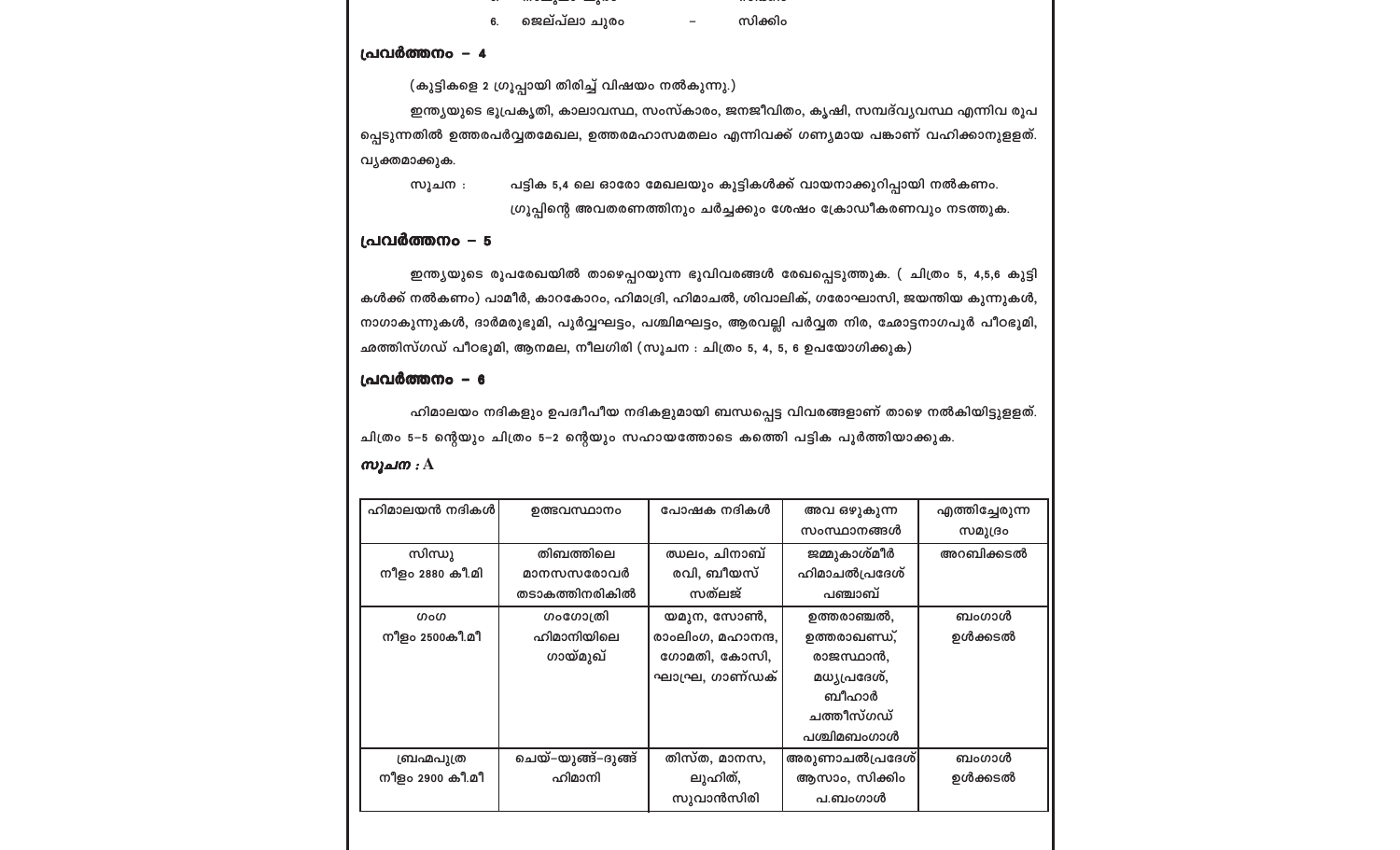|                 | നാസിക്ജില്ല             |                        | ഛത്തീസ്ഗഡ്,   |           |
|-----------------|-------------------------|------------------------|---------------|-----------|
|                 |                         |                        | ആന്ധ്രപ്രദേശ് |           |
| കൃഷ്ണ           | പശ്ചിമഘട്ടം             | ഭീമ, തുംഗഭദ്ര          | മഹാരാഷ്ട്ര,   | ബംഗാൾ     |
| നീളം 1400 കീ.മീ | (മഹാബലേശ്വരത്ത <u>ി</u> |                        | കർണ്ണാടക,     | ഉൾക്കടൽ   |
|                 | നടുത്ത്)                |                        | ആന്ധ്രപ്രദേശ് |           |
| കാവേരി          | പശ്ചിമഘട്ടം             | കബനി,                  | കേരളം,        | ബംഗാൾ     |
| നീളം 800 കീ.മീ  | (കർണ്ണാടകത്തിലെ         | അമരാവതി                | കർണ്ണാടകം,    | ഉൾക്കടൽ   |
|                 | കുടക് ജില്ല)            |                        | തമിഴ്നാട്     |           |
| നർമ്മദ          | മൈക്കലാനിരകൾ            | ഹിരൺ.                  | മധ്യപ്രദേശ്,  | അറബിക്കടൽ |
| നീളം 1312 കീ.മീ | (ചത്തീസ്ഗഡ്)            | ബൻജൻ                   | മഹാരാഷ്ട്ര    |           |
| താപ്തി          | മുൻതായ                  | ആനർ, ഗിർന              | മധ്യപ്രദേശ്,  | അറബിക്കടൽ |
| നീളം 724 കീ.മീ  | പീഠഭൂമി (മധ്യപ്രദേശ്    |                        | മഹാരാഷ്ട്ര    |           |
|                 | ബൈതുൽ ജില്ല)            |                        |               |           |
| പെരിയാർ         | ശിവരിഗിരി മലകളിൽ        | മുല്ലയാർ, കട്ടപ്പനയാർ, | കേരളം         | അറബിക്കടൽ |
| നീളം 244 കീ.മീ  | നിന്ന് (കേരള            | പെരിഞ്ചൻ, കുട്ടിയാർ,   |               |           |
|                 | തമിഴ്നാട് അതിർത്തി)     | മുതിരപ്പുഴ, തൊട്ടിയാർ, |               |           |
|                 |                         | ഇടമലയാർ                |               |           |

CWSN അധിക സമയം നൽകി സഹ പഠിതാക്കളുടെയും അധ്യാപകരുടെയും സഹായത്തോടെ ചെയ്യുക

#### പ്രവർത്തനം -7

ഹിമാലൻ നദികളും ഉപദ്വീപിയ നദികളുമായി ബന്ധപ്പെട്ട താരതമൃത്തിലെ ചില വിവരങ്ങളാണ് താഴെ നൽകിയിട്ടുളളത്. കൂടുതൽ കത്തിെയ പട്ടിക വിപുലപ്പെടുത്തുക

| ഹിമാലയൻ നദികൾ                | ഉപദ്വീപിയ നദികൾ                          |
|------------------------------|------------------------------------------|
| അതിവിസ്തൃതമായ വൃഷ്ടി പ്രദേശം | താരതമ്യേന വിസ്തൃതി കുറഞ്ഞ വൃഷ്ടി പ്രദേശം |
| നീളം കൂടിയവയാണ്              |                                          |
|                              |                                          |
|                              |                                          |
|                              |                                          |

*സൂചന:* പട്ടിക 5.6 മൂല്യ നിർണ്ണയത്തിന് ഉപയോഗപ്പെടുത്തുമല്ലോ ?

#### പ്രവർത്തനം - 8

പടിഞ്ഞാറൻ തീര സമതലവും കിഴക്കൻ തീര സമതലവും വളരെയേറെ സവിശേഷതകൾ നിറഞ്ഞ താണ്. സാധുത പരിശോധിച്ച് പട്ടിക പൂർത്തിയാക്കുക.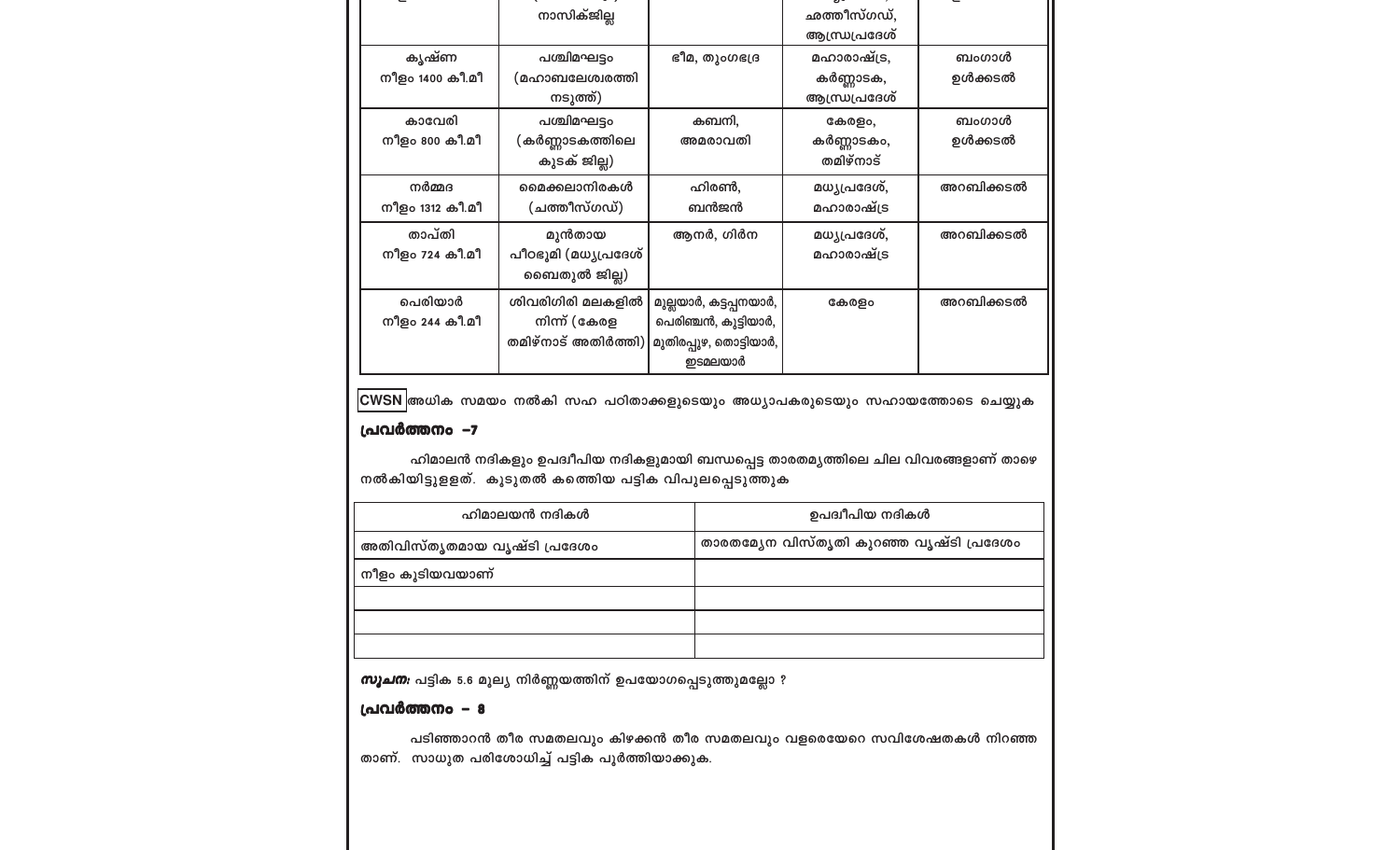| സൂചന:                                                                     |                        |
|---------------------------------------------------------------------------|------------------------|
| കാറ്റിന്റെ അഭിമുഖ ഭാഗങ്ങളിൽ മഴ ശക്തമാണ്                                   |                        |
| കാറ്റിന്റെ പ്രതിമുഖ ഭാഗങ്ങളില മഴനിഴൽ പ്രദേശമാണ്                           |                        |
| പശ്ചിമഘട്ടത്തിന്റെ പടിഞ്ഞാറുഭാഗം - കാറ്റിനഭിമുഖം                          |                        |
| പൂർവ്വാചലിന്റെ തെക്കുഭാഗം – കാറ്റിനഭിമുഖം                                 |                        |
| പൂർവ്വാചലിന്റെ തെക്കു പടിഞ്ഞാറു ഭാഗം – കാറ്റിനഭിമുഖം                      |                        |
| ഹിമാലയത്തിന്റെ തെക്കുഭാഗം – കാറ്റിനഭിമുഖം                                 |                        |
| പൂർവ്വഘട്ടത്തിന്റെ കിഴക്കുഭാഗം– കാറ്റിനഭിമുഖം                             |                        |
| ഈ ഭാഗങ്ങളിൽ മഴ വളരെ ശക്തമാണ്.                                             |                        |
| പശ്ചിമഘട്ടത്തിന്റെ കിഴക്ക് ഭാഗം, ആരവല്ലിയുടെ വടക്കുഭാഗം –                 | കാറ്റിന് പ്രതിമുഖമാണ്– |
|                                                                           | മഴ കുറവാണ്             |
| പർവ്വതങ്ങളുടെ സാമീപ്യമില്ലാത്തഭാഗങ്ങളിൽ മഴ തീരേ കുറവായാണ് കാണപ്പെടുന്നത്. |                        |
|                                                                           |                        |

കാറ്റിനഭിമുഖമായ പർവ്വതച്ചരിവുകളിൽ ശക്തമായ മഴയും പ്രതിമുഖമായ പർവ്വതച്ചരിവുകളില മഴനിഴൽ പ്രദേശമാണ്. ഈ പ്രസ്താവന എത്രത്തോളം ശരിയാണ്.

### പ്രവർത്തനം -11

*സൂചന* : മാർച്ച് മുതൽ ജൂൺ വരെ, ജൂൺ മുതൽ സെപ്തംബർ വരെ, ഒക്ടോബർ, നവംബർ മാസങ്ങളിൽ

## പ്രവർത്തനം -10

ഋതുക്കൾ

അനുഭവപ്പെടുന്ന കാലയളവ്

 $\ast$ കാറ്റിന് അഭിമുഖമായ ചെരിവുകളിൽ നല്ല മഴ ലഭിക്കുന്നു.

വീശുന്നതിനാൽ മഴ കുറയുന്നു.

ശൈതൃകാലം

ഡിസംബർ മുതൽ

ഫെബ്രുവരിവരെ

*സൂചന* : തെക്കുപടിഞ്ഞാറൻ മൺസൂൺ കാറ്റ് ഇന്ത്യൻ സമുദ്രത്തിൽ നിന്നും ഇന്ത്യയിലേക്ക് വീശുന്നതിനാൽ വ്യാപകമായ മഴ ലഭിക്കുമ്പോൾ വടക്കു കിഴക്കൻ മൺസൂൺ വൻകര ഭാഗങ്ങളിൽ നിന്നും സമുദ്രത്തിലേക്ക്

വാണ് താഴെ നൽകിയിരിക്കുന്നത്. അവ ഏത് കാലയളവിലാണ് അനഭവപ്പെടുന്നത് എന്ന് കത്തൊമോ ?

ഊഷ്മാവിന്റെയും മഴയുടെയും അടിസ്ഥാനത്തിൽ ഇന്ത്യയിലെ ഋതുക്കളുമായി ബന്ധപ്പെട്ട്തരംതിരി

ഉഷ്ണകാലം

തെക്കുപടിഞ്ഞാറൻ

മൺസുൺ കാലം

വടക്കുകിഴക്കൻ

മൺസുൺ കാലം

തെക്കു പടിഞ്ഞാറൻ മൺസൂൺ കാലവും വടക്കു കിഴക്കൻ മൺസൂൺ കാലവും (ചിത്രം 5–7, 5–8 എന്നി വയുടെ സഹായത്തോടെ) താരതമ്യം ചെയ്ത് മഴയുടെ വിതരണത്തിലുാകുന്ന വ്യത്യാസങ്ങൾ വിശകലനം നടത്താൻ ക്ലാസ്സിൽ(പുസ്തകത്തിലെ പ്രസക്തഭാഗങ്ങൾ കുട്ടികൾക്ക് നൽകിക്കൊ്) ആവശ്യപ്പെടുന്നു.

#### പ്രവർത്തനം – 9

|∗

സൂചന : പട്ടിക 5, 7 ഉപയോഗപ്പെടുത്തണം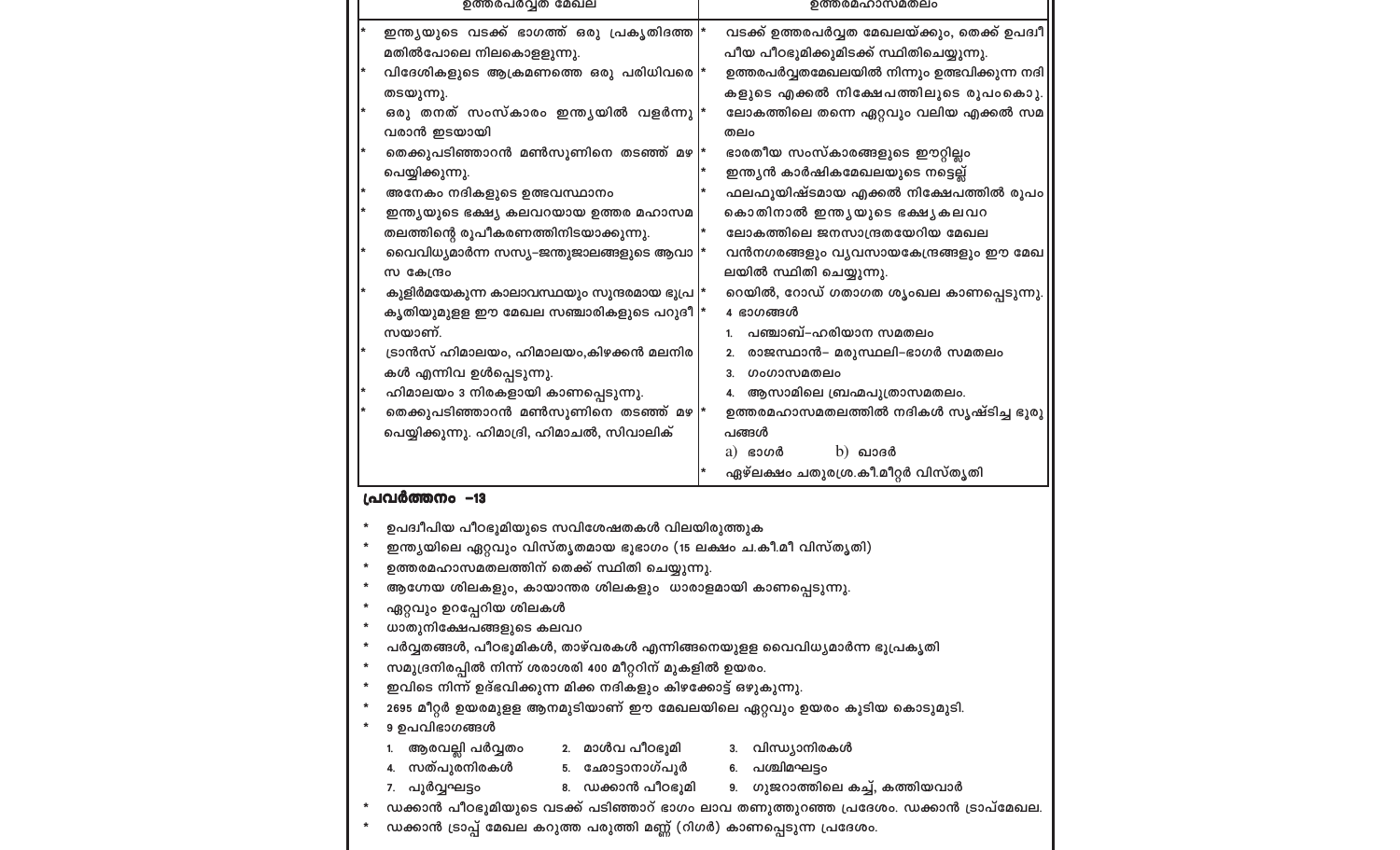#### കിഴക്കോട്ട് ഒഴുകുന്നവ ഡൽറ്റകളും പടിഞ്ഞാറോട്ട്| സാധ്യത കൂടുതൽ ഡൽറ്റകൾ സൃഷ്ടിക്കുന്നു. ഒഴുകുന്നവ അഴിമുഖങ്ങളും സൃഷ്ടിക്കുന്നു. വൈദ്യുതോല്പാദന സാധൃത താരതമ്യേന കുറവ്  $\ket*$ വൈദ്യുതോല്പാദന സാധൃത കൂടുതൽ വിനോദ സഞ്ചാര സാധ്യത കൂടുതൽ തഞ്ചാവൂർ \* ഗുഹാവതി \* ബറൂച്ച്

### പ്രവർത്തനം -16

താരതമൃം ചെയ്യുക.

നീളമേറിയത്

ക്കുന്നു.

ജലസമ്പത്ത് കൂടുതൽ

അപരദനതീവ്രത കൂടുതൽ

താഴെകൊടുത്തിരിക്കുന്ന നഗരങ്ങൾ ഏതേത് നദികളുടെ തീരത്ത് സ്ഥിതി ചെയ്യുന്നുവെന്ന് കത്തെുക.

ഉപദ്വീപീയ നദികൾ

താരതമ്യേന വിസ്തൃതി കുറഞ്ഞ വൃഷ്ടിപ്രദേശം

കാഠിനൃമേറിയ ശിലകളിലൂടെ ഒഴുകുന്നതിനാൽ $\mid$ 

ഉൾനാടൻ ജലഗതാഗത സാധ്യത താരതമ്യേന കുറവ് $\vert$ 

താരതമ്യേന നീളം കുറഞ്ഞത്

മഴയിൽ നിന്ന് മാത്രം ജലം

ജലസമ്പത്ത് താരതമ്യേന കുറവ്

അപരദന തീവ്രത താരതമ്യേന കുറവ്

അഗാധ താഴ്വരകൾ സൃഷ്ടിക്കുന്നില്ല.

കട്ടക്ക് \* ആഗ്ര

ഹിമാലയൻ നദികൾ

മഴ, മഞ്ഞ് എന്നിവയിൽ നിന്നും ജലം ലഭിക്കുന്നു.

പർവ്വതമേഖലയിൽ ഗിരികന്ദരങ്ങൾ സ്യഷ്ടി $\vert \cdot \vert$ 

സമതലങ്ങളിൽ ഉൾനാടൻ ജലഗതാഗതത്തിന് $|$ 

അതിവിസ്തൃതമായ വൃഷ്ടി പ്രദേശം

- 
- \* വിജയവാഡ
- \* കൊൽക്കത്ത \* സൂറത്ത്
	- \* ലഡാക്ക്
- \* ദേവപ്രയാഗ് \* തിരുച്ചിറപ്പള്ളി

|            |                                 | — ام ⊿ه |                    |                          |        |
|------------|---------------------------------|---------|--------------------|--------------------------|--------|
| തഞ്ചാവൂർ   | – കാവേരി                        |         | അഗ്ര               |                          | യമുന   |
| കട്ടക്ക്   | മഹാനദി                          |         | ലഡാക്ക്            | $\overline{\phantom{a}}$ | സിന്ധു |
| വിജയവാഡ    | – കൃഷ്ണ                         |         | തിരുച്ചിറപ്പള്ളി – |                          | കാവേരി |
| ദേവപ്രയാഗ് | ഗംഗ<br>$\overline{\phantom{0}}$ |         | ബറൂച്ച്            |                          | നർമ്മദ |
| ഗൂവാഹത്തി  | - ബ്രഹ്മപുത്ര                   |         | കൊൽക്കത്ത          |                          | ഹൂഗ്ലി |
|            |                                 |         | ကျွဂဂ္ဂိ           |                          | താപ്തി |

### പ്രവർത്തനം-17

|                                   |  | പശ്ചിമതീര സമതലത്തിന്റെയും പൂർവതീര സമതലത്തിന്റെയും  സവിശേഷതകൾ കത്തെി |  |
|-----------------------------------|--|---------------------------------------------------------------------|--|
| താരതമൃം ചെയ്ത് പട്ടികപ്പെടുത്തുക. |  |                                                                     |  |

|   | പശ്ചിമതീരസമതലം                                           |        | പുർവതീരസമതലം                           |
|---|----------------------------------------------------------|--------|----------------------------------------|
|   | അറബിക്കടലിനും പശ്ചിമഘട്ടത്തിനുമിടയിൽ                     | $\ast$ | ബംഗാൾ ഉൾക്കടലിനും പൂർവഘട്ടത്തിനുമിടയിൽ |
| * | റാൻ ഓഫ് കച്ച് മുതൽ കന്യാകുമാരിവരെ                        | $\ast$ | സുന്ദരവനം മുതൽ കന്യാകുമാരിവരെ          |
|   | താരതമ്യേന വീതികുറവ്                                      | $\ast$ | താരതമ്യേന വീതി കൂടുതൽ                  |
| * | ഗുജറാത്ത് തീരസമതലം,കൊങ്കൺ തീര സമതലം $\vert \ast \rangle$ |        | കോറമണ്ഡൽ തീരസമതലം, വടക്കൻ സിർക്കാസ്    |
|   | മലബാർ തീര സമതലം, എന്നിങ്ങനെ തിരിക്കാം                    |        | തീര സമതലം എന്നിങ്ങനെ തിരിക്കാം.        |
|   | 3 ഭാഗങ്ങളായി തിരിക്കാം.                                  |        |                                        |
|   |                                                          |        |                                        |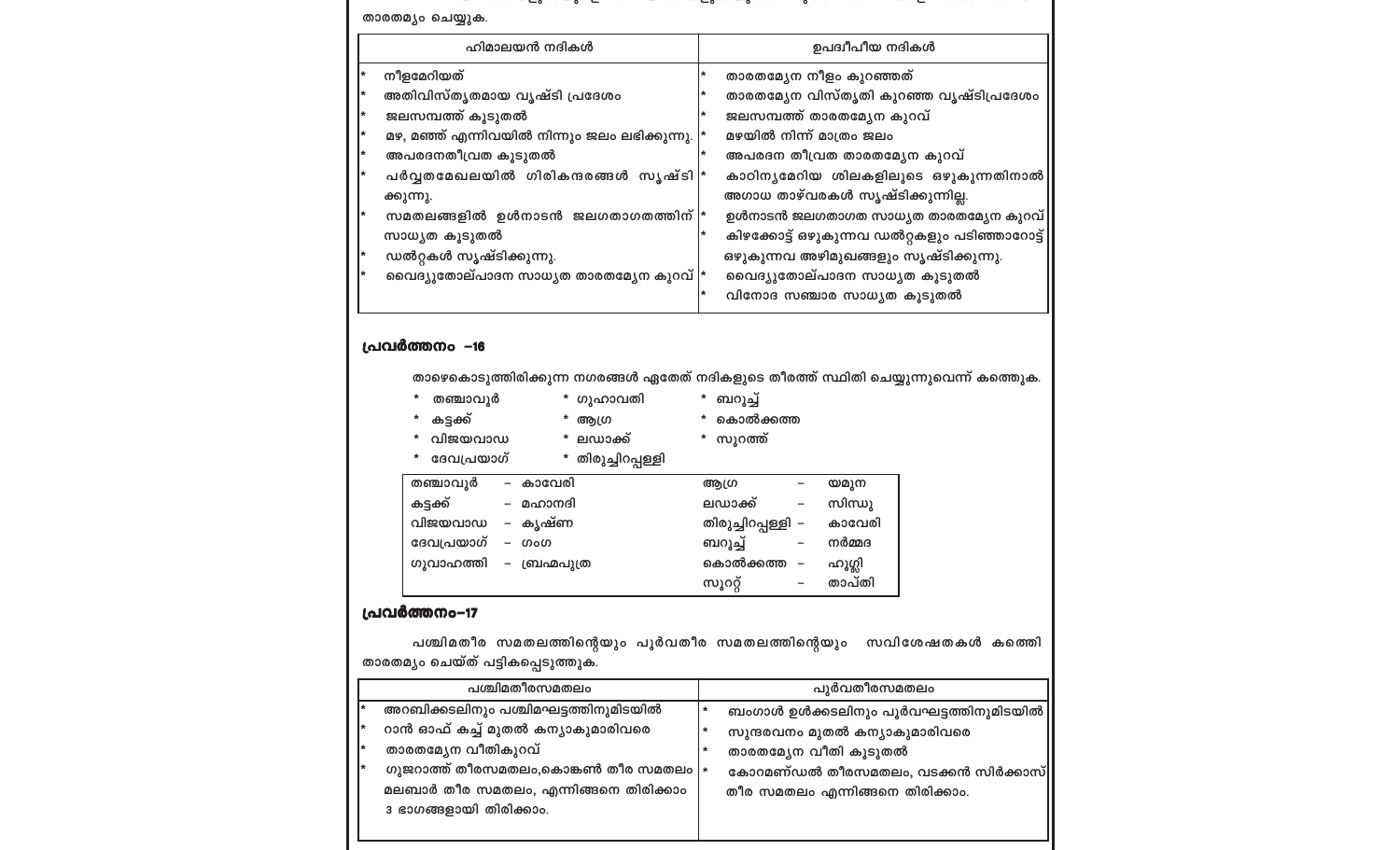പാഠഭാഗത്തേയും ഭൂപടങ്ങളേയും അടിസ്ഥാനമാക്കി ഉത്തരപർവതമേഖലയെക്കുറിച്ച് കുറിപ്പ് തയ്യാറാക്കുക.

ഉപദ്വീപിയ നദികളെ കിഴക്കോട്ടൊഴുകുന്നവ, പടിഞ്ഞാറോട്ടൊഴുകുന്നവ എന്നിങ്ങനെ തരം തിരിച്ച്

മഴയുടെ വിതരണത്തിലുള്ള അസംതുലിതാവസ്ഥക്കുള്ള കാരണങ്ങൾ കത്തെുക

#### തുടർ പ്രവർത്തനങ്ങൾ

# 2. ഥാർ മരുഭൂമി രൂപപ്പെടാൻ കാരണമായ പർവ്വതനിര 3. ഉത്തരായന രേഖയും മാനരേഖാംശവും തമ്മിൽ സന്ധിക്കുന്ന സംസ്ഥാനം 1. പശ്ചിമഘട്ടം 2. ആരവല്ലി പർവ്വത നിര

മഹാനദി, ഗോദാവരി,കൃഷ്ണ, കാവേരി– കിഴക്കോട്ടൊഴുകുന്നു.

നർമ്മദ,താപ്തി, പടിഞ്ഞാറോട്ടൊഴുകുന്നു

#### സൂചന:

 $2.$ 

 $3.$ 

4.

സൂചന:

സൂചന:

സൂചന:

 $1.$ 

5. ഇന്ത്യയുടെ ഏറ്റവും തെക്കെ അറ്റം

3. ഛത്തീസ്ഗഡ് 4. പശ്ചിമബംഗാൾ 5. ഇന്ദിരാ പോയിന്റ്

ട്രാൻസ് ഹിമാലയം

കിഴക്കൻ മലകൾ

കാറ്റിന്റെ ദിശ

സമുദ്രസാമീപൃം

കുറിപ്പ് തയ്യാറാക്കുക.

പർവ്വതനിരകളുടെ സ്ഥാനം ഭൂഭാഗത്തിന്റെ വിസ്തൃതി

സമുദ്രത്തിൽ നിന്നുള്ള അകലം.

ഹിമാലയം

- 4. ബംഗാൾ ഉൾക്കടലും ഹിമാ.ലയ പർവ്വതഭാഗവും അതിർത്തിയായ സംസ്ഥാനം
- 
- 
- 1. അറബിക്കടലിനു സമാന്തരമായ പർവ്വതനിര

#### ഇന്ത്യയുടെ രൂപരേഖയിൽ താഴെ പറയുന്നവ കത്തെുക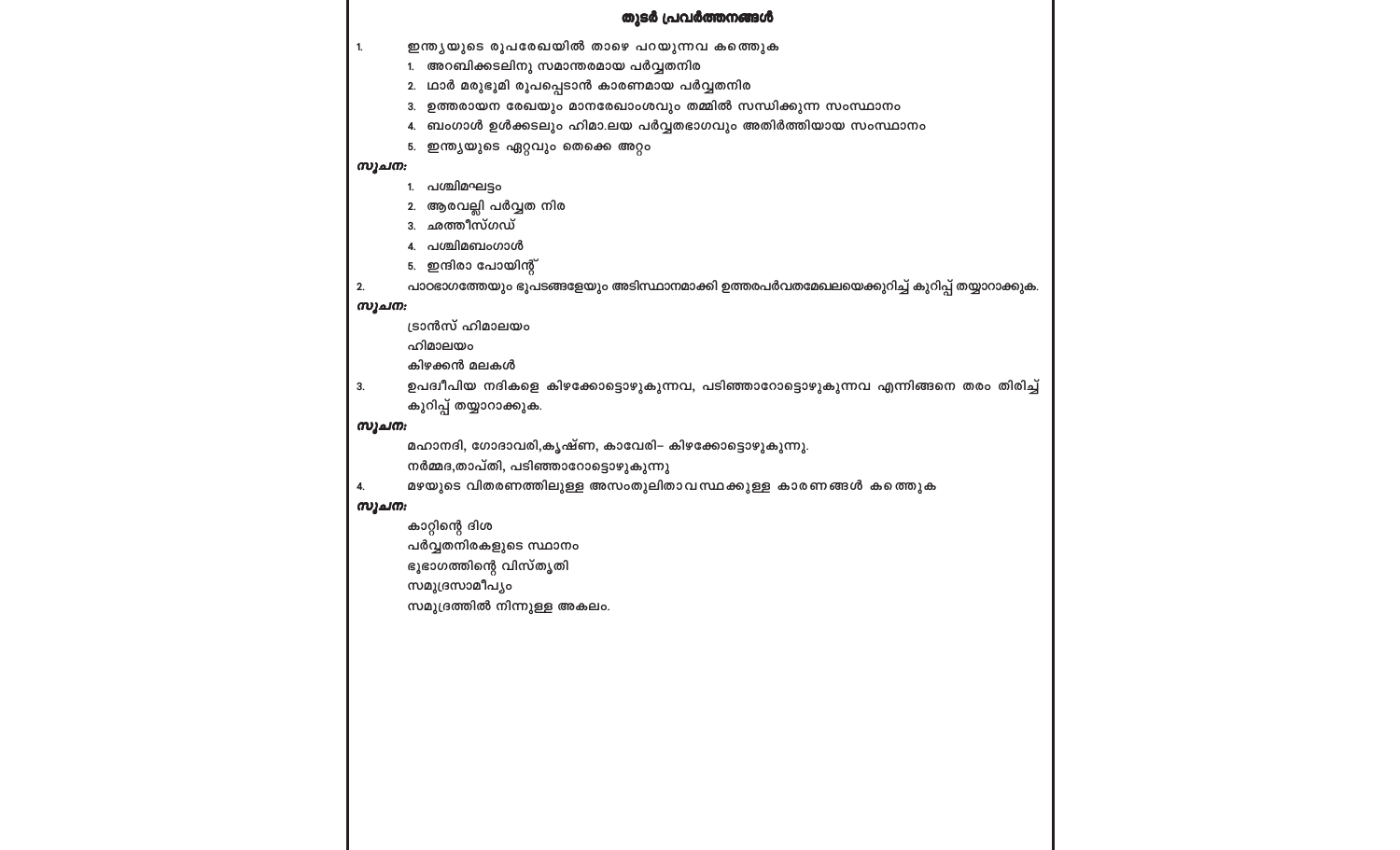പൂർത്തിയാക്കുക

അവതരണം-ക്രോഡീകരണം പട്ടികയിലെ സൂചകങ്ങളെ അടിസ്ഥാനമാക്കി മറ്റു കോളങ്ങൾ അനുയോജ്യമായ രീതിയിൽ

ഇന്ത്യയിലെ പ്രധാന നദീതട പദ്ധതികൾ കത്തിെ അവയുടെ ഉപയോഗം രേഖപ്പെടുത്തുക.

പ്രവർത്തനം-3



CWSN HI, VI, MR കൂട്ടികൾ പദസൂര്യൻ പൂർത്തിയാക്കുന്നു.

ത്. പദങ്ങൾ ചേർത്ത് വിപുലപ്പെടുത്തുക.

വിവിധോദ്ദ്യേശ പദ്ധതികളുടെ ലക്ഷ്യങ്ങളുമായി ബന്ധപ്പെട്ട പദസൂര്യനാണ് താഴെ നൽകിയിരിക്കുന്ന

പ്രവർത്തനം-2

പ്രവർത്തനം-1

CWSN സഹപാഠികളുടെ സഹായത്തോടെ കുറിപ്പ് തയ്യാറാക്കുന്നു.

പ്രകൃതിവിഭവങ്ങളിൽ ജലവിഭവത്തിന്റെ പ്രാധാനൃത്തെപ്പറ്റി ഒരു ആമുഖ ചർച്ച, ഒടുവിൽ ചർച്ചയിൽ ഉരുത്തിരിഞ്ഞ ആശയങ്ങളെക്കുറിച്ച് അധ്യാപകന്റെ ക്രോഡീകരണം, കൂട്ടികളോട് വൃക്തിപരമായി കുറിപ്പു കൾ തയ്യാറാക്കാനാവശ്യപ്പെടുന്നു.

പ്രാചീന മനുഷ്യൻ പ്രകൃതിയിൽ നിന്ന് ഉപയോഗപ്പെടുത്തിയ വസ്തുക്കൾ എന്തെല്ലാം? ഇന്നത്തെ മനുഷ്യൻ പ്രകൃതിയിൽ നിന്ന് ഉപയോഗപ്പെടുത്തിയ വസ്തുക്കൾ എന്തെല്ലാം?

ണത്തിന്റെ പ്രാധാന്യം, കാർഷിക പരിസ്ഥിതി, കാർഷിക സവിശേഷതകൾ, വിവിധതരം വിളകൾ, ഊർജ്ജ-ധാ തുവിഭവങ്ങൾ, ഇന്ത്യൻ സമ്പദ്വ്യവസ്ഥയിൽ ഇവയുടെയെല്ലാം പ്രാധാന്യം എന്നിവയെക്കുറിച്ച് വിവിധവായനാ സാമഗ്രികൾ, സ്ഥിതി വിവരക്കണക്കുകൾ, റിപ്പോർട്ടുകൾ, ഐ.ടി., അഭിമുഖം, പഠനയാത്രകൾ എന്നിവയിലൂടെ വിവരശേഖരണം നടത്തി ഭൂപടങ്ങൾ, പട്ടികകൾ,സെമിനാറുകൾ, ചർച്ചകൾ തുടങ്ങിയവ തയ്യാറാക്കുന്നതിനും അവതരിപ്പിക്കുന്നതിനും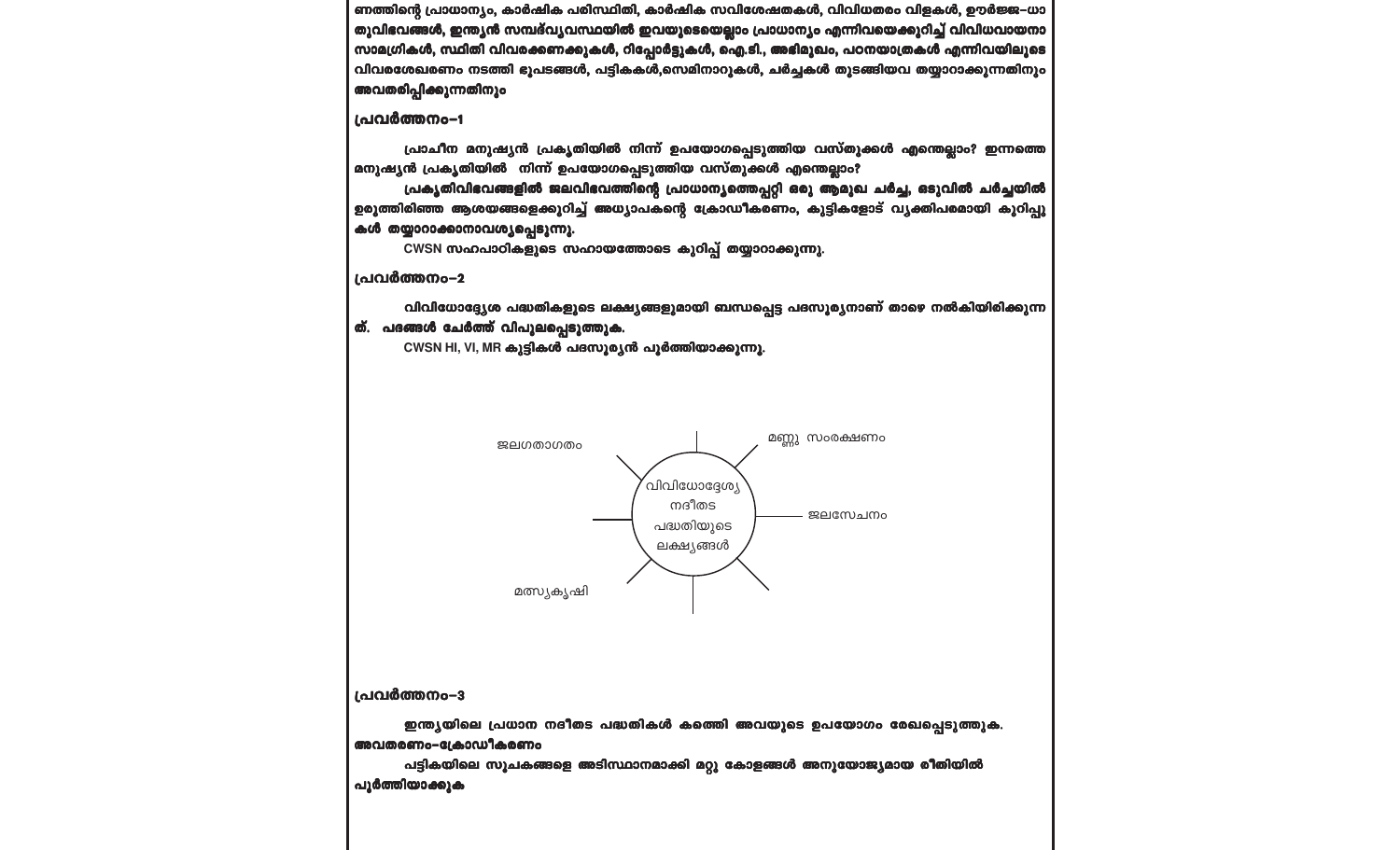$\boxed{\text{CWSN}}$ ചാർട്ട് പ്രദർശനം/പീർ ഗ്രൂപ്പ് വർക്ക്

ഇന്ത്യയിലെ നൈസർഗ്ഗിക സസ്യജാലങ്ങളുമായി ബന്ധപ്പെട്ട വിവരങ്ങളുടെ അടിസ്ഥാനത്തിൽ താഴെ കൊടുത്തിരിക്കുന്ന പട്ടിക പൂർത്തിയാക്കുക.

#### പ്രവർത്തനം-6

ണം) ഓരോ ഗ്രൂപ്പും കത്തിെ പട്ടികപ്പെടുത്തുക.

കൂട്ടികളെ മണ്ണിനങ്ങളുടെ അടിസ്ഥാനത്തിൻ ഗ്രൂപ്പുകളായി തിരിച്ച് മണ്ണിനങ്ങൾ, ഇന്ത്യയിലെ സംസ്ഥാ നങ്ങൾ കാണിക്കുന്ന OHP ഷീറ്റ് എന്നിവയുടെ ഭൂപടങ്ങൾ നൽകി മണ്ണിനങ്ങൾ, അവ കാണപ്പെടുന്ന സംസ്ഥാ നങ്ങൾ, സവിശേഷതകൾ, വിവിധ ഗ്രൂപ്പുകളുടെ സഹായത്തോടെ (TB യുടെ പ്രസക്ത ഭാഗം കൂടിനൽക

#### പ്രവർത്തനം-5

സഹപാഠികളുടെ സഹായത്തോടെ സെമിനാർ.

#### ന്നു.

ഷണം-ജലസംരക്ഷണത്തിന്റെ ആവശ്യകത- അവതരണം-ക്രോഡീകരണം. CWSN കൂടുംബാഗംങ്ങളുടെ സഹായത്തോടെ ചിത്രങ്ങൾ ശേഖരിക്കുന്നു. മുദ്രാവാകൃങ്ങൾ തയ്യാറാക്കു

വിവിധജലസ്രോതസ്സുകൾ-ശുദ്ധജലത്തിന്റെ അളവ്– വിവിധ ആവശ്യകത-മലിനീകരണം –ജലചൂ

#### സൂചകങ്ങൾ

#### ക്കുന്ന മുദ്രാവാകൃങ്ങൾ തയ്യാറാക്കുക.

മഴവെള്ള സംഭരണത്തിന്റെ പ്രാധാന്യത്തെക്കുറിച്ച് വിവിധ വാർത്താ മാദ്ധ്യമങ്ങളിൽ നിന്ന് വിവര ങ്ങൾ ശേഖരിച്ച് ഒരു സെമിനാർ തയ്യാറാക്കുക. സെമിനാറിലേക്കായി ജലസംരക്ഷണ പ്രാധാന്യം വ്യക്തമാ

#### കൂടിയ കേരളത്തിൽ പോലും ജലദൗർലഭ്യം രൂക്ഷമായതെന്തുകൊ് എന്നതിന്റെ കാരണം കത്തെുക

ജലദൗർലഭ്യം കാണിക്കുന്ന ചിത്രങ്ങൾ, പത്രകട്ടിംഗുകൾ കാണിച്ചുകൊ് മഴയുടെ ലഭ്യത വളരെ

#### പ്രവർത്തനം-4

CWSN HI, VI, MR T.B. ഉപയോഗിച്ച് പട്ടിക പൂർത്തിയാക്കുന്നു.

#### സൂചന: പാഠപൂസ്തകത്തിലെ പട്ടിക വിലയിരുത്തലിനായി ഉപയോഗിക്കുക

|    | ഭക്രാനംഗൽ         |        |       |         |
|----|-------------------|--------|-------|---------|
| 3. |                   | മഹാനദി |       |         |
| 4. | കോസീനദീതടപദ്ധതി   |        | ബീഹാർ |         |
| 5. |                   | കൃഷ്ണ  |       |         |
| 6. | ഇന്ദിരാഗാന്ധികനാൽ |        |       | ജലസേചനം |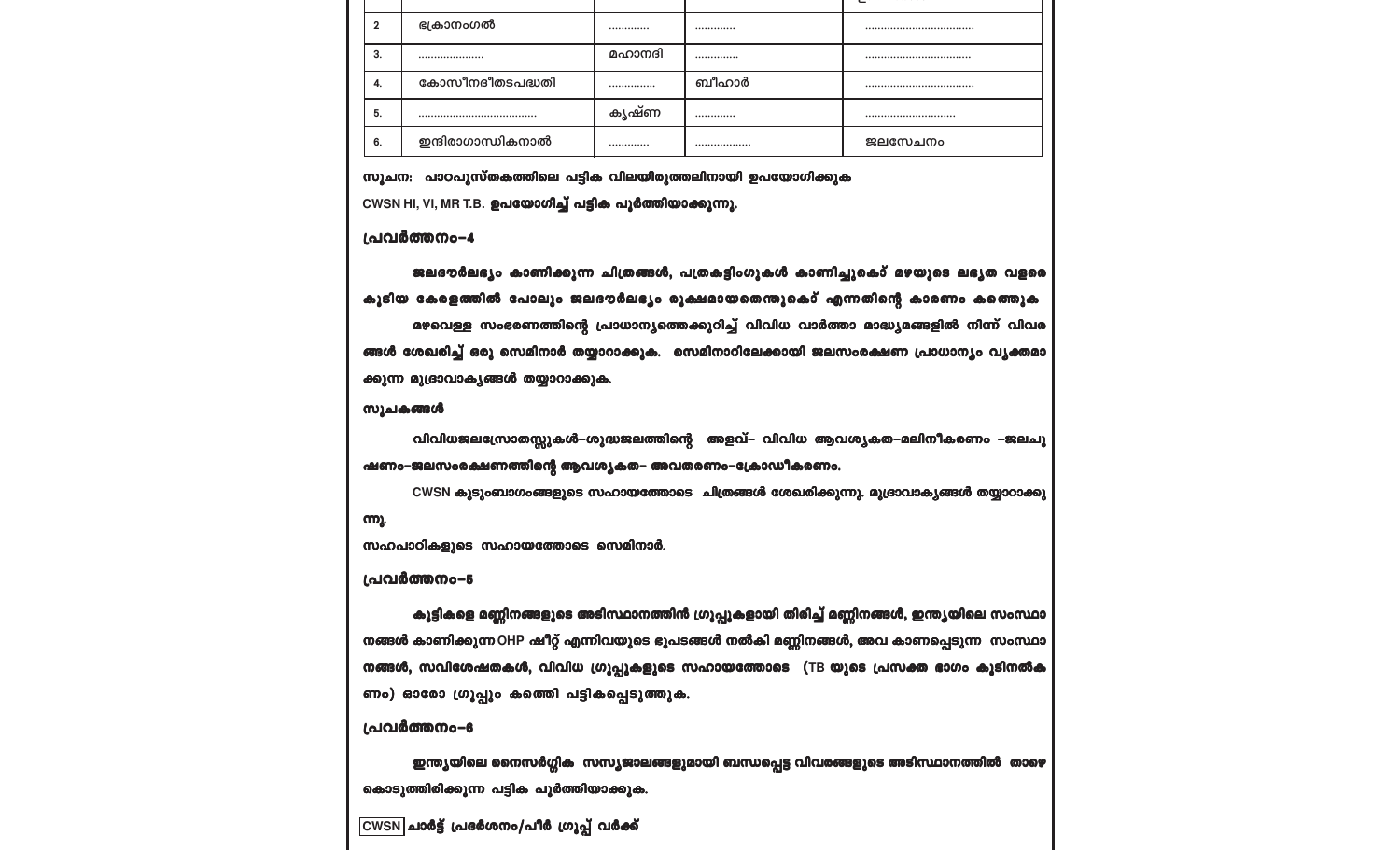|    |                                     |                                           | <del>୴ೱៜ៶ೲ៶៲ ៰៳</del> ៵៶៰៰       |
|----|-------------------------------------|-------------------------------------------|----------------------------------|
| 3. | മുൾച്ചെടികളും,കൂറ്റിക്കാടു <br>കളും |                                           |                                  |
| 4. |                                     | 100,200,സെ.മീ. മഴ<br>20°c ൽ കുറവ് ഊഷ്മാവ് |                                  |
| 5. | ആൽപൈൻ,രുന്ദ്ര, സസ്യജാല<br>ങ്ങൾ      |                                           | സിൽവർഫിർ,പൈൻ,ജൂനി<br>പെർ,ബിർച്ച് |

CWSN പാഠപുസ്തകത്തിന്റെ സഹായത്തോടെ പട്ടിക പൂർത്തിയാക്കുന്നു.

#### പ്രവർത്തനം-7

ധാതുവിഭവങ്ങളെ ലോഹധാതുക്കൾ, അലോഹധാതുക്കൾ എന്നിങ്ങനെ തരം തിരിച്ച് വിവിധ വായന സാമഗ്രികളുടെ സഹായത്തോടെ ഒരു ലഘൂവിവരണം തയ്യാറാക്കുക.

#### പ്രവർത്തനം-8

വായനാസാമഗ്രികളിൽ നിന്ന് വിവരങ്ങൾ ശേഖരിച്ച് ഇന്ത്യയിലെ ഭക്ഷ്യവിളകൾ, നാണ്യവിളകൾ എന്നീ മേഖലകളായി തിരിച്ച് ഗ്രൂപ്പടിസ്ഥാനത്തിൽ ഒരു സെമിനാർ തയ്യാറാക്കുക. സൂചന : TB യിലെ പ്രസക്ത ഭാഗങ്ങൾ

#### പ്രവർത്തനം-9

ഇന്ത്യയിലെ ഋതു വൃത്യാസങ്ങൾ അനുസരിച്ചുള്ള കാർഷിക വിളകളെ തരം തിരിച്ചിരിക്കുന്ന ഒരു പട്ടി കയാണ് താഴെ നൽകിയിരിക്കുന്നത്. അനുയോജ്യമായ രീതിയിൽ പട്ടിക പൂർത്തിയാക്കുക.

| പേര്   | വിളയിറക്കൽ കാലം                  | വിളവെടുപ്പുകാലം                      | പ്രധാനവിളകൾ                                   |
|--------|----------------------------------|--------------------------------------|-----------------------------------------------|
| ഖാരിഫ് |                                  | നവംബർ ആദൃവാരം<br>(മൺസൂണിന്റെ അവസാനം) |                                               |
|        | നവംബർ മദ്ധ്യം<br>(ശൈത്യകാലാരംഭം) |                                      | ഗോതമ്പ്,പുകയില,കടുക്,<br>പയറുവർഗങ്ങൾ,നിലക്കടല |
|        | മാർച്ച് (വേനലിന്റെ ആരംഭം)        |                                      |                                               |

#### പ്രവർത്തനം-10

താഴെ കൊടുത്തിരിക്കുന്ന പട്ടികയിൽ വായനാസാമഗ്രികളിൽ നിന്നും വിവരങ്ങൾ ശേഖരിച്ച് അനു യോജ്യമായ രീതിയിൽ പൂർത്തിയാക്കുക.

| ക്ര.ന | പ്രധാന കാർഷിക | കേന്ദ്രീകൃത |    | ഭൂമിശാസ്ത്ര ഘടകങ്ങൾ |         | ωğ        |
|-------|---------------|-------------|----|---------------------|---------|-----------|
|       | വിളകൾ         | സംസ്ഥാനങ്ങൾ | മഴ | മണ്ണ്               | ഊഷ്മാവ് | സവിശേഷതകൾ |
|       |               |             |    |                     |         |           |
|       |               |             |    |                     |         |           |
|       |               |             |    |                     |         |           |
|       |               |             |    |                     |         |           |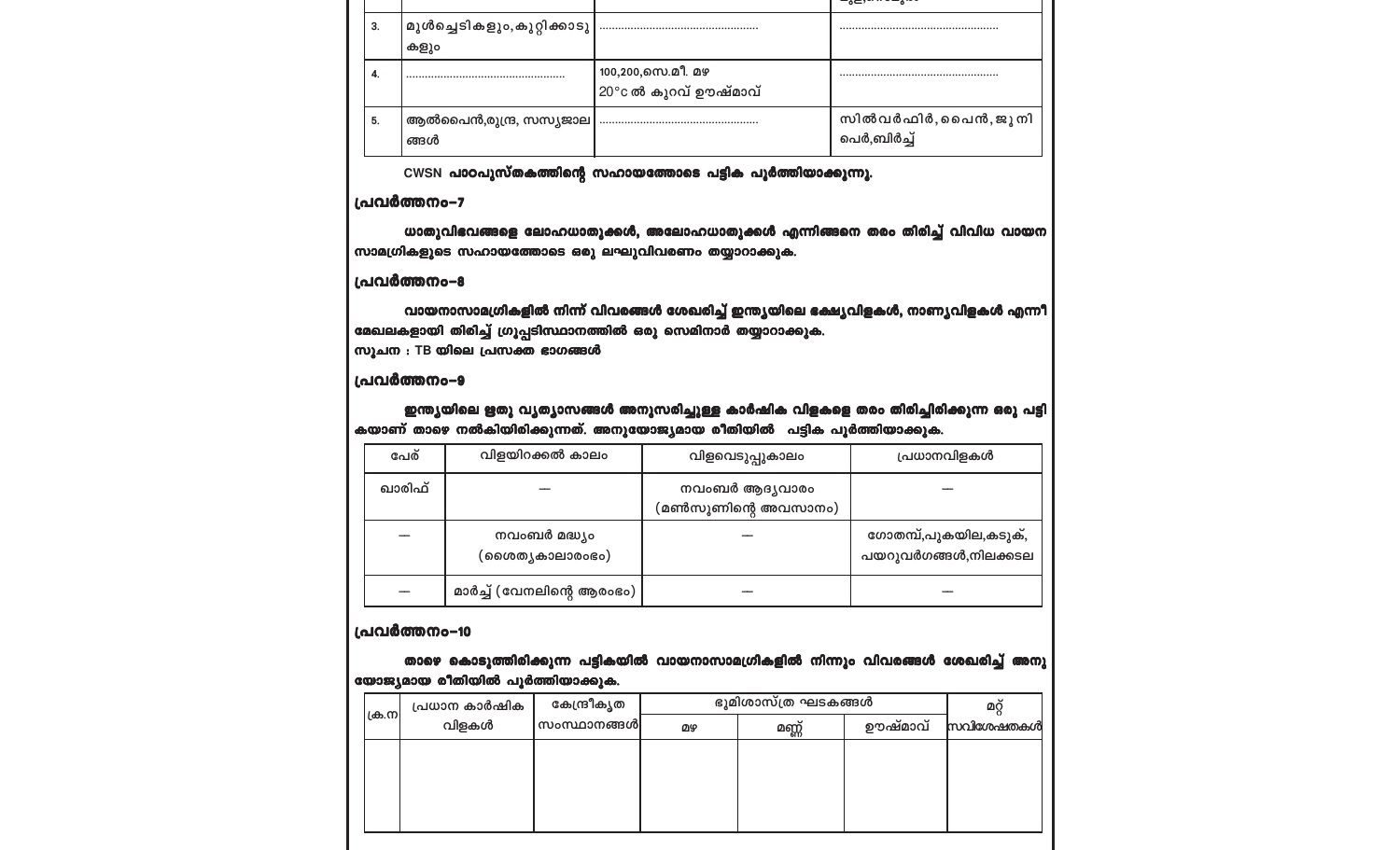ബി. സി.: കോളങ്ങളിൽ നിന്നും കത്തിെ രേഖപ്പെടുത്തുക

- കങ്ങൾ നൽകി സ്ഥാനനിർണ്ണയം ചെയ്യുക. (TBയിലെ ബന്ധപ്പെട്ട ഭൂപടങ്ങൾ പ്രയോജനപ്പെടുത്തുക) 5. ചുവടെ തന്നിരിക്കുന്ന വിവരങ്ങളിൽ എ കോളത്തിൽ കൊടുത്തിരിക്കുന്നവക്ക് യോജിക്കുന്നവ
- ഇരുമ്പയിര്, മാംഗനീസ്, കൽക്കരി, (TBയിലെ ഭൂപടങ്ങൾ പ്രയോജനപ്പെടുത്തുക) 4. ഇന്ത്യയുടെ രൂപരേഖയിൽ നെല്ല്, ഗോതമ്പ്, എന്നീ വിളകൾ കൃഷി ചെയ്യുന്ന പ്രദേശങ്ങൾ പ്രത്യേക സൂച

കങ്ങൾ നൽകി സ്ഥാനനിർണ്ണയം ചെയ്യുക.

- ഖയിൽ സ്ഥാന നിർണ്ണയം ചെയ്യുക സൂചകം : ഉഷ്ണമേഖല മഴക്കാടുകൾ,ഉഷ്ണമേഖല ഇലപൊഴിയും കാടുകൾ, മുശ്ച്ചെടികളും, കുറ്റിക്കാടുകളും, മിതശീതോഷ്ണ വനങ്ങളും, പുൽമേടുകളും, ആൽപൈൻ,തുന്ദ്ര, സസ്യജാലങ്ങൽ 3. ഇന്ത്യയുടെ രൂപരേഖയിൽ താഴെ പറയുന്ന ധാതുവിഭവങ്ങൾ കാണപ്പെടുന്ന പ്രദേശങ്ങൾ പ്രത്യേക സൂച
- സൂചകം : എക്കൽമണ്ണ്, കറുത്തമണ്ണ്, പർവതമണ്ണ്, ചെങ്കൽമണ്ണ്, മരുഭൂമി മണ്ണ്. 2. ഇന്ത്യയിലെ നൈസർഗിക സസ്യജാലങ്ങളെ അടിസ്ഥാനമാക്കി അവ കാണപ്പെടുന്ന പ്രദേശങ്ങൾ രൂപരേ
- 1. ഇന്ത്യയുടെ രൂപരേഖയിൽ പ്രധാന മണ്ണിനങ്ങൾ കാണപ്പെടുന്ന ഭൂവിഭാഗങ്ങൾ സ്ഥാനനിർണ്ണയംചെയ്യുക.

#### തുടർ പ്രവർത്തനങ്ങൾ

ഇന്ത്യ നേരിടുന്ന ഊർജ്ജ പ്രതിസന്ധിയും പരിഹാരമാർഗ്ഗങ്ങളും എന്ന പതിപ്പിലേക്കായി പാരമ്പര്യ ഊർജ്ജ സ്രോതസ്സുകൾ, പാരമ്പര്യേതര ഊർജ്ജ സ്രോതസ്സുകൾ, ഊർജ്ജ പ്രതിസന്ധികൾക്ക് പരിഹാരമാർഗ ങ്ങൾ എന്നീ മേഖലകളായി തിരിച്ച് ഗ്രൂപ്പടിസ്ഥാനത്തിൽ വിവരശേഖരണം നടത്തി പതിപ്പ് പൂർത്തിയാക്കുക.

പത്രകട്ടിങ്ങുകളുടെ സഹായത്തോടെ ഊർജ്ജ പ്രതിസന്ധിയുടെ രൂക്ഷത വൃക്തമാക്കാൻ ശ്രമിക്കാ വുന്നതാണ്.

#### പ്രവർത്തനം-13

കൽക്കരിയുടെ വിവിധ രൂപങ്ങൾ, അവയുടെ സവിശേഷതകൾ, ഇന്ത്യയിൽ ഇവ കാണപ്പെടുന്ന സംസ്ഥാനങ്ങൾ എന്നിവയെ അടിസ്ഥാനമാക്കി ഗ്രൂപ്പടിസ്ഥാനത്തിൽ ഒരു വിവരണം തയ്യാറാക്കുക.

#### പ്രവർത്തനം-12

സൂചന:

പരമ്പരാഗത ഊർജ്ജസ്രോതസ്സുകൾ : പെട്രോളിയം,പ്രകൃതിവാതകം, താപവൈദ്യുതി,  $\bullet$ ജലവൈദ്യൂതി, ആണവവൈദ്യൂതി. പാരമ്പര്യേതര ഊർജ്ജവിഭവങ്ങൾ : കാറ്റിൽ നിന്നുള്ള വൈദ്യുതി, ജൈവവാതകം,വേലിയോർജ്ജം,  $\ast$ തിരമാലയിൽ നിന്നുള്ള ഊർജ്ജം, ഭൗമ താപോർജ്ജം.

| കരക്കേത്ര | സൗരോർജ്ജം |
|-----------|-----------|
|           |           |
|           |           |
|           |           |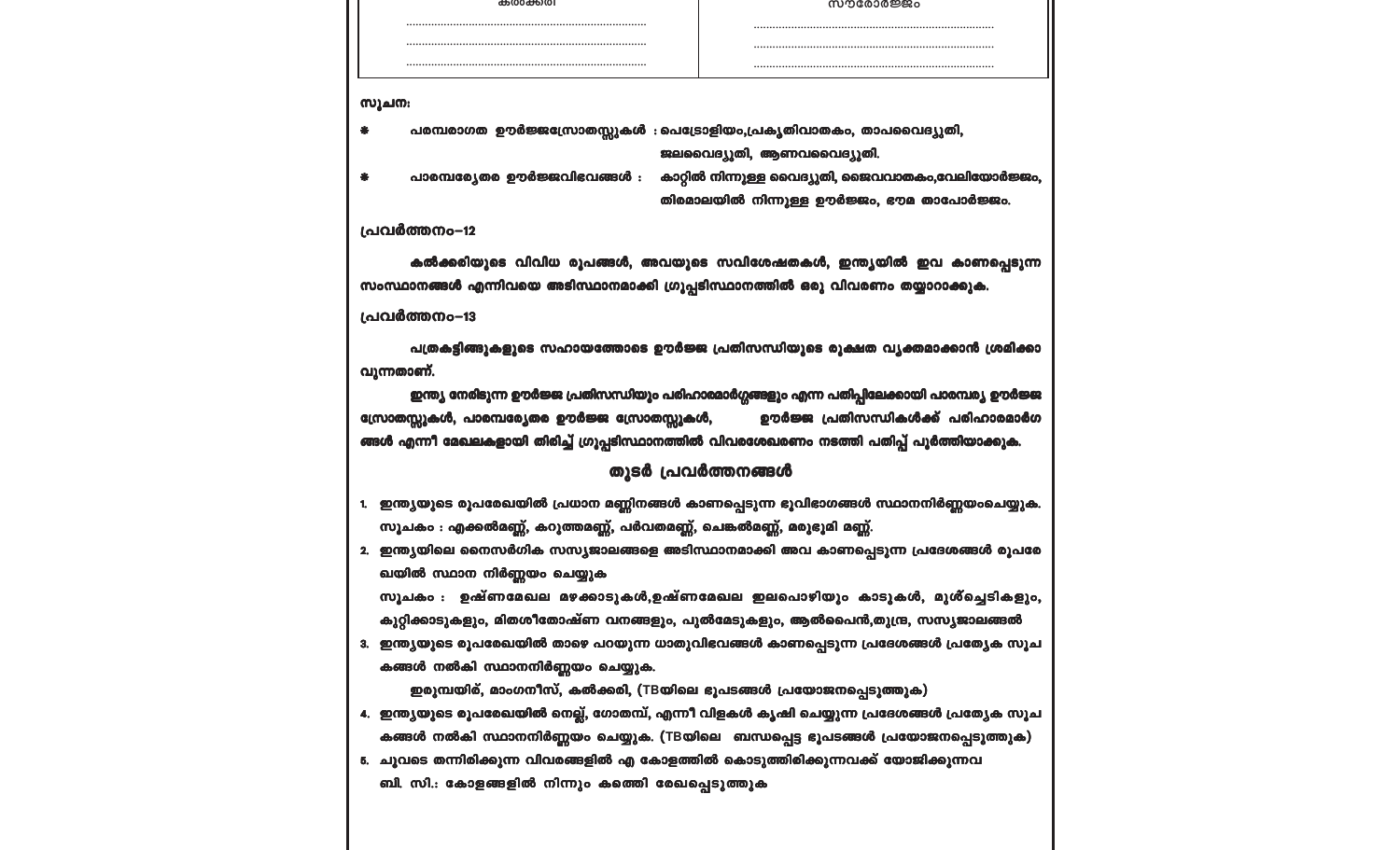| மரீவம<br>$\boldsymbol{\mathsf{A}}$ | $\sf B$   | $\mathsf C$ |  |
|------------------------------------|-----------|-------------|--|
| <mark>ബോക്സൈറ്റ്</mark>            | ബിലാസ്പൂർ | ചത്തീസ്ഗഢ്  |  |
| ∣ചെമ്പ്                            | സിങ്ബം    | ഝാർഖണ്ഡ്    |  |
| ഭക്രാനംഗൽ                          | പഞ്ചാബ്   | സത്ലജ്      |  |
| കമ്പിളി                            | അമൃത്സർ   | പഞ്ചാബ്     |  |
|                                    |           |             |  |
|                                    |           |             |  |
|                                    |           |             |  |
|                                    |           |             |  |
|                                    |           |             |  |
|                                    |           |             |  |
|                                    |           |             |  |
|                                    |           |             |  |
|                                    |           |             |  |
|                                    |           |             |  |
|                                    |           |             |  |
|                                    |           |             |  |
|                                    |           |             |  |
|                                    |           |             |  |
|                                    |           |             |  |
|                                    |           |             |  |
|                                    |           |             |  |
|                                    |           |             |  |
|                                    |           |             |  |
|                                    |           |             |  |
|                                    |           |             |  |
|                                    |           |             |  |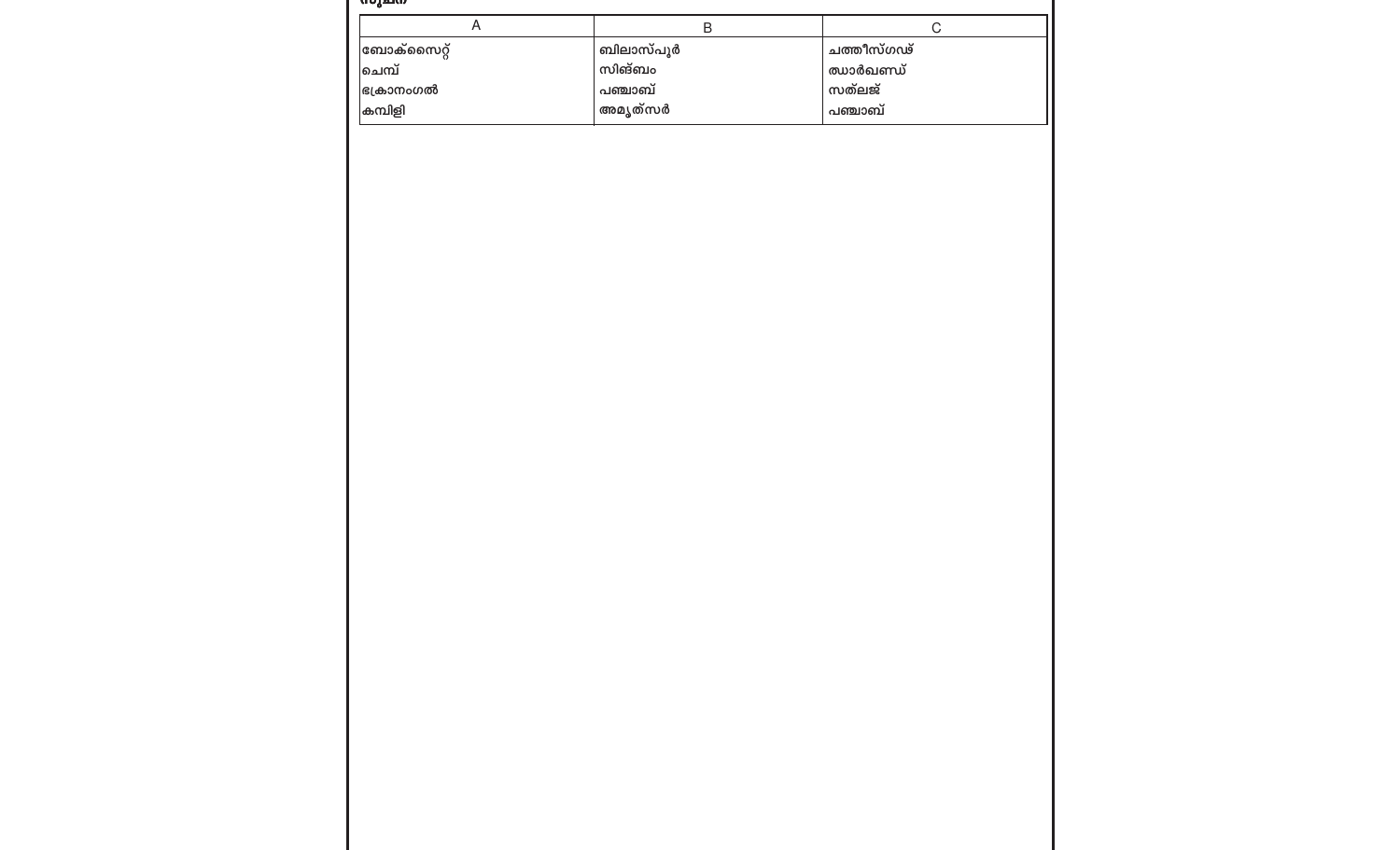| പരുത്തിത്തുണി    | സൂചന:കൃഷിയധിഷ്ഠിത വ്യവസായം |
|------------------|----------------------------|
| ചണവൃവസായം        | ധാതു അധിഷ്ഠിത വൃവസായം      |
| സിമന്റ് വ്യവസായം |                            |
| റബ്ബർ            |                            |
| കമ്പിളി          |                            |
| പഞ്ചസാര          |                            |
| പട്ടുനൂൽ         |                            |
| പേപ്പർ           |                            |
| അലുമിനിയം        |                            |
|                  |                            |

ഇന്ത്യയിലെ പ്രധാന വ്യവസായങ്ങൾ കുട്ടികളോട് ലിസ്റ്റ് ചെയ്യാൻ ആവശ്യപ്പെടുന്നു. കുട്ടികൾ അവ തരിപ്പിക്കുന്നു. TBയിൽ രേഖപ്പെടുത്തുന്നു. ഉപയോഗിക്കുന്ന അസംസ്കൃത വസ്തുക്കളുടെ അടിസ്ഥാനത്തിൽ അവയെ വേർതിരിച്ച് പട്ടികപ്പെടുത്തുന്നു.

#### പ്രവർത്തനം-2

സൂചന: മറ്റു സ്ഥാനീയ ഘടകങ്ങൾ TB സഹായത്തോടെ കത്തെുക.

CWSN പദസൂര്യൻ TB സഹായത്തോടെ പൂർത്തിയാക്കുന്നു.



പദസൂര്യനാണ് താഴെ നൽകിയിരിക്കുന്നത്. പൂർത്തീകരിക്കുക

യവും ചർച്ചക്ക് വിധേയമാക്കി പദസൂര്യൻ നൽകുന്നു. ഉദാ: പരുത്തി,തുണി,വൃവസായം മുംബൈയിൽ കേന്ദ്രീകരിക്കാനുള്ള കാരണങ്ങളുമായി ബന്ധപ്പെട്ട

വ്യത്യസ്ത വ്യവസായങ്ങൾ രേഖപ്പെടുത്തിയ സ്ലിപ്പ് നൽകി ഇത് ഏതേത് പ്രദേശങ്ങളിലാണ് കേന്ദ്രീക രിച്ചിരിക്കുന്നത്? ഗ്രൂപ്പിൽ കത്തെി അവതരണം ഏതെങ്കിലും ഒരു പ്രദേശവും, അവിടുത്തെ ഒരു വൃവസാ

#### പ്രവർത്തനം-1

- വാർത്താ വിനിമയ ഉപാധികൾ, ആധുനിക ലോകത്ത് അവയുടെ സ്വാധീനം  $\ast$
- വൈവിദ്ധ്യമാർന്ന ഗതാഗത സംവിധാനങ്ങൾ–അവയുടെ വളർച്ചയിൽ ഭൂപ്രകൃതിയുടെ സ്വാധീനം  $\ast$
- വ്യവസായങ്ങളുടെ തുടക്കം,വളർച്ചക്ക് കാരണമായ പാശ്ചാത്തലങ്ങൾ  $\ast$
- വ്യവസായം കേന്ദ്രീകരിച്ചിരിക്കുന്ന മേഖലകൾ  $\ast$
- കൃഷി അധിഷ്ഠിത, ധാതു അധിഷ്ഠിത വൃവസായങ്ങൾ  $\ast$
- <u>(ny engagem- i international method international methods in the subsequence</u>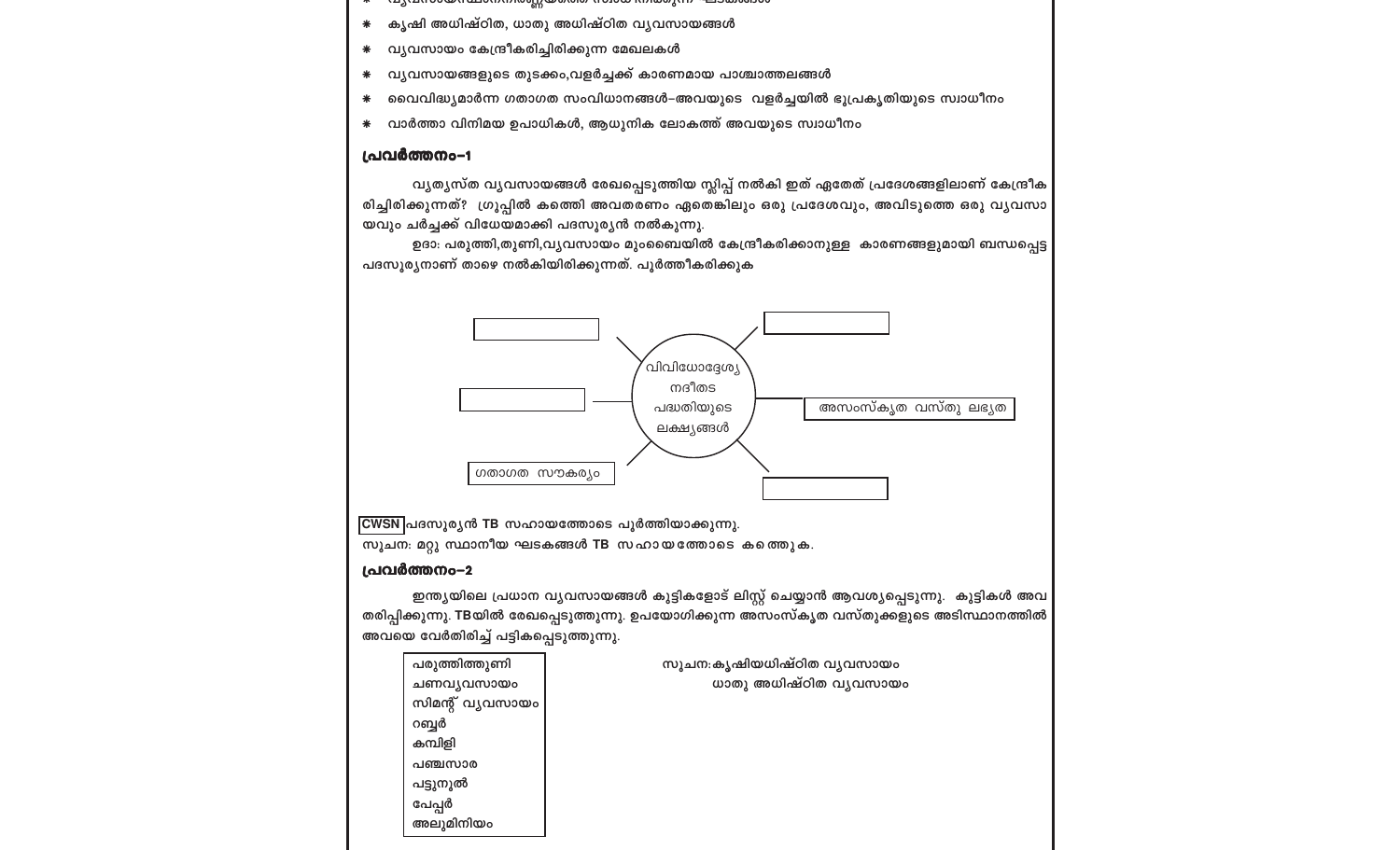

ഇതുപോലെ മറ്റ് വൃവസായങ്ങളായ പഞ്ചസാര, അലുമിനിയം, സിമന്റ്,ചണം,........ എന്നിവയുടെ സ്ഥാനീയ ഘടകങ്ങൾ കത്തെുമല്ലോ?

#### പ്രവർത്തനം – 4

ഇന്ത്യയിലെ പ്രധാന ഗതാഗതോപാധികൾ ഏതെല്ലാമെന്ന് കുട്ടികളോട് ലിസ്റ്റ് ചെയ്യാൻ ആവശ്യ പ്പെടുന്നു. BB യിൽ രേഖപ്പെടുത്തുന്നു. ഇവയിൽ ഏതെല്ലാം ഗതാഗത സൗകര്യങ്ങൾ കേരളത്തിൽ ലഭ്യ മാണ്.

ഇന്ത്യയിലെ പ്രധാന ദേശീയ പാതകളും അവ കടന്നുപോകുന്ന സംസ്ഥാനങ്ങളും ടി.ബി യിലെ പ്രസക്ത ഭാഗത്തിന്റെ സഹായത്തോടെ കണ്ടെത്തുന്നു. നിങ്ങളുടെ പ്രദേശത്തെ എൻ.എച്ച്., എസ്.എച്ച് റോഡുകൾ ഏതെല്ലാമെന്ന് തിരിച്ചറിയുക.

#### സൂചന:

റോഡുകളുടെ വർഗീകരണത്തെക്കുറിച്ചുള്ള ആശയവ്യക്തത കുട്ടികൾക്കു നൽകുമല്ലോ? ദേശീയ സംസ്ഥാന പാത-ജില്ലാ ഗ്രാമീണ പാതകൾ.

| <b>NH47</b>     | തമിഴ്നാട്  | കേരളം        |
|-----------------|------------|--------------|
| <b>NH17</b>     | മഹാരാഷ്ട്ര | കേളം         |
| NH <sub>2</sub> | വാൽഹി      | – പ.ബംഗാൾ    |
| NH <sub>3</sub> | വാൽഹി      | - മഹാരാഷ്ട്ര |
| NH7             | യു.പി      | – തമിഴ്നാട്  |
| NH <sub>8</sub> | വാൽഹി      | മഹാരാഷ്ട്ര   |
| NH5             | ഗുജറാത്ത്  | - പഞ്ചാബ്    |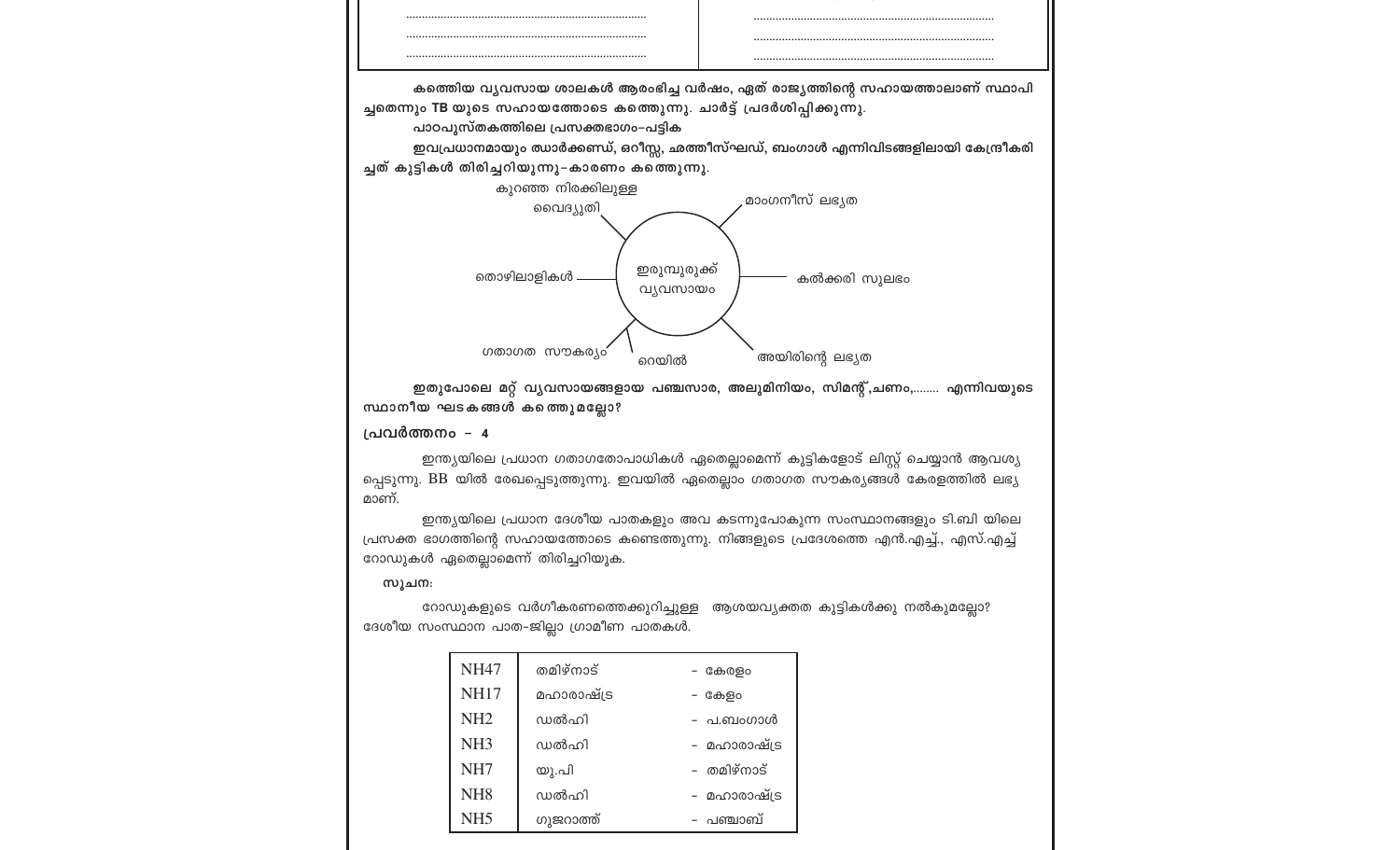|        | കോഴിക്കോട് | - പാലക്കാട് |
|--------|------------|-------------|
| NIU220 | കമ്പം      | തേനി        |

#### പ്രവർത്തനം 5

റെയിൽവേ ബജറ്റുമായി ബന്ധപ്പെട്ട വാർത്തകൾ, മാധ്യമങ്ങൾ വരെ പ്രാധാന്യത്തോടെയാണ് നൽകി യത്. ഇത് ഇന്ത്യൻ സമുഹത്തിൽ റെയിൽവേക്കുള്ള സ്ഥാനമാണ് വ്യക്തമാക്കുന്നത്. നമ്മുടെ ഗതാഗതോപാധി കളിൽ റെയിൽവേക്കുള്ള പ്രാധാന്യം എന്ന വിഷയത്തെ ആസ്പദമാക്കി ചർച്ച.

സൂചകൾ: മറ്റു ഗതാഗതോപാധികളിൽ റെയിൽവേക്കുള്ള സ്ഥാനം – പാതകൾ (ബ്രോഡ്ഗേജ്, മീറ്റർ ഗേജ്, നാരോഗേജ്) റെയിൽവേ മേഖലകൾ....

#### പ്രവർത്തനം – 6

തന്നിരിക്കുന്ന ഇന്ത്യയുടെ രൂപരേഖയിൽ റെയിൽവേ മേഖലകൾ സ്ഥാന നിർണയം ചെയ്യുക.

#### പ്രവർത്തനം – 7

ഇന്ത്യയിലെ പ്രധാനപ്പെട്ട തുറമുഖങ്ങൾ കുട്ടികൾ വ്യക്തിഗതമായി ലിസ്റ്റ് ചെയ്ത് അവതരിപ്പിക്കു ന്നു. കണ്ടെത്തിയവയെ ബംഗാൾ ഉൾക്കടൽ തീരത്തെന്നും (കിഴക്ക്) അറബിക്കടലിന്റെ തീരത്തെന്നും (പടി ഞ്ഞാറ്) വേർതിരിച്ച് എഴുതുന്നു.

തുടർന്ന് ടി.ബി സഹായത്തോടെ വടക്കുനിന്ന് തെക്കോട്ട് എന്ന ക്രമത്തിൽ പട്ടികപ്പെടുത്തി സംസ്ഥാനങ്ങൾ എഴുതുന്നു.

സൂചന:

പാഠപുസ്തകത്തിലെ പ്രസക്ത ഭാഗങ്ങൾ

#### പ്രവർത്തനം –8

ഗൾഫ് രാജ്യത്ത് ജോലി ചെയ്യുന്ന വിജേഷിന്റെ അമ്മാവൻ യാത്ര ചെയ്യാൻ ഏത് ഗതാഗതോപാധി യാണ് ഉപയോഗപ്പെടുത്തിയിട്ടുണ്ടാവുക? എന്തായിരിക്കാം ഇതിനു കാരണം? കുട്ടികൾ കണ്ടെത്തിയ കാര്യ ങ്ങൾ അവതരിപ്പിക്കുന്നു, ക്രോഡീകരിക്കുന്നു.

വ്യോമ ഗതാഗതം മറ്റെന്തെല്ലാം ആവശ്യങ്ങൾക്ക് ഉപയോഗിക്കുന്നു ? കണ്ടെത്തി അവതരിപ്പിക്കുന്നു കേരളത്തിൽ വിജേഷിന്റെ അമ്മാവന് ഗൾഫിലേക്ക് യാത്രചെയ്യാൻ സൗകര്യമുള്ള

വിമാനത്താവളങ്ങൾ ഏതൊക്കെയാണ് ?

#### സൂചന:

അന്താരാഷ്ട്ര വിമാനത്താവളങ്ങളായ നെടുമ്പാശ്ശേരി, കരിപ്പൂർ, തിരുവനന്തപുരം.

ആഭ്യന്തര വ്യോമഗതാഗതം, അന്താരാഷ്ട്ര വ്യോമഗതാഗതം എന്നീ ആശയങ്ങളും കുട്ടികൾക്ക് നൽകുമല്ലോ?

#### പ്രവർത്തനം – 9

ഇന്ത്യയുടെ രൂപരേഖയിൽ താഴെ കൊടുത്തിരിക്കുന്ന അന്തരാഷ്ട്ര വിമാനത്താവളങ്ങളുടെ സ്ഥല ങ്ങൾ സ്ഥാന നിർണയം ചെയ്യുക.

നെടുമ്പാശ്ശേരി, തിരുവനന്തപുരം, കരിപ്പൂർ, ചെന്നൈ, മുംബൈ, ന്യൂഡൽഹി, കൊൽക്കത്ത

#### സൂചന:

ടി.ബി യിലെ പ്രസക്ത ഭാഗം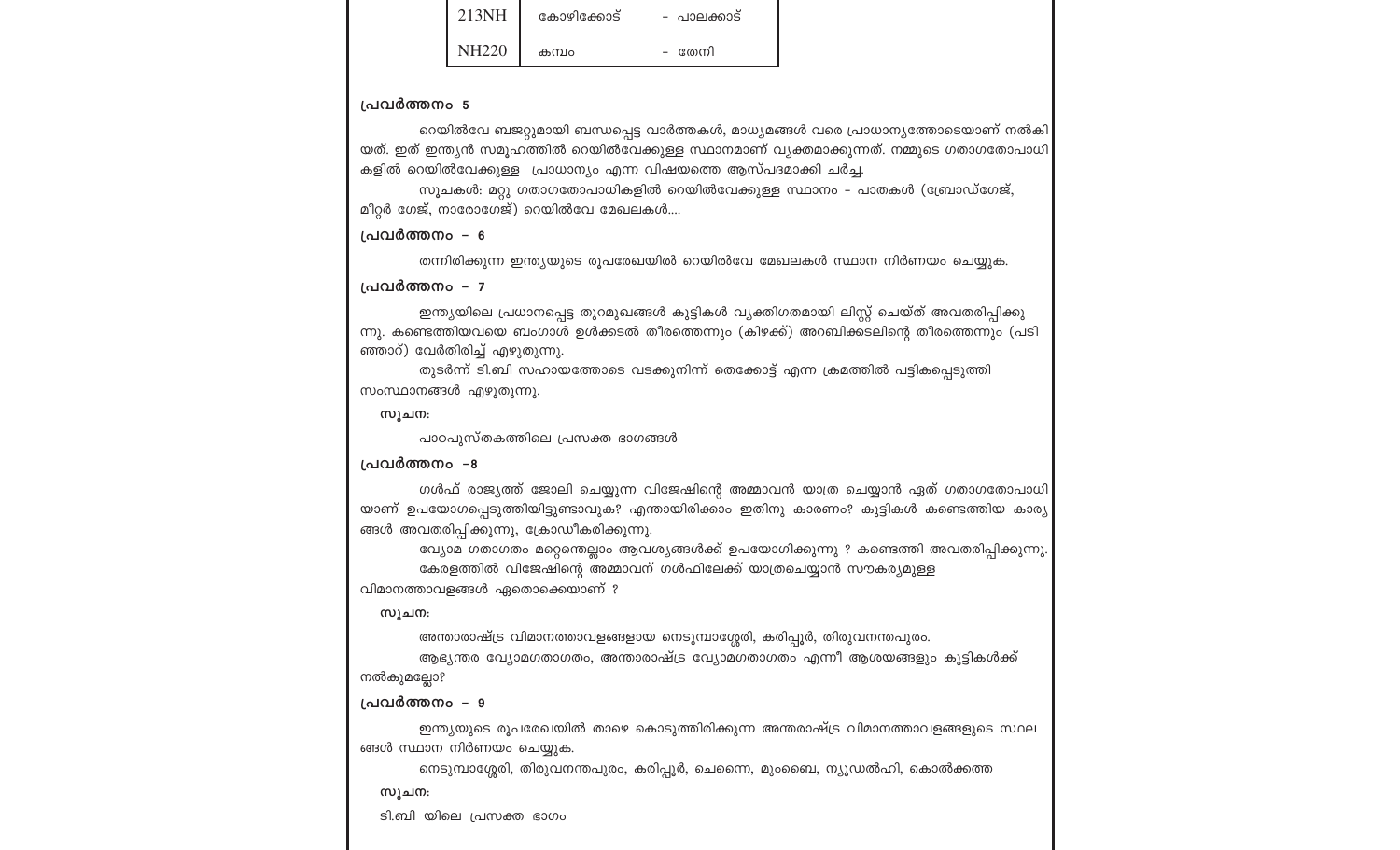പ്രധാന വാർത്താ വിനിമയോപാധികൾ വ്യക്തിഗതം – ബഹുജനം – സമൂഹത്തിൽ ചെലുത്തുന്ന സ്വാധീനം

- ഗുണദോഷങ്ങൾ.
- തുടർ പ്രവർത്തനങ്ങൾ

1. ഇന്ത്യയിലെ പരുത്തി പഞ്ചസാര കമ്പിളി എന്നീ വ്യവസായങ്ങളിൾ ഏത് സംസ്ഥാനത്ത് കേന്ദ്രീകരിച്ചി രിക്കുന്നുവെന്നും അത് എന്തെല്ലാം കാരണങ്ങളാലാണെന്നും കണ്ടെത്തി ഇത്തരം വ്യവസായങ്ങൾ നേരി ടുന്ന പ്രശ്നങ്ങളെക്കുറിച്ചും വിശദമാക്കുക.

2. ചില വ്യവസായങ്ങളുടെ അസംസ്കൃത വസ്തുക്കൾ തഴെ കൊടുത്തിരിക്കുന്നു. ഇവ ഏതേത് വ്യവസാ യങ്ങളുമായി ബന്ധപ്പെട്ടതാണെന്ന് തിരിച്ചറിഞ്ഞ് കൃഷി അധിഷ്ഠിത വ്യവസായങ്ങൾ ധാതു അധിഷ്ഠിത വ്യവസായങ്ങൾ എന്നിങ്ങനെ വർഗീകരിക്കുക.

ഇരുമ്പയിര്, മാംഗനീസ്, മുള, ചണം, പട്ടുനൂൽ, ചുണ്ണാമ്പുകല്ല്, കൽക്കരി, ഡോളമൈറ്റ്, പരുത്തിനാര്, ചെമ്മരിയാടിന്റെ രോമം, ബോക്സൈറ്റ്, യൂക്കാലിപ്റ്റ്സ്, ജിപ്സം, റബ്ബർ, ചകിരി, കശുവണ്ടി.

3. തന്നിരിക്കുന്ന ഇന്ത്യയുടെ രൂപരേഖയിൽ പൂർവ്വ – പശ്ചിമ തീരങ്ങളിലെ പ്രധാന തുറമുഖങ്ങൾ, അന്താ രാഷ്ട്ര വിമാനത്താവളങ്ങൾ എന്നിവ സ്ഥാനനിർണയം ചെയ്യുക.

4. തന്നിരിക്കുന്ന ഇന്ത്യയുടെ രൂപരേഖയിൽ താഴെ തന്നിരിക്കുന്ന റെയിൽവേ മേഖലകൾ സ്ഥാന നിർണയം ചെയ്യുക.

# പൊതു ധനകാര്യം

#### ആമുഖം

കേന്ദ്രഗവൺമെന്റ്, സംസ്ഥാന ഗവൺമെന്റുകൾ, തദ്ദേശ സ്വയംഭരണ സ്ഥാപനങ്ങൾ എന്നിവയുടെ വരവു ചെലവുകളെക്കുറിച്ച് പ്രതിപാദിക്കുന്ന സാമ്പത്തിക ശാസ്ത്രമേഖലയാണ് പൊതുധനകാര്യം. ഗവൺമെന്റ് എങ്ങിനെ വരുമാനമുണ്ടാക്കുന്നുവെന്നും എങ്ങിനെ ചെലവഴിക്കുന്നുവെന്നും അതു വൃക്തമാ

ക്കുന്നു. പ്രവർത്തനം – 1

ഇന്ത്യയിൽ പണപ്പെരുപ്പം ഇപ്പോൾ വർധിച്ചുകൊണ്ടിരിക്കുന്നു. നികുതി, ധനവിനിയോഗം കടമെടു ക്കൽ തുടങ്ങിയവയെ സംബന്ധിച്ച് പണപ്പെരുപ്പ കാലത്തും പണച്ചുരുക്ക കാലത്തും ഗവൺമെന്റിന്റെ നയം എന്തായിരിക്കും?

### പണപ്പെരുപ്പം

സാധനങ്ങൾക്ക് ദൗർലഭ്യവും പണത്തിന്റെ മൂല്യക്കുറവും ജനങ്ങളുടെ കൈയിൽ ധാരാളം പണം ഉണ്ടാകുന്നതുമായ സ്ഥിതിയാണ് പണപ്പെരുപ്പം. ഇതു വിലവർധനവിനു കാരണമാവും. ബാങ്കുകൾ അസാധാ രണമായ തോതിൽ വായ്പ നൽകുന്നതു കൊണ്ടും പണപ്പെരുപ്പം ഉണ്ടാകുന്നു.

### പണച്ചുരുക്കം

പണത്തിന്റെ മൂല്യം വർധിക്കുകയും സാധനങ്ങൾ വിപണിയിൽ ധാരാളം ലഭ്യമാക്കുകയും ജനങ്ങ ളുടെ കൈയിൽ പണം കുറവായിരിക്കുകയും ചെയ്യുന്ന അവസ്ഥയാണ് പണച്ചുരുക്കം. ബാങ്കുകൾ വായ്പ കൾ നൽകാതിരിക്കുമ്പോഴാണ് പണച്ചുരുക്കമുണ്ടാവുക.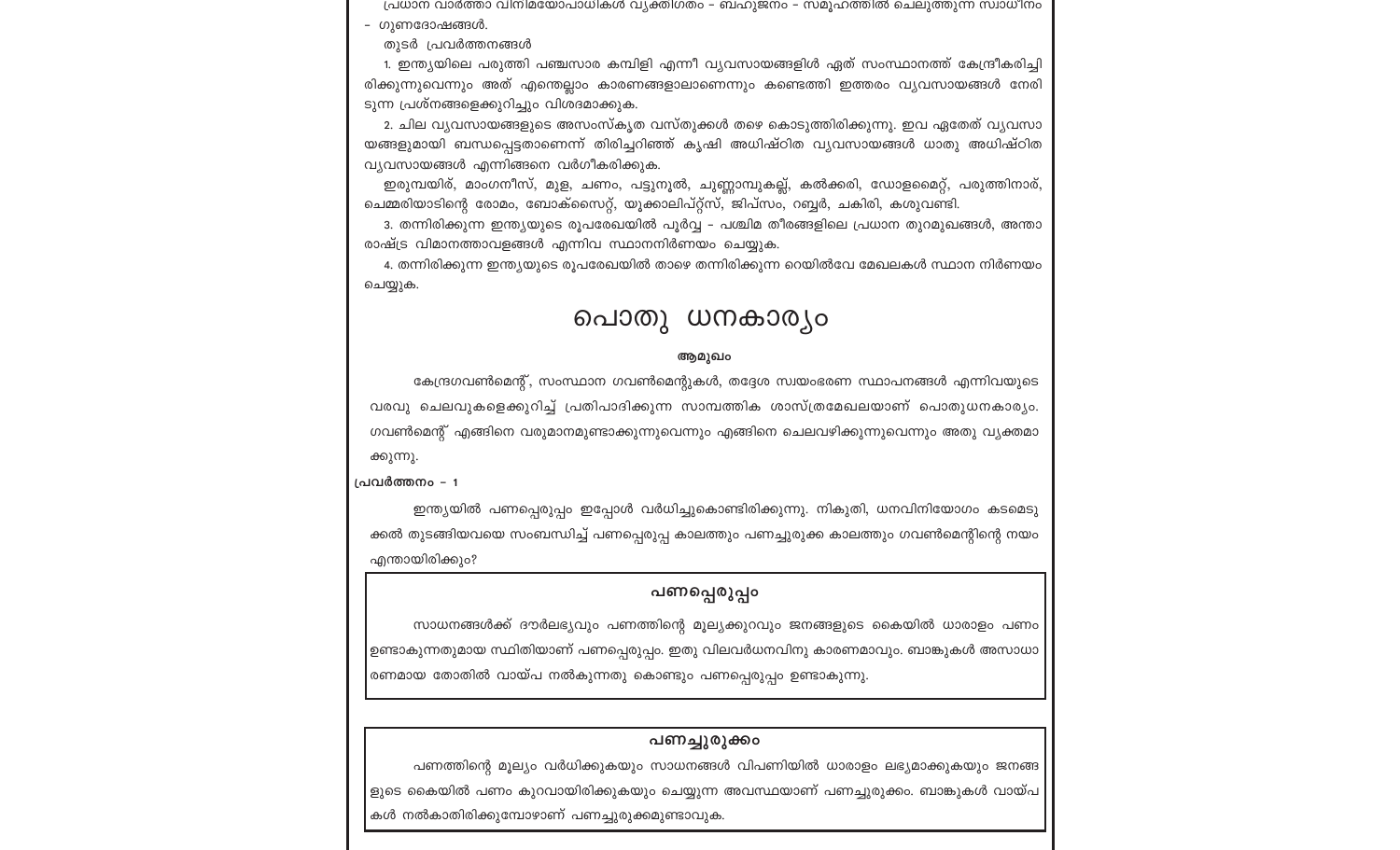|       | . ഇന്ത്യയുടെ പൊതുകടം വർധിക്കാനുള്ള ഒരു പ്രധാന കാരണമാണല്ലോ ജനസംഖ്യാ വർധനവ് എന്നുള്ള             |                                   |
|-------|------------------------------------------------------------------------------------------------|-----------------------------------|
|       | ്യം കുട്ടികൾക്കു മുമ്പിൽ ഉന്നയിക്കുന്നു. ഗ്രൂപ്പുകളായി മറ്റു കാരണങ്ങൾ എന്തൊക്കെയാണെന്ന് ക്ലാസി |                                   |
|       | ചർച്ചയിലൂടെ (നൽകിയിട്ടുള്ള കുറിപ്പുകളുടെ അടിസ്ഥാനത്തിൽ) കണ്ടെത്തുന്നു. അധ്യാപകന്റെ             |                                   |
|       | യത്തോടെ ക്രോഡീകരണം നടത്തുന്നു – ചാർട്ട് ചെയ്യുന്നു.                                            |                                   |
| സൂചന: | വർധിച്ച സൈനിക ചെലവുകൾ                                                                          | ജനാധിപത്യ പ്രക്രിയക്കുള്ള ചെലവുകൾ |
|       | സാമൂഹ്യ ക്ഷേമ പ്രവർത്തനങ്ങൾ                                                                    | പ്രതിരോധ ചെലവുകൾ                  |
|       | നീതിന്യായ ചെലവുകൾ                                                                              | ഇറക്കുമതി വർധനവ്                  |
|       | ഉദ്യോഗസ്ഥന്മാർക്കുള്ള ശമ്പള ചെലവുകൾ                                                            | ആരോഗ്യ ചെലവുകൾ                    |
|       | വിദ്യാഭ്യാസ ചെലവുകൾ                                                                            | നഗരവത്കരണം                        |
|       | വിലക്കയറ്റം                                                                                    | പ്രകൃതിക്ഷോഭം നേരിടാൻ             |
|       | ഗവേഷണത്തിനും വികസന പ്രവർത്തനങ്ങൾക്കും                                                          |                                   |
|       | തൊഴിൽ രഹിതർക്കുള്ള സഹായം                                                                       |                                   |
|       |                                                                                                |                                   |

## | പ്രവർത്തനം – 3

| --------------                                                                                    |
|---------------------------------------------------------------------------------------------------|
| . ഇന്ത്യയുടെ പൊതുകടം വർധിക്കാനുള്ള ഒരു പ്രധാന കാരണമാണല്ലോ ജനസംഖ്യാ വർധനവ് എന്നുള്ള                |
| ചോദ്യം കുട്ടികൾക്കു മുമ്പിൽ ഉന്നയിക്കുന്നു. ഗ്രൂപ്പുകളായി മറ്റു കാരണങ്ങൾ എന്തൊക്കെയാണെന്ന് ക്ലാസി |
| ചർച്ചയിലൂടെ (നൽകിയിട്ടുള്ള കുറിപ്പുകളുടെ അടിസ്ഥാനത്തിൽ) കണ്ടെത്തുന്നു. അധ്യാപകന്റെ<br>ലുള്ള       |
| സഹായത്തോടെ ക്രോഡീകരണം നടത്തുന്നു – ചാർട്ട് ചെയ്യുന്നു.                                            |

| പൊതുധനകാര്യം                        | സ്വകാര്യ ധനകാര്യം                   |
|-------------------------------------|-------------------------------------|
| സമൂഹത്തിന്റെ വികസനത്തിനും           | സ്വകാര്യ വ്യക്തികളുടെ ക്ഷേമത്തിനു   |
| ക്ഷേമത്തിനും വേണ്ടി ചിലവഴിക്കുന്നു. | വേണ്ടി ചെലവഴിക്കുന്നു               |
| സർക്കാരിന് വിദേശ രാജ്യങ്ങളിൽ        | വിദേശ രാജ്യങ്ങളിൽ നിന്ന് കടം        |
| നിന്നും കടം വാങ്ങാം                 | വാങ്ങാനുള്ള സാധ്യതകൾ പരിമിതമാണ്     |
| സർക്കാരിന്റെ വരവു ചെലവുകൾക്ക്       | വരവുകളും ചെലവുകളും പരസ്യമാക്കാറില്ല |
| പരസ്യ സ്വഭാവമാണ്                    | സ്വകാര്യ വരുമാനം നിശ്ചിതമാണ്.       |
| പൊതു വരുമാനം നിശ്ചിതമല്ല            |                                     |

| ചനകളുടെ അടസ്ഥാനത്തിയ പട്ടിക വുരത്തിയാക്കുക. |              |                   |  |
|---------------------------------------------|--------------|-------------------|--|
| സുചന                                        | പൊതുധനകാര്യം | സ്വകാര്യ ധനകാര്യം |  |
| ചെലവഴിക്കുന്നതിന്റെ ലക്ഷ്യം                 |              |                   |  |
| കടംവാങ്ങുന്ന ഉറവിടം                         |              |                   |  |
| പരസ്യപ്പെടുത്തുന്ന രീതി                     |              |                   |  |
| വരുമാനത്തിന്റെ അളവ്                         |              |                   |  |

.<br>സൂചനകളുടെ അടിസ്ഥാനത്തിൽ പട്ടിക പൂർത്തിയാക്കുക

പൊതുധനകാര്യവും സ്വകാര്യ ധനകാര്യവും തമ്മിൽ താരതമ്യം ചെയ്ത് താഴെ കൊടുത്തിട്ടുള്ള

പ്രവർത്തനം - 2

കടമെടുപ്പ് വർധിപ്പിക്കും

കടമെടുപ്പ് കുറക്കും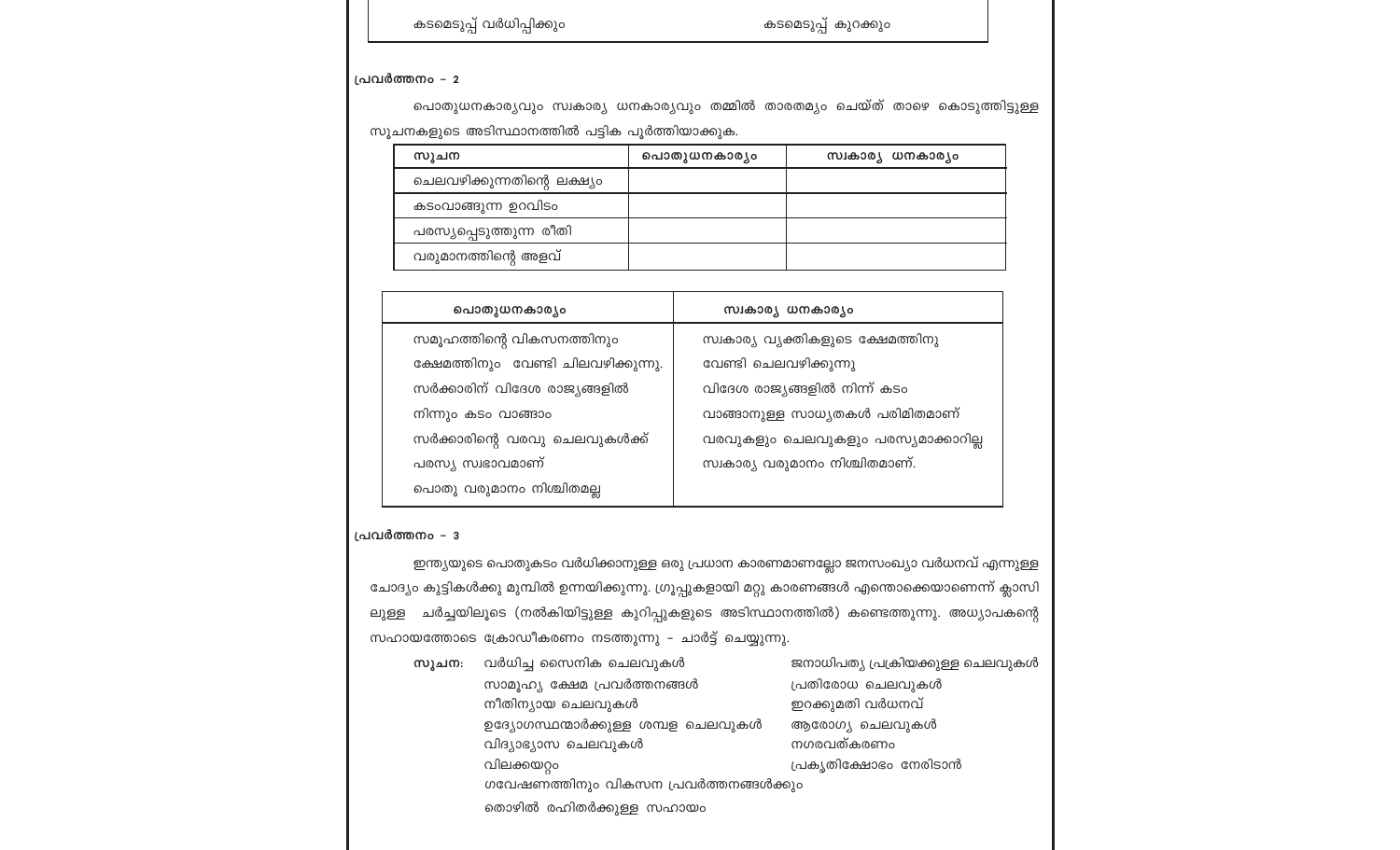|                                          |                                                                                                                                  | നികുതി<br>പൊതുതാത്പര്യത്തിനു വേണ്ടിയുള്ള ചെലവുകൾ വഹിക്കാൻ<br>വ്യക്തി നിർബന്ധമായും നൽകേണ്ട പണമാണ് നികുതി    |                                                                                                                                                                                                                                                                                      |
|------------------------------------------|----------------------------------------------------------------------------------------------------------------------------------|------------------------------------------------------------------------------------------------------------|--------------------------------------------------------------------------------------------------------------------------------------------------------------------------------------------------------------------------------------------------------------------------------------|
|                                          |                                                                                                                                  | പൊതുവരുമാനം                                                                                                |                                                                                                                                                                                                                                                                                      |
| നികുതി<br>വസ്തു നികുതി<br>കെട്ടിട നികുതി | പ്രത്യക്ഷ നികുതി<br>ആദായ നികുതി<br>കോർപ്പറേറ്റ് നികുതി<br>ഭൂനികുതി വാഹന നികുതി,<br>സമ്മാന നികുതി,<br>കാർഷിക നികുതി, തൊഴിൽ നികുതി | പരോക്ഷ നികുതി<br>വിൽപ്പന നികുതി<br>എക്സൈസ് നികുതി<br>കസ്റ്റംസ് നികുതി<br>വിനോദ നികുതി<br>മൂല്യവർധിത നികുതി | നികുതിയേതര വരുമാനം<br>പൊതുമേഖലാ സ്ഥാപനങ്ങളിൽനി<br>ന്നുള്ള വരുമാനം<br>പൊതു മുതലിൽ നിന്നുള്ള വരുമാനം<br>ഫീസ്<br>പിഴ<br>പ്രത്യേക ചുമത്തൽ (Special assess-<br>ment)<br>ലാഭവിഹിതം<br>സർക്കാരിന് ലഭിക്കുന്ന ഗ്രാന്റുകൾ<br>രാജ്യത്തിനുള്ളിൽ നിന്നും വിദേശത്തു<br>നിന്നും ലഭിക്കുന്ന വായ്പകൾ |
| പ്രവർത്തനം - 5                           |                                                                                                                                  | അധ്യാപകന്റെ സഹായത്തോടു കൂടി പ്രത്യേതകൾ കണ്ടെത്തുന്നു.                                                      | പ്രത്യക്ഷ പരോക്ഷ നികുതികൾ ക്ലാസിൽ താരതമ്യം ചെയ്യുകയും സവിശേഷതകൾ ഗ്രൂപ്പടിസ്ഥാന<br>ത്തിൽ വിലയിരുത്താനുള്ള അവസരം കുട്ടികൾക്ക് നൽകുന്നു. കുട്ടികളുടെ പ്രതികരണം അറിഞ്ഞശേഷം                                                                                                               |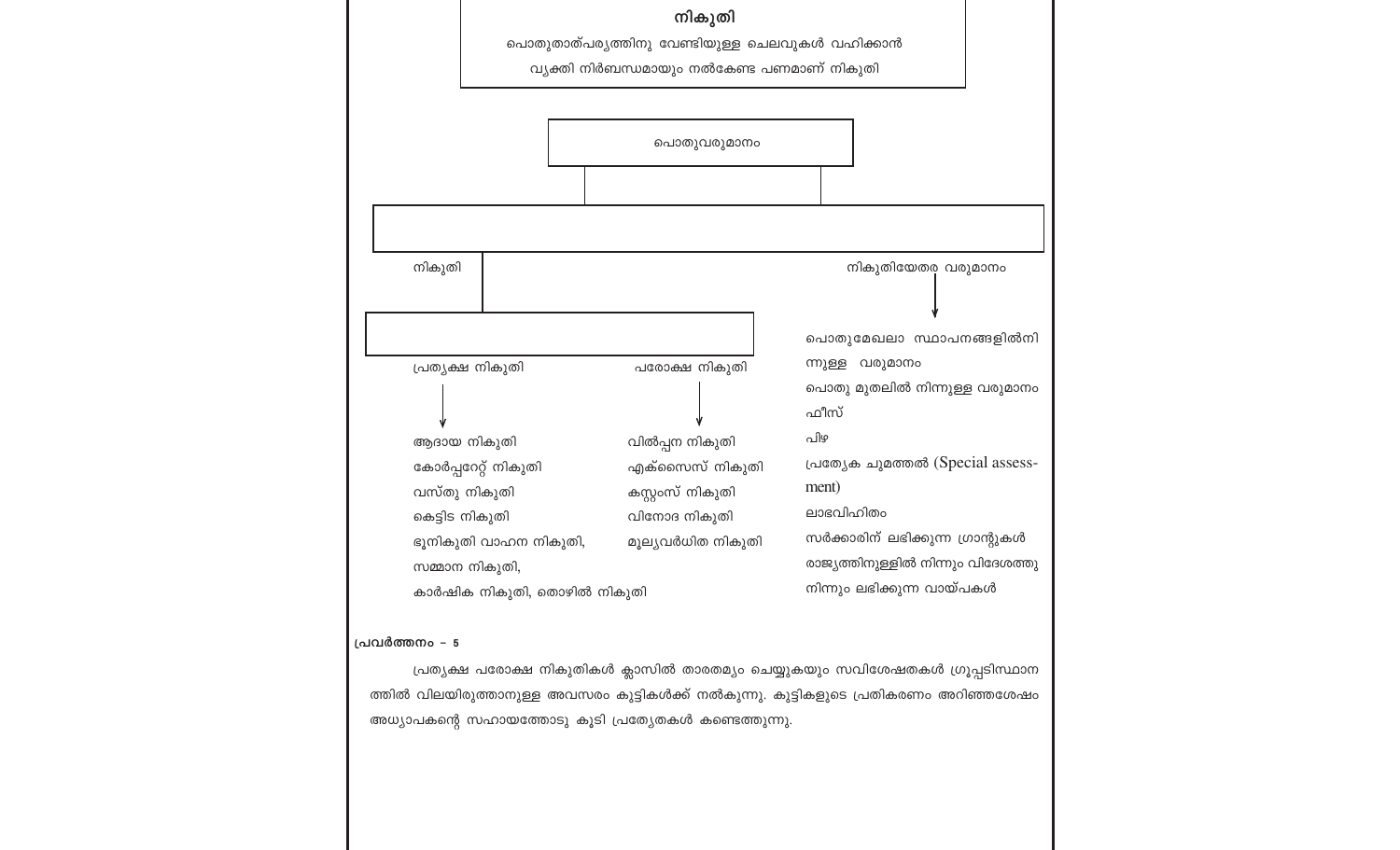- നികുതി പിരിവിന് ചെലവ് കൂടുതലായിരിക്കും മാനിക്കണം.
- 3. വിലയോടൊപ്പം നൽകുന്നതിനാൽ നികുതിദായ നികുതിയുടെ അടിസ്ഥാനം വികസിപ്പിച്ചും നികുതി നിരക്ക് വർധിപ്പിച്ചും വരവ് വർധിപ്പി കന് സൗകര്യപ്രദമാണ്.
	- 4. ലഭിക്കുന്ന വരുമാനത്തെക്കുറിച്ച് കൃത്യമായ കണക്കുകൂട്ടലുകൾ താരതമ്യേന പ്രയാസമാണ്.
	- 5. നികുതി വെട്ടിപ്പിനുള്ള പഴുതുകൾ കൂടുതലാ ണ്.
	- സമ്പന്നർക്കും ദരിദ്രർക്കും ഒരേപോലെ ബാധ കമായാൽ സാമൂഹ്യനീതി ഉറപ്പുവരുത്തുന്നില്ല.
	- 7. നികുതി നൽകുന്ന ആൾക്കല്ല നികുതിയുടെ **GO00**
	- നികുതി കൊടുക്കുന്നത് പലപ്പോഴും അറിയാ റില്ല.

### മുല്യവർധിത നികുതി

ഉല്പാദനത്തിന്റെയും വിൽപനയുടെയും ഓരോ ഘട്ടത്തിലും വരുന്ന മൂല്യ വർധനവിനെ അടിസ്ഥാനമാക്കി നികുതി നിശ്ചയിക്കുന്നതിനെ മൂല്യവർധിത നികുതി എന്നു പറയുന്നു.

#### പ്രവർത്തനം - 6

3.

 $5.$ 

8.

ക്കാം.

ഉണ്ടാക്കുന്നു.

സാധ്യമാണ്.

ച്ചേക്കാം.

വരവ് ചെലവുകളുടെ കണക്ക് സൂക്ഷി

ക്കേണ്ടതിനാൽ നികുതിദായകന് അസൗകര്യം

പൗരബോധം വളർത്താൻ സഹായിക്കുന്നു

നികുതിയിൽ നിന്നു ലഭിക്കുന്ന വര

വിനെക്കുറിച്ച് വ്യക്തമായ കണക്കുകൂട്ടലുകൾ

വരവ് മറച്ചുവെക്കാൻ നികുതി ദായകർ ശ്രമി

ഒരു കർഷകൻ 2000 രൂപ ചെലവാക്കി വാഴ നട്ടു. കുല മൊത്ത കച്ചവടക്കാരന് 2800 രൂപക്ക് വിറ്റു. അയാൾ 3200 രൂപക്ക് ബേക്കറിക്കാരന് നൽകി. കമ്പോളത്തിൽ ബേക്കറിക്കാരൻ 3600 രൂപക്ക് വിറ്റു തീർത്തു എന്നിരിക്കട്ടെ. 10 ശതമാനം നികുതിയാണ് ഈടാക്കേണ്ടത്. ഓരോ ഘട്ടത്തിലും വർധിച്ച മൂല്യം, മൂല്യ വർധിത നികുതി എന്നിവയുടെ അടിസ്ഥാനത്തിൽ ഒരു പട്ടിക തയ്യാറാക്കി (VAT)കണക്കാക്കുക.

|                                   | മൂല്യം | വർധിച്ച മൂല്യം | നികുതി |
|-----------------------------------|--------|----------------|--------|
| അസംസ്കൃത വസ്തുവിന് ചെലവ് (കർഷകന്) | 2000   |                | 200    |
| മൊത്ത കച്ചവടക്കാരൻ                | 2800   | 800            | 80     |
| ബേക്കറിക്കാരൻ                     | 3200   | 400            | 40     |
| ഉപഭോക്താവ് വാങ്ങുമ്പോൾ            | 3600   | 400            | 40     |
| ആകെ നികൂതി                        |        |                | 360    |

സൂചന: 10 ശതമാനം നിരക്കിൽ രൂപക്ക് 360 രൂപ വിൽപന നികുതി ഈടാക്കും. വാറ്റ് അനുസരിച്ച് ഘട്ടം ഘട്ടമായി ഈ തുക 200, 80, 40, 40 ഈ ക്രമത്തിൽ ഈടാക്കുന്നു എന്നുമാത്രം.